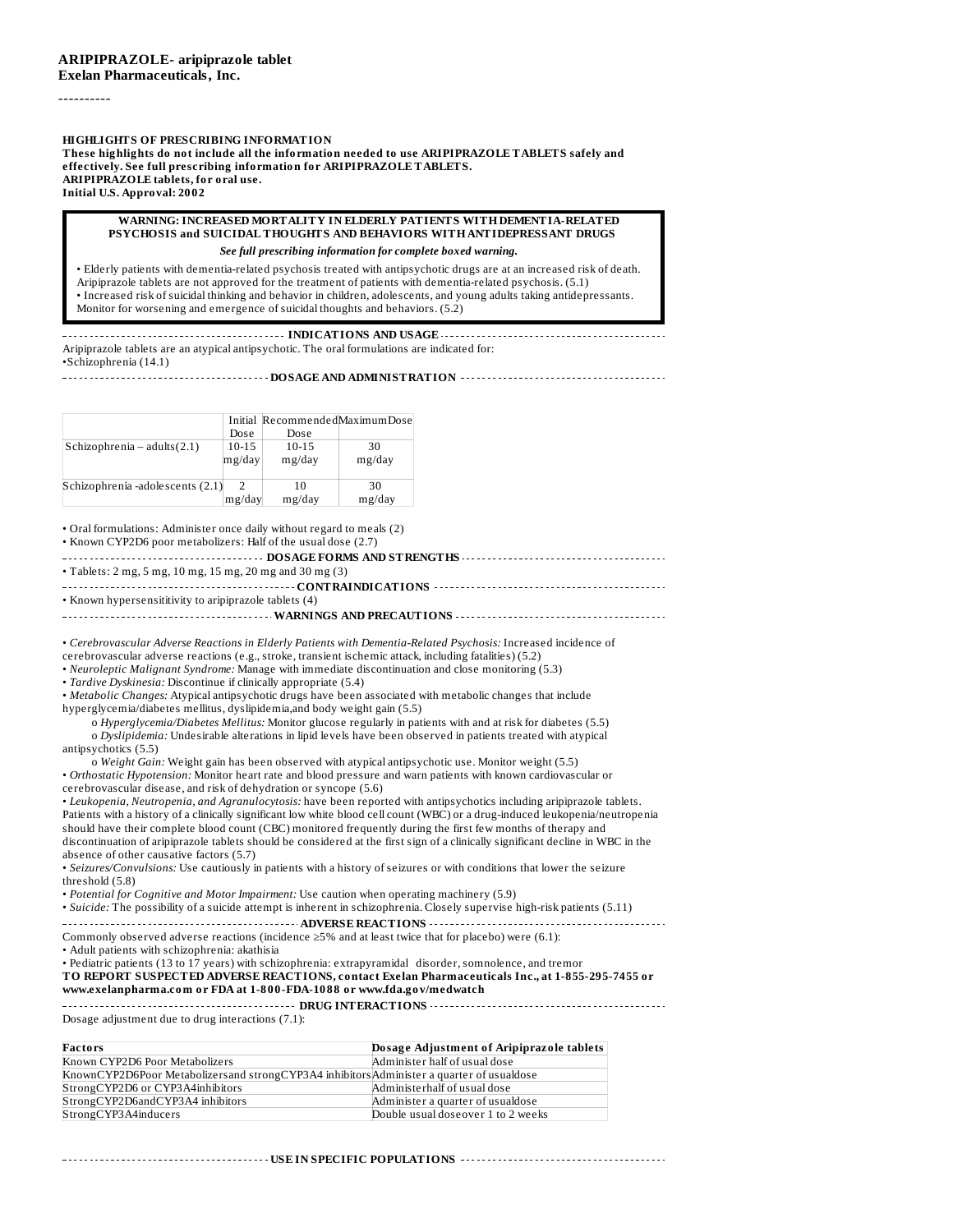• Pregnancy: May cause extrapyramidal and/or withdrawalsymptoms in neonates with third trimester exposure (8.1) • Nursing Mothers: Discontinue drug or nursing, taking into consideration importance of drug to the mother (8.3)

**See 17 for PATIENT COUNSELING INFORMATION and Medication Guide**

**Additional pediatric use information is approved for Otsuka America Pharmaceutical, Inc.'s ABILIFY ® (aripiprazole) product. However, due to Otsuka America Pharmaceutical, Inc.'s marketing exclusivity rights, this drug product is not labeled with that information.**

**Revised: 8/2016**

**See 17 for PATIENT COUNSELING INFORMATION and Medication Guide.**

## **FULL PRESCRIBING INFORMATION: CONTENTS\* WARNING:INCREASED MORTALITY IN ELDERLY PATIENTS WITH DEMENTIA-RELATED PSYCHOSIS AND SUICIDAL THOUGHTS AND BEHAVIORS WITH ANTIDEPRESSANT DRUGS 1 INDICATIONS AND USAGE 2 DOSAGE AND ADMINISTRATION** 2.1 Schizophrenia 2.7 Dosage Adjustments for Cytochrome P450 Considerations 2.8 Dosing of Oral Solution **3 DOSAGE FORMS AND STRENGTHS 4 CONTRAINDICATIONS 5 WARNINGS AND PRECAUTIONS** 5.1 Increased Mortality in Elderly Patients with Dementia-Related Psychosis 5.2 Cerebrovascular Adverse Events, Including Stroke 5.3 Suicidal Thoughts and Behaviors in Children, Adolescents and Young Adults 5.4 Neuroleptic Malignant Syndrome (NMS) 5.5 Tardive Dyskinesia 5.6 Metabolic Changes 5.7 Orthostatic Hypotension 5.8 Leukopenia, Neutropenia, and Agranulocytosis 5.9 Seizures/Convulsions 5.10 Potential for Cognitive and Motor Impairment 5.11 Body Temperature Regulation 5.12 Suicide 5.13 Dysphagia **6 ADVERSE REACTIONS** 6.1 Clinical Trials Experience 6.2 Postmarketing Experience **7 DRUG INTERACTIONS** 7.1 Drugs Having Clinically Important Interactions with Aripiprazole Tablets 7.2 Drugs Having No Clinically Important Interactions with Aripiprazole Tablets **8 USE IN SPECIFIC POPULATIONS** 8.1 Pregnancy 8.2 Labor and Delivery 8.3 Nursing Mothers 8.4 Pediatric Use 8.5 Geriatric Use 8.6 CYP2D6 Poor Metabolizers 8.7 Hepatic and Renal Impairment 8.8 Other Specific Populations **9 DRUG ABUSE AND DEPENDENCE** 9.1 Controlled Substance 9.2 Abuse 9.3 Dependence **10 OVERDOSAGE** 10.1 Human Experience 10.2 Management of Overdosage **11 DESCRIPTION**

#### **12 CLINICAL PHARMACOLOGY**

- 12.1 Mechanism of Action
- 12.2 Pharmacodynamics
- 12.3 Pharmacokinetics

#### **13 NONCLINICAL TOXICOLOGY**

13.1 Carcinogenesis, Mutagenesis, Impairment of Fertility

- 13.2 Animal Toxicology and/or Pharmacology
- **14 CLINICAL STUDIES**

#### 14.1 Schizophrenia

- **16 HOW SUPPLIED/STORAGE AND HANDLING**
	- 16.1 How Supplied
	- 16.2 Storage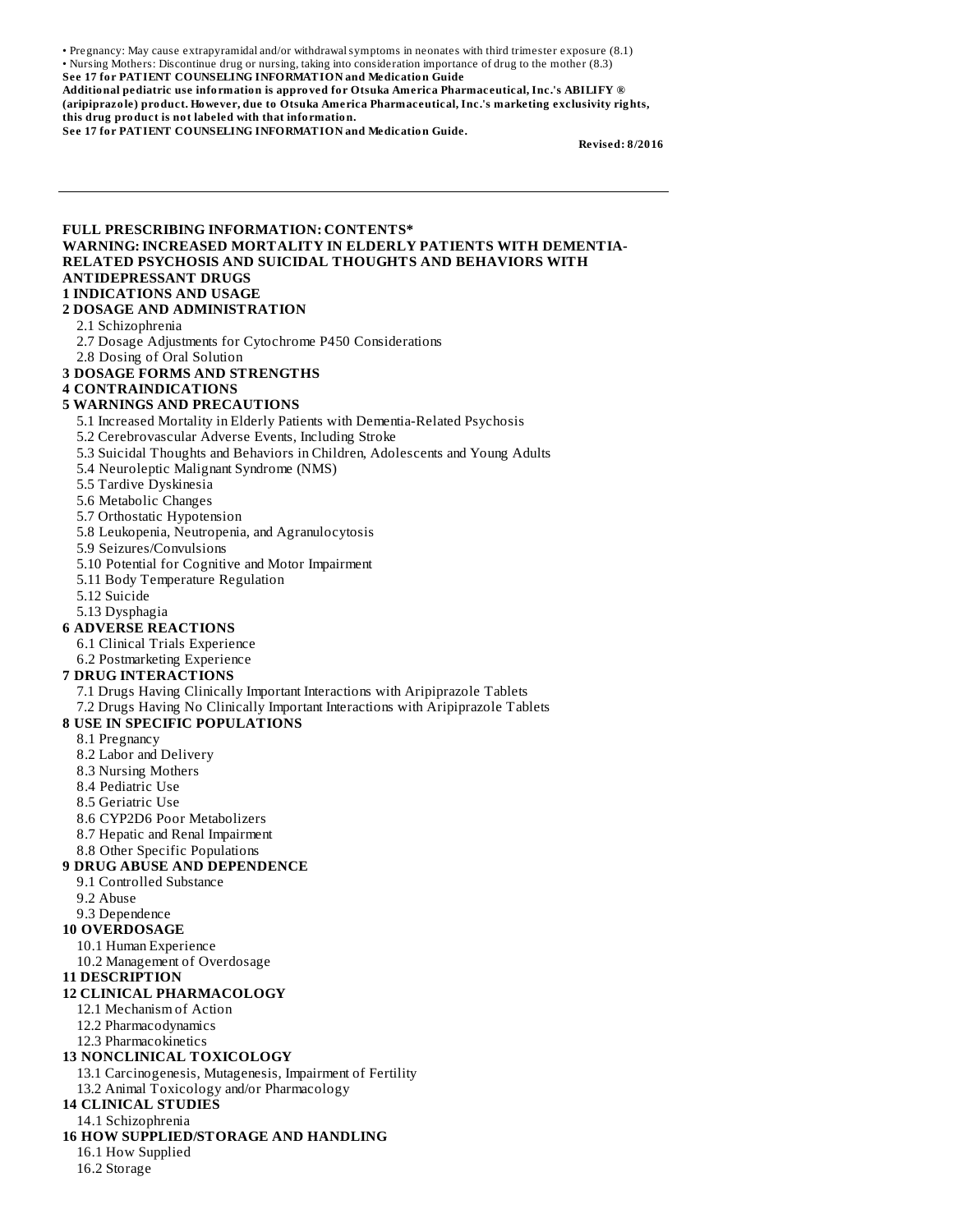## **17 PATIENT COUNSELING INFORMATION**

\* Sections or subsections omitted from the full prescribing information are not listed.

## **FULL PRESCRIBING INFORMATION**

#### **WARNING:INCREASED MORTALITY IN ELDERLY PATIENTS WITH DEMENTIA-RELATED PSYCHOSIS AND SUICIDAL THOUGHTS AND BEHAVIORS WITH ANTIDEPRESSANT DRUGS**

Elderly patients with dementia-related psychosis treated with antipsychotic drugs are at an increased risk of death. Aripiprazole tablets are not approved for the treatment of patients with dementia-related psychosis *[see WARNINGS AND PRECAUTIONS (5.1)].*

Antidepressants increased the risk of suicidal thoughts and behavior in children, adolescents, and young adults in short-term studies. These studies did not show an increase in the risk of suicidal thoughts and behavior with antidepressant use in patients over age 24; there was a reduction in risk with antidepressant use in patients aged 65 and older *[see WARNINGS AND PRECAUTIONS (5.3)]*.

In patients of all ages who are started on antidepressant therapy, monitor closely for worsening, and for emergence of suicidal thoughts and behaviors. Advise families and caregivers of the need for close observation and communication with the prescriber *[see WARNINGS AND PRECAUTIONS (5. 3)].*

#### **1 INDICATIONS AND USAGE**

Aripiprazole oral tablets are indicated for the treatment of:

• Schizophrenia *[see CLINICAL STUDIES (14.1)]*

**Additional pediatric us e information is approved for Otsuka America Pharmaceutical, Inc.'s ABILIFY ® (aripiprazole) product. However, due to Otsuka America Pharmaceutical, Inc.'s marketing exclusivity rights, this drug product is not labeled with that information.**

#### **2 DOSAGE AND ADMINISTRATION**

#### **2.1 Schizophrenia**

#### **Adults**

The recommended starting and target dose for aripiprazole tablets is 10 or 15 mg/day administered on a once-a-day schedule without regard to meals. Aripiprazole tablets have been systematically evaluated and shown to be effective in a dose range of 10 to 30 mg/day, when administered as the tablet formulation; however, doses higher than 10 or 15 mg/day were not more effective than 10 or 15 mg/day. Dosage increases should generally not be made before 2 weeks, the time needed to achieve steady-state *[see CLINICAL STUDIES (14.1)]*.

Maintenance Treatment: Maintenance of efficacy in schizophrenia was demonstrated in a trial involving patients with schizophrenia who had been symptomatically stable on other antipsychotic medications for periods of 3 months or longer. These patients were discontinued from those medications and randomized to either aripiprazole tablets 15 mg/day or placebo, and observed for relapse *[see CLINICAL STUDIES (14.1)]*. Patients should be periodically reassessed to determine the continued need for maintenance treatment.

#### **Adoles cents**

The recommended target dose of aripiprazole tablets is 10 mg/day. Aripiprazole was studied in adolescent patients 13 to 17 years of age with schizophrenia at daily doses of 10 mg and 30 mg. The starting daily dose of the tablet formulation in these patients was 2 mg, which was titrated to 5 mg after 2 days and to the target dose of 10 mg after 2 additional days. Subsequent dose increases should be administered in 5 mg increments. The 30 mg/day dose was not shown to be more efficacious than the 10 mg/day dose. Aripiprazole tablets can be administered without regard to meals *[see CLINICAL STUDIES (14.1)]*. Patients should be periodically reassessed to determine the need for maintenance treatment.

#### **Switching from Other Antipsychotics**

There are no systematically collected data to specifically address switching patients with schizophrenia from other antipsychotics to aripiprazole tablets or concerning concomitant administration with other antipsychotics. While immediate discontinuation of the previous antipsychotic treatment may be acceptable for some patients with schizophrenia, more gradual discontinuation may be most appropriate for others. In all cases, the period of overlapping antipsychotic administration should be minimized. **Additional pediatric us e information is approved for Otsuka America Pharmaceutical, Inc.'s ABILIFY (aripiprazole) product. However, due to Otsuka America Pharmaceutical, Inc.'s ®marketing exclusivity rights, this drug product is not labeled with that information.**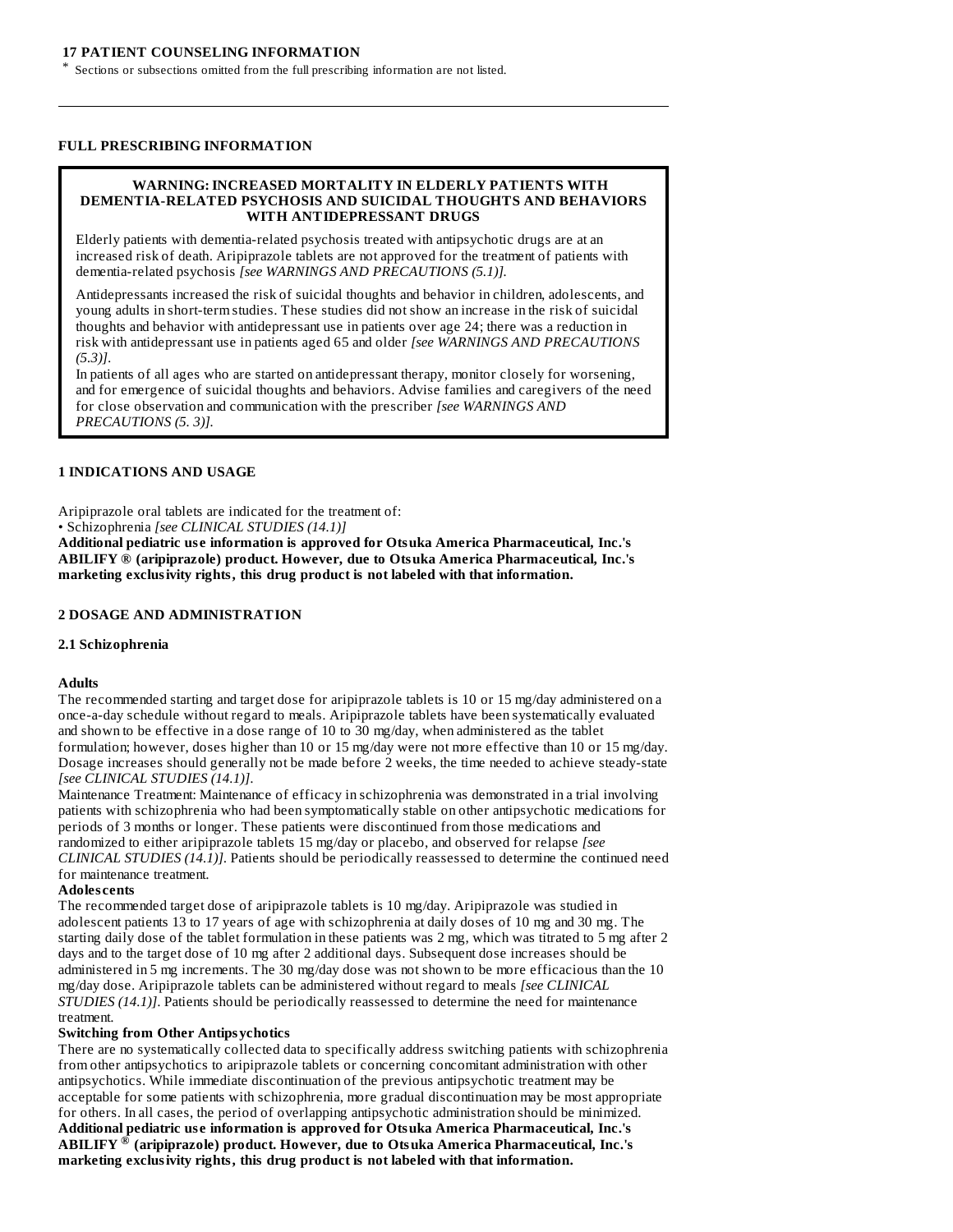## **2.7 Dosage Adjustments for Cytochrome P450 Considerations**

Dosage adjustments are recommended in patients who are known CYP2D6 poor metabolizers and in patients taking concomitant CYP3A4 inhibitors or CYP2D6 inhibitors or strong CYP3A4 inducers (see Table 1). When the coadministered drug is withdrawn from the combination therapy, aripiprazole tablets dosage should then be adjusted to its original level. When the coadministered CYP3A4 inducer is withdrawn, aripiprazole tablets dosage should be reduced to the original level over 1 to 2 weeks. Patients who may be receiving a combination of strong, moderate, and weak inhibitors of CYP3A4 and CYP2D6 (e.g., a strong CYP3A4 inhibitor and a moderate CYP2D6 inhibitor or a moderate CYP3A4 inhibitor with a moderate CYP2D6 inhibitor), the dosing may be reduced to one-quarter (25%) of the usual dose initially and then adjusted to achieve a favorable clinical response.

**Table 1: Dos e Adjustments for aripiprazole tablets in Patients who are known CYP2D6 Poor Metabolizers and Patients Taking Concomitant CYP2D6 Inhibitors, 3A4 Inhibitors, and/or CYP3A4 Inducers**

| Factors                                                                                                     | Dosage<br><b>Adjustments</b><br>for<br>Aripiprazole<br><b>Tablets</b> |
|-------------------------------------------------------------------------------------------------------------|-----------------------------------------------------------------------|
| KnownCYP2D6PoorMetabolizers                                                                                 | Administer<br>half of usual<br>dose                                   |
| KnownCYP2D6PoorMetabolizers taking concomitantstrongCYP3A4 inhibitors<br>(e.g.,itraconazole,clarithromycin) | Administer a<br>quarter of<br>usual dose                              |
| StrongCYP2D6(e.g.,quinidine,fluoxetine,paroxetine)orCYP3A4inhibitors(e.g.,itraconazole,clarithromycin)      | Administer<br>half of usual<br>dose                                   |
| StrongCYP2D6andCYP3A4 inhibitors                                                                            | Administer a<br>quarter of<br>usual dose                              |
| Strong CYP3A4 inducers (e.g., carbamazepine, rifampin)                                                      | Double usual<br>dose over 1<br>to 2 weeks                             |

## **2.8 Dosing of Oral Solution**

The oral solution can be substituted for tablets on a mg-per-mg basis up to the 25 mg dose level. Patients receiving 30 mg tablets should receive 25 mg of the solution *[see CLINICAL PHARMACOLOGY (12.3)]*.

## **3 DOSAGE FORMS AND STRENGTHS**

Aripiprazole tablets are available as described in Table 2. **Table 2: Aripiprazole Tablets Pres entations**

| <b>Tablet Strength</b> | <b>Tablet Color/Shape</b> | <b>Tablet Markings</b> |
|------------------------|---------------------------|------------------------|
| 2 <sub>mg</sub>        | Light green to green      | "T" and "44"           |
|                        | modified rectangle        |                        |
| 5 mg                   | Light blue to blue        | "T" and "45"           |
|                        | modified rectangle        |                        |
| $10 \text{ mg}$        | Light pink to pink        | "T" and "46"           |
|                        | modified rectangle        |                        |
| 15 <sub>mg</sub>       | Light yellow to yellow    | "T" and "47"           |
|                        | round                     |                        |
| $20 \text{ mg}$        | White to off white        | "T" and "48"           |
|                        | round                     |                        |
| 30 <sub>mg</sub>       | Light pink to pink        | "T" and "49"           |
|                        | round                     |                        |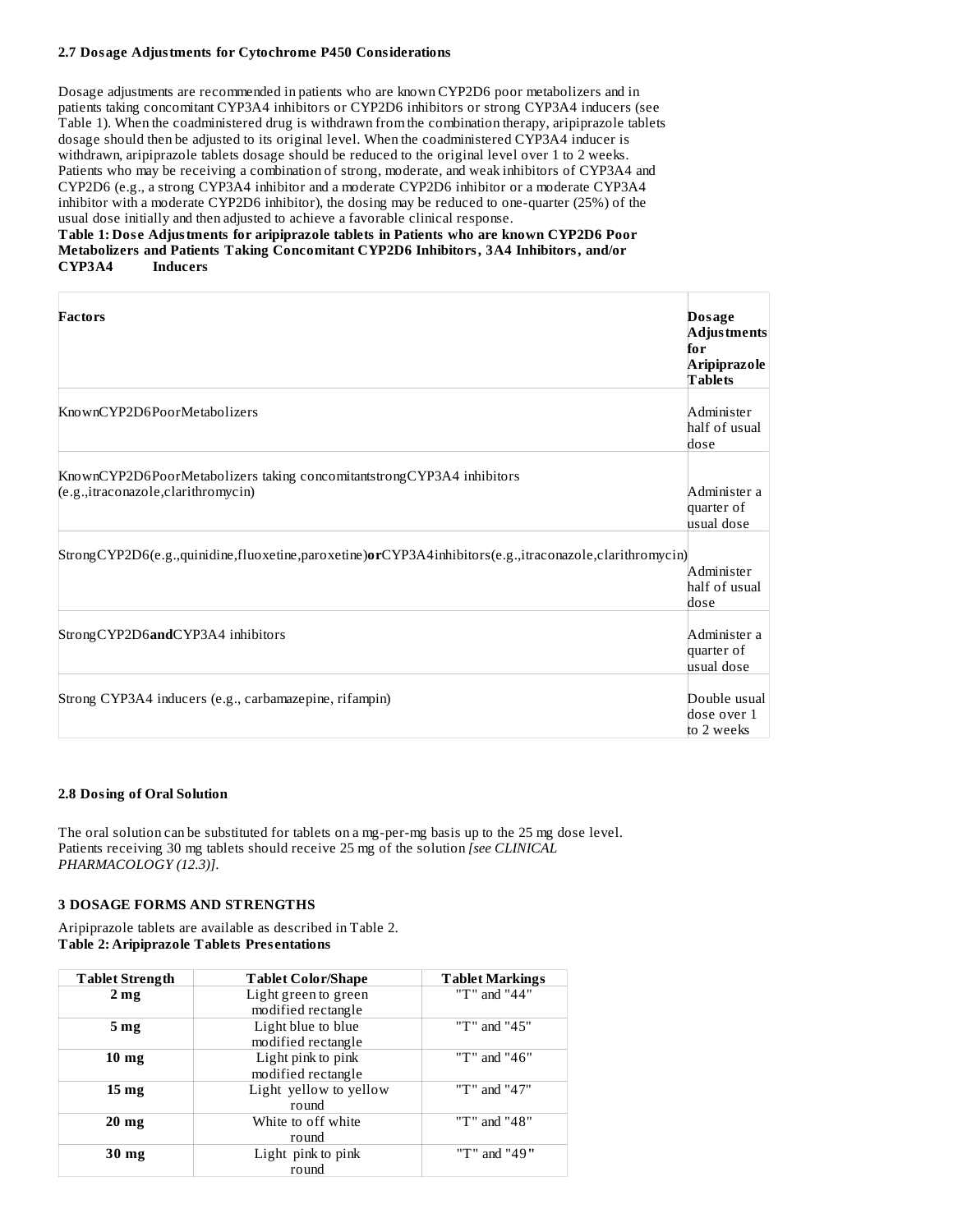## **4 CONTRAINDICATIONS**

Aripiprazole tablets are contraindicated in patients with a history of a hypersensitivity reaction to aripiprazole. Reactions have ranged from pruritus/urticaria to anaphylaxis *[see ADVERSE REACTIONS (6.2)]*.

## **5 WARNINGS AND PRECAUTIONS**

## **5.1 Increas ed Mortality in Elderly Patients with Dementia-Related Psychosis**

## **Increas ed Mortality**

**Elderly patients with dementia-related psychosis treated with antipsychotic drugs are at an increas ed risk of death. Aripiprazole tablets are not approved for the treatment of patients with dementia-related psychosis** *[see BOXED WARNING].*

*Safety Experience in Elderly Patients with Psychosis Associated with Alzheimer's Disease*

In three, 10-week, placebo-controlled studies of aripiprazole tablets in elderly patients with psychosis associated with Alzheimer's disease (n=938; mean age: 82.4 years; range: 56 to 99 years), the adverse reactions that were reported at an incidence of ≥3% and aripiprazole tablets incidence at least twice that for placebo were lethargy [placebo 2%, aripiprazole tablets 5%], somnolence (including sedation) [placebo 3%, aripiprazole tablets 8%], and incontinence (primarily, urinary incontinence) [placebo 1%, aripiprazole tablets 5%], excessive salivation [placebo 0%, aripiprazole tablets 4%], and lightheadedness [placebo 1%, aripiprazole tablets 4%].

The safety and efficacy of aripiprazole tablets in the treatment of patients with psychosis associated with dementia have not been established. If the prescriber elects to treat such patients with aripiprazole tablets, assess for the emergence of difficulty swallowing or excessive somnolence, which could predispose to accidental injury or aspiration *[see BOXED WARNING]*.

#### **5.2 Cerebrovas cular Advers e Events, Including Stroke**

In placebo-controlled clinical studies (two flexible dose and one fixed dose study) of dementia-related psychosis, there was an increased incidence of cerebrovascular adverse events (eg, stroke, transient ischemic attack), including fatalities, in aripiprazole-treated patients (mean age: 84 years; range: 78 to 88 years). In the fixed-dose study, there was a statistically significant dose response relationship for cerebrovascular adverse events in patients treated with aripiprazole tablets. Aripiprazole tablets are not approved for the treatment of patients with dementia-related psychosis *[see BOXED WARNING].*

## **5.3 Suicidal Thoughts and Behaviors in Children, Adoles cents and Young Adults**

Patients with major depressive disorder (MDD), both adult and pediatric, may experience worsening of their depression and/or the emergence of suicidal ideation and behavior (suicidality) or unusual changes in behavior, whether or not they are taking antidepressant medications, and this risk may persist until significant remission occurs. Suicide is a known risk of depression and certain other psychiatric disorders, and these disorders themselves are the strongest predictors of suicide. There has been a long-standing concern, however, that antidepressants may have a role in inducing worsening of depression and the emergence of suicidality in certain patients during the early phases of treatment. Pooled analyses of short-term, placebo-controlled trials of antidepressant drugs (SSRIs and others) showed that these drugs increase the risk of suicidal thinking and behavior (suicidality) in children, adolescents, and young adults (ages 18 to 24) with MDD and other psychiatric disorders. Short-term studies did not show an increase in the risk of suicidality with antidepressants compared to placebo in adults beyond age 24; there was a reduction with antidepressants compared to placebo in adults aged 65 and older.

The pooled analyses of placebo-controlled trials in children and adolescents with MDD, Obsessive Compulsive Disorder (OCD), or other psychiatric disorders included a total of 24 short-term trials of 9 antidepressant drugs in over 4400 patients. The pooled analyses of placebo-controlled trials in adults with MDD or other psychiatric disorders included a total of 295 short-term trials (median duration of 2 months) of 11 antidepressant drugs in over 77,000 patients. There was considerable variation in risk of suicidality among drugs, but a tendency toward an increase in the younger patients for almost all drugs studied. There were differences in absolute risk of suicidality across the different indications, with the highest incidence in MDD. The risk differences (drug vs. placebo), however, were relatively stable within age strata and across indications. These risk differences (drug-placebo difference in the number of cases of suicidality per 1000 patients treated) are provided in Table 3. **Table 3:**

|         | Age Range Drug-Placebo Difference in Number of Cases of Suicidality per 1000 Patients Treated |
|---------|-----------------------------------------------------------------------------------------------|
|         | <b>Increases Compared to Placebo</b>                                                          |
| ${<}18$ | 14 additional cases                                                                           |
| $18-24$ | 5 additional cases                                                                            |
|         | <b>Decreases Compared to Placebo</b>                                                          |
| 25-64   | 1 fewer case                                                                                  |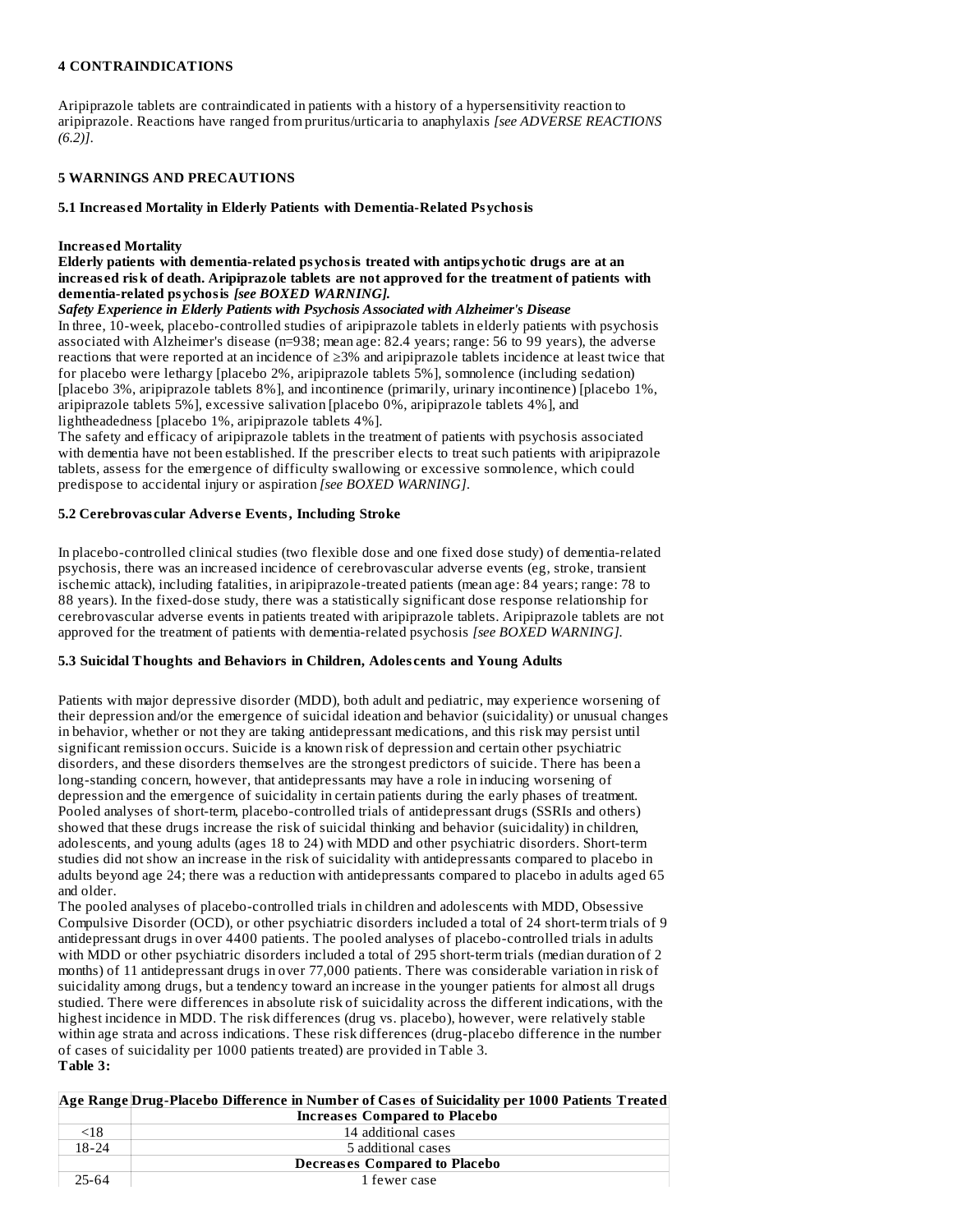#### $\geq 65$  6 fewer cases

No suicides occurred in any of the pediatric trials. There were suicides in the adult trials, but the number was not sufficient to reach any conclusion about drug effect on suicide.

It is unknown whether the suicidality risk extends to longer-term use, ie, beyond several months. However, there is substantial evidence from placebo-controlled maintenance trials in adults with depression that the use of antidepressants can delay the recurrence of depression.

#### **All patients being treated with antidepressants for any indication should be monitored appropriately and obs erved clos ely for clinical wors ening, suicidality, and unusual changes in** behavior, especially during the initial few months of a course of drug therapy, or at times of dose **changes, either increas es or decreas es.**

The following symptoms, anxiety, agitation, panic attacks, insomnia, irritability, hostility, aggressiveness, impulsivity, akathisia (psychomotor restlessness), hypomania, and mania, have been reported in adult and pediatric patients being treated with antidepressants for MDD as well as for other indications, both psychiatric and nonpsychiatric. Although a causal link between the emergence of such symptoms and either the worsening of depression and/or the emergence of suicidal impulses has not been established, there is concern that such symptoms may represent precursors to emerging suicidality. Consideration should be given to changing the therapeutic regimen, including possibly discontinuing the medication, in patients whose depression is persistently worse, or who are experiencing emergent suicidality or symptoms that might be precursors to worsening depression or suicidality, especially if these symptoms are severe, abrupt in onset, or were not part of the patient's presenting symptoms. **Families and caregivers of patients being treated with antidepressants for major depressive disorder or other indications, both psychiatric and nonpsychiatric, should be alerted about the need to monitor patients for the emergence of agitation, irritability, unusual changes in behavior, and the other symptoms des cribed above, as well as the emergence of suicidality, and to report such symptoms immediately to healthcare providers. Such monitoring should include daily obs ervation by families and caregivers. Pres criptions for aripiprazole tablets should be written for the smallest quantity of tablets consistent with good patient management, in order to reduce the risk of overdos e.**

It should be noted that aripiprazole tablets are not approved for use in treating depression in the pediatric population.

## **5.4 Neuroleptic Malignant Syndrome (NMS)**

A potentially fatal symptom complex sometimes referred to as Neuroleptic Malignant Syndrome (NMS) may occur with administration of antipsychotic drugs, including aripiprazole tablets. Rare cases of NMS occurred during aripiprazole tablets treatment in the worldwide clinical database. Clinical manifestations of NMS are hyperpyrexia, muscle rigidity, altered mental status, and evidence of autonomic instability (irregular pulse or blood pressure, tachycardia, diaphoresis, and cardiac dysrhythmia). Additional signs may include elevated creatine phosphokinase, myoglobinuria (rhabdomyolysis), and acute renal failure.

The diagnostic evaluation of patients with this syndrome is complicated. In arriving at a diagnosis, it is important to exclude cases where the clinical presentation includes both serious medical illness (eg, pneumonia, systemic infection) and untreated or inadequately treated extrapyramidal signs and symptoms (EPS). Other important considerations in the differential diagnosis include central anticholinergic toxicity, heat stroke, drug fever, and primary central nervous system pathology.

The management of NMS should include: 1) immediate discontinuation of antipsychotic drugs and other drugs not essential to concurrent therapy; 2) intensive symptomatic treatment and medical monitoring; and 3) treatment of any concomitant serious medical problems for which specific treatments are available. There is no general agreement about specific pharmacological treatment regimens for uncomplicated NMS.

If a patient requires antipsychotic drug treatment after recovery from NMS, the potential reintroduction of drug therapy should be carefully considered. The patient should be carefully monitored, since recurrences of NMS have been reported.

## **5.5 Tardive Dyskinesia**

A syndrome of potentially irreversible, involuntary, dyskinetic movements may develop in patients treated with antipsychotic drugs. Although the prevalence of the syndrome appears to be highest among the elderly, especially elderly women, it is impossible to rely upon prevalence estimates to predict, at the inception of antipsychotic treatment, which patients are likely to develop the syndrome. Whether antipsychotic drug products differ in their potential to cause tardive dyskinesia is unknown. The risk of developing tardive dyskinesia and the likelihood that it will become irreversible are believed to increase as the duration of treatment and the total cumulative dose of antipsychotic drugs administered to the patient increase. However, the syndrome can develop, although much less commonly, after relatively brief treatment periods at low doses.

There is no known treatment for established cases of tardive dyskinesia, although the syndrome may remit, partially or completely, if antipsychotic treatment is withdrawn. Antipsychotic treatment, itself, however, may suppress (or partially suppress) the signs and symptoms of the syndrome and, thereby, may possibly mask the underlying process. The effect that symptomatic suppression has upon the longterm course of the syndrome is unknown.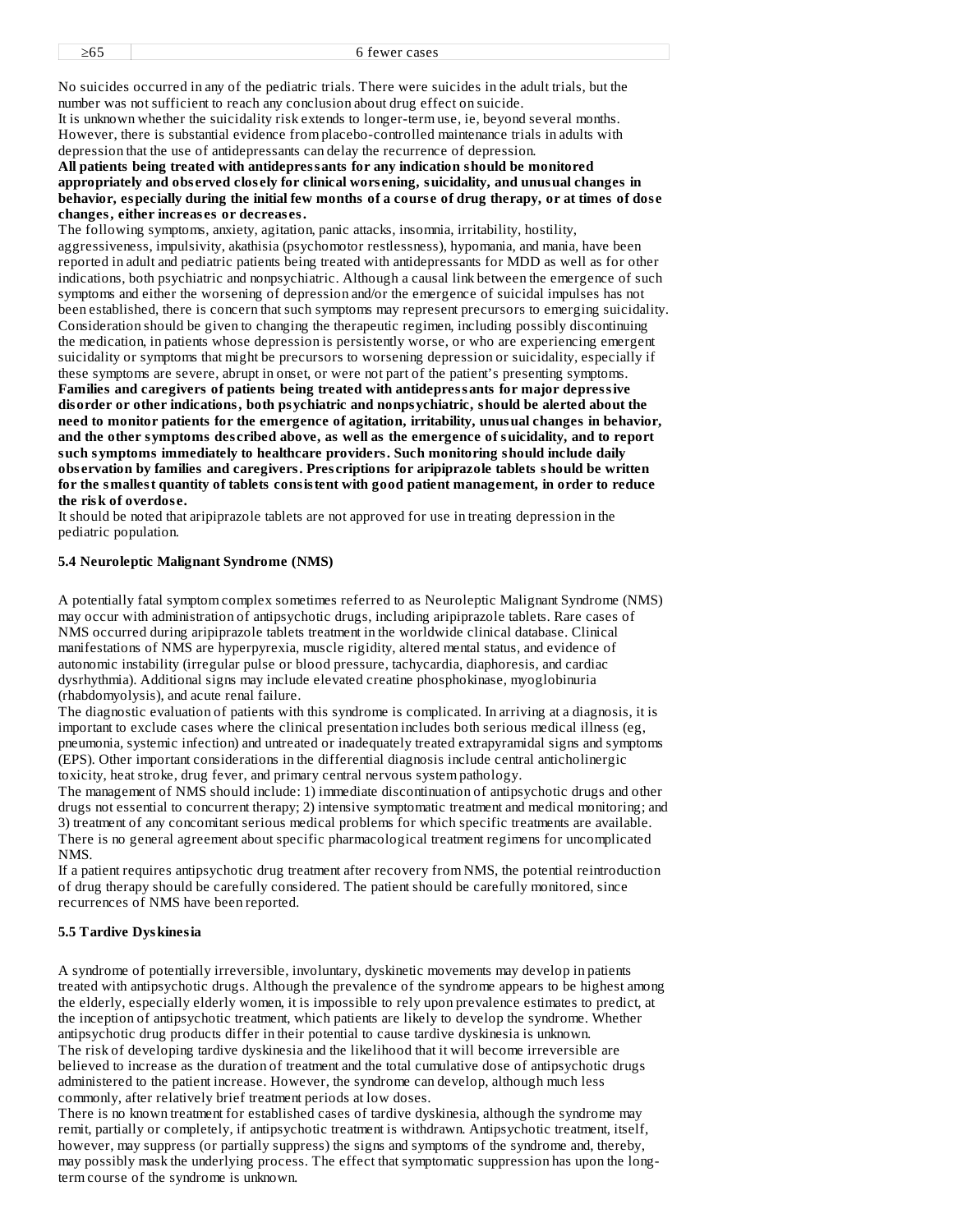Given these considerations, aripiprazole tablets should be prescribed in a manner that is most likely to minimize the occurrence of tardive dyskinesia. Chronic antipsychotic treatment should generally be reserved for patients who suffer from a chronic illness that (1) is known to respond to antipsychotic drugs and (2) for whom alternative, equally effective, but potentially less harmful treatments are not available or appropriate. In patients who do require chronic treatment, the smallest dose and the shortest duration of treatment producing a satisfactory clinical response should be sought. The need for continued treatment should be reassessed periodically.

If signs and symptoms of tarvdive dyskinesia appear in a patient on aripiprazole tablets, drug discontinuation should be considered. However, some patients may require treatment with aripiprazole tablets despite the presence of the syndrome.

## **5.6 Metabolic Changes**

Atypical antipsychotic drugs have been associated with metabolic changes that include hyperglycemia/diabetes mellitus, dyslipidemia, and body weight gain. While all drugs in the class have been shown to produce some metabolic changes, each drug has its own specific risk profile. **Hyperglycemia/Diabetes Mellitus**

Hyperglycemia, in some cases extreme and associated with ketoacidosis or hyperosmolar coma or death, has been reported in patients treated atypical antipsychotics. There have been reports of hyperglycemia in patients treated with aripiprazole tablets *[see ADVERSE REACTIONS (6.1, 6.2)]*. Assessment of the relationship between atypical antipsychotic use and glucose abnormalities is complicated by the possibility of an increased background risk of diabetes mellitus in patients with schizophrenia and the increasing incidence of diabetes mellitus in the general population. Given these confounders, the relationship between atypical antipsychotic use and hyperglycemia-related adverse events is not completely understood. However, epidemiological studies suggest an increased risk of hyperglycemia-related adverse reactions in patients treated with the atypical antipsychotics. Because aripiprazole tablets were not marketed at the time these studies were performed, it is not known if aripiprazole tablets are associated with this increased risk. Precise risk estimates for hyperglycemiarelated adverse reactions in patients treated with atypical antipsychotics are not available. Patients with an established diagnosis of diabetes mellitus who are started on atypical antipsychotics should be monitored regularly for worsening of glucose control. Patients with risk factors for diabetes mellitus (eg, obesity, family history of diabetes) who are starting treatment with atypical antipsychotics should undergo fasting blood glucose testing at the beginning of treatment and periodically during treatment. Any patient treated with atypical antipsychotics should be monitored for symptoms of hyperglycemia including polydipsia, polyuria, polyphagia, and weakness. Patients who develop symptoms of hyperglycemia during treatment with atypical antipsychotics should undergo fasting blood glucose testing. In some cases, hyperglycemia has resolved when the atypical antipsychotic was discontinued; however, some patients required continuation of anti-diabetic treatment despite discontinuation of the suspect drug.

## *Adults*

In an analysis of 13 placebo-controlled monotherapy trials in adults, primarily with schizophrenia or another indication, the mean change in fasting glucose in aripiprazole-treated patients (+4.4 mg/dL; median exposure 25 days; N=1057) was not significantly different than in placebo-treated patients (+2.5 mg/dL; median exposure 22 days; N=799). Table 4 shows the proportion of aripiprazole-treated patients with normal and borderline fasting glucose at baseline (median exposure 25 days) that had treatmentemergent high fasting glucose measurements compared to placebo-treated patients (median exposure 22 days).

## **Table 4: Changes in Fasting Glucos e From Placebo-Controlled Monotherapy Trials in Adult Patients**

|                        | Category Change (at least once)<br>from Baseline                          | <b>Treatment Arm</b> | n/N          | $\%$ |
|------------------------|---------------------------------------------------------------------------|----------------------|--------------|------|
| <b>Fasting Glucose</b> | Normal to High                                                            | Aripiprazole tablets | $31/822$ 3.8 |      |
|                        | $($ < 100 mg/dL to $\geq$ 126 mg/dL)                                      | Placebo              | $22/605$ 3.6 |      |
|                        | Borderline to High                                                        | Aripiprazole tablets | 31/176 17.6  |      |
|                        | $(\geq 100 \text{ mg/dL} \text{ and } \leq 126 \text{ mg/dL} \text{ to }$ | Placebo              | $13/142$ 9.2 |      |
|                        | $\geq$ 126 mg/dL)                                                         |                      |              |      |

At 24 weeks, the mean change in fasting glucose in aripiprazole tablets-treated patients was not significantly different than in placebo-treated patients  $[+2.2 \text{ mg/dL (n=42) and } +9.6 \text{ mg/dL (n=28)},$ respectively].

#### **Pediatric Patients and Adoles cents**

In an analysis of two placebo-controlled trials in adolescents with schizophrenia (13 to 17 years) and pediatric patients with another indication (10 to 17 years), the mean change in fasting glucose in aripiprazole tablets-treated patients (+4.8 mg/dL; with a median exposure of 43 days; N=259) was not significantly different than in placebo-treated patients (+1.7 mg/dL; with a median exposure of 42 days; N=123).

Table 5 shows the proportion of patients with changes in fasting glucose levels from the pooled adolescent schizophrenia and another indication (median exposure of 42 to 43 days).

**Table5: Changes in Fasting Glucos e From Placebo-Controlled Trials in Pediatric and Adoles cent Patients**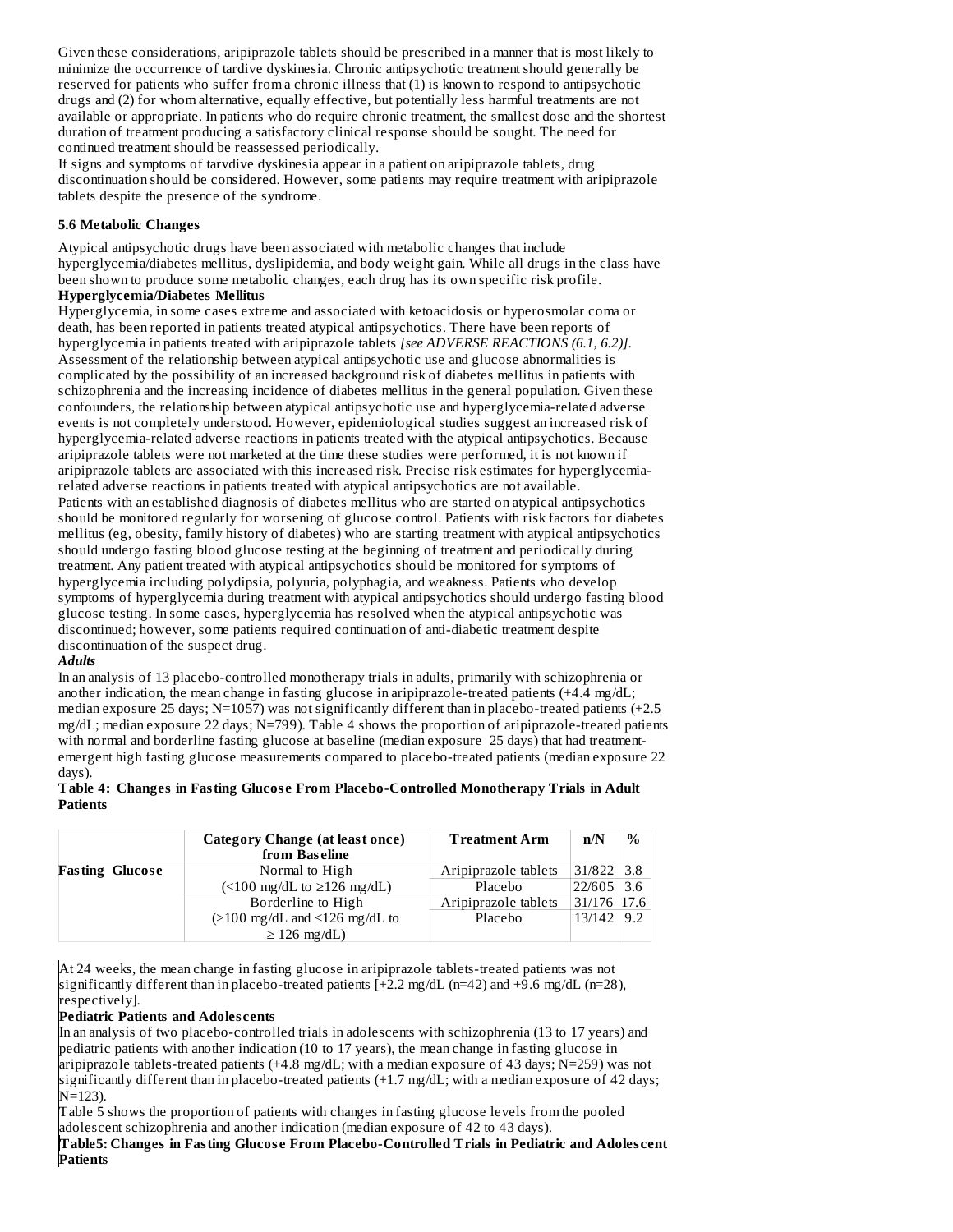| <b>Category Change</b>                  | <b>Indication</b>                | <b>Treatment</b> | n/N        | $\frac{0}{0}$ |
|-----------------------------------------|----------------------------------|------------------|------------|---------------|
| (at least once)                         |                                  | Arm              |            |               |
| from Baseline                           |                                  |                  |            |               |
| <b>Fasting Glucose</b>                  | Pooled Schizophrenia and another | Aripiprazole     | 2/2360.8   |               |
| Normal to High                          | indication                       | tablets          |            |               |
| $\left($ <100 mg/dL to                  |                                  | Placebo          | 2/1101.8   |               |
| $\geq$ 126 mg/dL)                       |                                  |                  |            |               |
| <b>Fasting Glucose</b>                  | Pooled Schizophrenia and another | Aripiprazole     | $1/22$ 4.5 |               |
| Borderline to High                      | indication                       | tablets          |            |               |
| $( \geq 100 \text{ mg/dL} \text{ and }$ |                                  | Placebo          | 0/12       | $\Omega$      |
| $\leq$ 126 mg/dL to $\geq$ 126          |                                  |                  |            |               |
| mg/dL)                                  |                                  |                  |            |               |

At 12 weeks in the pooled adolescent schizophrenia and another indication trials, the mean change in fasting glucose in aripiprazole tablets-treated patients was not significantly different than in placebotreated patients  $[-2.4 \text{ mg/dL (n=81) and } +0.1 \text{ mg/dL (n=15)},$  respectively].

## **Dyslipidemia**

Undesirable alterations in lipids have been observed in patients treated with atypical antipsychotics. There were no significant differences between aripiprazole tablets- and placebo-treated patients in the proportion with changes from normal to clinically significant levels for fasting/nonfasting total cholesterol, fasting triglycerides, fasting LDLs, and fasting/nonfasting HDLs. Analyses of patients with at least 12 or 24 weeks of exposure were limited by small numbers of patients. **Adults**

#### Table 6 shows the proportion of adult patients, primarily from pooled schizophrenia and another indication monotherapy placebo-controlled trials, with changes in total cholesterol (pooled from 17 trials; median exposure 21 to 25 days), fasting triglycerides (pooled from eight trials; median exposure 42 days), fasting LDL cholesterol (pooled from eight trials; median exposure 39 to 45 days, except for placebo-treated patients with baseline normal fasting LDL measurements, who had median treatment exposure of 24 days) and HDL cholesterol (pooled from nine trials; median exposure 40 to 42 days). **Table 6: Changes in Blood Lipid Parameters From Placebo-Controlled Monotherapy Trials in Adults**

|                                                   | <b>Treatment Arm</b>               | n/N    | $\frac{0}{0}$ |
|---------------------------------------------------|------------------------------------|--------|---------------|
| Total Cholesterol                                 | Aripiprazole tablets 34/1357       |        | 2.5           |
| Normal to High                                    | Placebo                            | 27/973 | 2.8           |
| (<200 mg/dL to $\geq$ 240 mg/dL)                  |                                    |        |               |
| <b>Fasting Triglycerides</b>                      | Aripiprazole tablets               | 40/539 | 7.4           |
| Normal to High                                    | Placebo                            | 30/431 | 7             |
| $\leq$ 150 mg/dL to $\geq$ 200 mg/dL)             |                                    |        |               |
| <b>Fasting LDL Cholesterol</b>                    | Aripiprazole tablets               | 2/332  | 0.6           |
| Normal to High                                    | Placebo                            | 2/268  | 0.7           |
| $\leq 100$ mg/dL to $\geq 160$ mg/dL)             |                                    |        |               |
| <b>HDL Cholesterol</b>                            | Aripiprazole tablets 121/1066 11.4 |        |               |
| Normal to Low                                     | Placebo                            | 99/794 | 12.5          |
| $( \geq 40 \text{ mg/dL to} < 40 \text{ mg/dL} )$ |                                    |        |               |

In monotherapy trials in adults, the proportion of patients at 12 weeks and 24 weeks with changes from Normal to High in total cholesterol (fasting/nonfasting), fasting triglycerides, and fasting LDL cholesterol were similar between aripiprazole tablets- and placebo-treated patients: at 12 weeks, Total Cholesterol (fasting/nonfasting), 1/71 (1.4%) vs. 3/74 (4.1%); Fasting Triglycerides, 8/62 (12.9%) vs. 5/37 (13.5%); Fasting LDL Cholesterol, 0/34 (0%) vs. 1/25 (4 %), respectively; and at 24 weeks, Total Cholesterol (fasting/nonfasting), 1/42 (2.4%) vs. 3/37 (8.1%); Fasting Triglycerides, 5/34 (14.7%) vs. 5/20 (25%); Fasting LDL Cholesterol, 0/22 (0%) vs. 1/18 (5.6%), respectively.

## **Pediatric Patients and Adoles cents**

Table 7 shows the proportion of adolescents with schizophrenia (13 to 17 years) and pediatric patients with other indication (10 to 17 years) with changes in total cholesterol and HDL cholesterol (pooled from two placebo-controlled trials; median exposure 42 to 43 days), and fasting triglycerides (pooled from two placebo-controlled trials; median exposure 42 to 44 days).

## **Table 7: Changes in Blood Lipid Parameters from Placebo-Controlled Monotherapy Trials in Pediatric and Adoles cent Patients in Schizophrenia and Another Indication**

| <b>Total Cholesterol</b>                             | <b>Treatment Arm</b> | n/N    | $\%$     |
|------------------------------------------------------|----------------------|--------|----------|
| Normal to High                                       | Aripiprazole tablets | 3/220  | 1.4      |
| $\leq$ 170 mg/dL to $\geq$ 200 mg/dL)                | Placebo              | 0/116  | $\theta$ |
| <b>Fasting Triglycerides</b>                         | Aripiprazole tablets | 7/187  | 3.7      |
| Normal to High                                       | Placebo              | 4/85   | 4.7      |
| $\leq$ 150 mg/dL to $\geq$ 200 mg/dL)                |                      |        |          |
| <b>HDL</b> Cholesterol                               | Aripiprazole tablets | 27/236 | 11.4     |
| Normal to High                                       | Placebo              | 22/109 | 20.2     |
| $( \geq 40 \text{ mg/dL to} \leq 40 \text{ mg/dL} )$ |                      |        |          |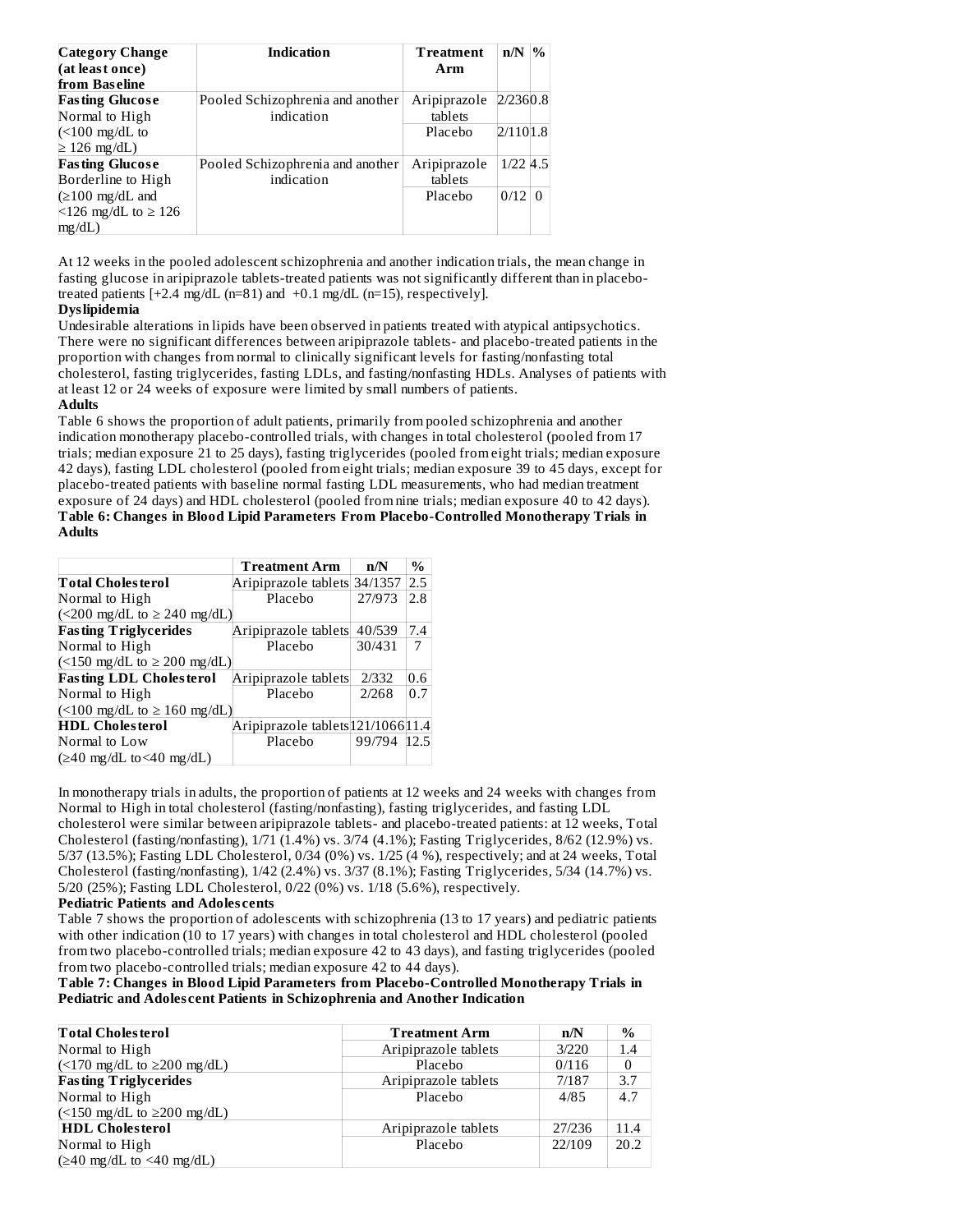In monotherapy trials of adolescents with schizophrenia and pediatric patients with another indication, the proportion of patients at 12 weeks and 24 weeks with changes from Normal to High in total cholesterol (fasting/nonfasting), fasting triglycerides, and fasting LDL cholesterol were similar between aripiprazole tablets- and placebo-treated patients: at 12 weeks, Total Cholesterol (fasting/nonfasting), 0/57 (0%) vs. 0/15 (0%); Fasting Triglycerides, 2/72 (2.8%) vs. 1/14 (7.1%), respectively; and at 24 weeks, Total Cholesterol (fasting/nonfasting), 0/36 (0%) vs. 0/12 (0%); Fasting Triglycerides, 1/47 (2.1%) vs. 1/10 (10 %), respectively.

## **Weight Gain**

Weight gain has been observed with atypical antipsychotic use. Clinical monitoring of weight is recommended.

## **Adults**

In an analysis of 13 placebo-controlled monotherapy trials, primarily from pooled schizophrenia and another indication, with a median exposure of 21 to 25 days, the mean change in body weight in aripiprazole tablets-treated patients was  $+0.3$  kg (N=1673) compared to  $-0.1$  kg (N=1100) in placebocontrolled patients. At 24 weeks, the mean change from baseline in body weight in aripiprazole tabletstreated patients was  $-1.5$  kg (n=73) compared to  $-0.2$  kg (n=46) in placebo-treated patients. Table 8 shows the percentage of adult patients with weight gain ≥7% of body weight by indication.

**Table 8: Percentage of Patients From Placebo-Controlled Trials in Adult Patients with Weight Gain ≥7% of Body Weight**

|                              |                                                     | Indication | <b>Treatment Arm</b>                                                         |     | <b>N</b> Patients |
|------------------------------|-----------------------------------------------------|------------|------------------------------------------------------------------------------|-----|-------------------|
|                              |                                                     |            |                                                                              | n ( | (%)               |
| Weight gain                  | $\geq$ 7% of body weight Schizophrenia <sup>a</sup> |            | Aripiprazole tablets 852 69 (8.1)                                            |     |                   |
|                              |                                                     |            | Placebo                                                                      |     | 379 12 (3.2)      |
|                              |                                                     |            | Other Indication <sup>b</sup> Aripiprazole tablets <sup>[719]</sup> 16 (2.2) |     |                   |
|                              |                                                     |            | Placebo                                                                      |     | 598 16 (2.7)      |
| $^{a}4$ to 6 weeks duration. | <sup>b</sup> 3 weeks duration.                      |            |                                                                              |     |                   |

## **Pediatric Patients and Adoles cents**

In an analysis of two placebo-controlled trials in adolescents with schizophrenia (13 to 17 years) and pediatric patients with another indication (10 to 17 years) with median exposure of 42 to 43 days, the mean change in body weight in aripiprazole tablets-treated patients was +1.6 kg (N=381) compared to +0.3 kg (N=187) in placebo-treated patients. At 24 weeks, the mean change from baseline in body weight in aripiprazole tablets-treated patients was  $+5.8$  kg (n=62) compared to  $+1.4$  kg (n=13) in placebo-treated patients.

Table 9 shows the percentage of pediatric and adolescent patients with weight gain ≥7% of body weight by indication.

#### **Table 9: Percentage of Patients From Placebo-Controlled Monotherapy Trials in Pediatric and Adoles cent Patients with Weight Gain ≥7% of Body Weight**

|                               | <b>Indication</b>                | Treatment Arm   N  Patients |            |
|-------------------------------|----------------------------------|-----------------------------|------------|
|                               |                                  |                             | n(%)       |
|                               | Pooled Schizophrenia and Another | Aripiprazole                | 38120(5.2) |
| Weight gain $\geq$ 7% of body | Indication <sup>a</sup>          | tablets                     |            |
| weight                        |                                  | Placebo                     | 1873(1.6)  |
| $^{a}$ 4 to 6 weeks duration. |                                  |                             |            |

In an open-label trial that enrolled patients from the two placebo-controlled trials of adolescents with schizophrenia (13 to 17 years) and pediatric patients with another indication (10 to 17 years), 73.2% of patients (238/325) completed 26 weeks of therapy with aripiprazole tablets. After 26 weeks, 32.8% of patients gained ≥7% of their body weight, not adjusted for normal growth. To adjust for normal growth, z-scores were derived (measured in standard deviations [SD]), which normalize for the natural growth of pediatric patients and adolescents by comparisons to age- and gender-matched population standards. A z-score change <0.5 SD is considered not clinically significant. After 26 weeks, the mean change in z-score was 0.09 SD.

When treating pediatric patients for any indication, weight gain should be monitored and assessed against that expected for normal growth.

**Additional pediatric us e information is approved for Otsuka America Pharmaceutical, Inc.'s ABILIFY ® (aripiprazole) product. However, due to Otsuka America Pharmaceutical, Inc.'s marketing exclusivity rights, this drug product is not labeled with that information.**

#### **5.7 Orthostatic Hypotension**

Aripiprazole tablets may cause orthostatic hypotension, perhaps due to its  $\alpha_1$ -adrenergic receptor antagonism. The incidence of orthostatic hypotension-associated events from short-term, placebocontrolled trials of adult patients on oral aripiprazole tablets (n=2467) included (aripiprazole tablets incidence, placebo incidence) orthostatic hypotension (1%, 0.3%), postural dizziness (0.5%, 0.3%), and syncope (0.5%, 0.4%); of pediatric patients 6 to 18 years of age (n=732) on oral aripiprazole tablets included orthostatic hypotension (0.5%, 0%), postural dizziness (0.4%, 0%), and syncope (0.2%, 0%). *[see ADVERSE REACTIONS (6.1)]*

The incidence of a significant orthostatic change in blood pressure (defined as a decrease in systolic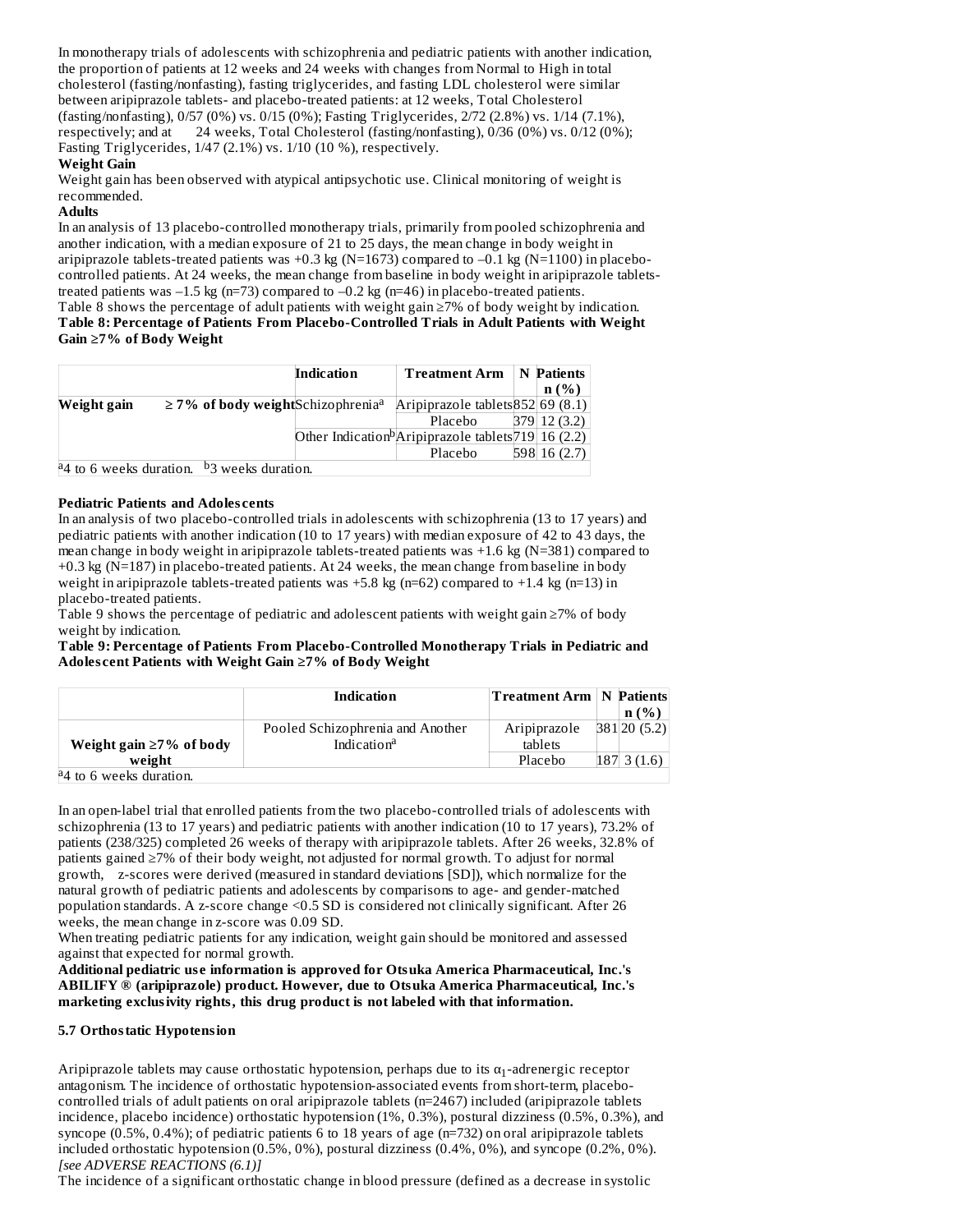The incidence of a significant orthostatic change in blood pressure (defined as a decrease in systolic blood pressure ≥20 mmHg accompanied by an increase in heart rate ≥25 bpm when comparing standing to supine values) for aripiprazole tablets was not meaningfully different from placebo (aripiprazole tablets incidence, placebo incidence): in adult oral aripiprazole tablets-treated patients (4%, 2%), in pediatric oral aripiprazole tablets-treated patients aged 6 to 18 years (0.4%, 1%). Aripiprazole should be used with caution in patients with known cardiovascular disease (history of myocardial infarction or ischemic heart disease, heart failure, or conduction abnormalities), cerebrovascular disease, or conditions which would predispose patients to hypotension (dehydration, hypovolemia, and treatment with antihypertensive medications). *[see DRUG INTERACTIONS (7.1)].*

## **5.8 Leukopenia, Neutropenia, and Agranulocytosis**

In clinical trials and/or postmarketing experience, events of leukopenia and neutropenia have been reported temporally related to antipsychotic agents, including aripiprazole tablets. Agranulocytosis has also been reported.

Possible risk factors for leukopenia/neutropenia include pre-existing low white blood cell count (WBC)/ absolute neutrophil count (ANC) and history of drug-induced leukopenia/neutropenia. In patients with a history of a clinically significant low WBC/ANC or drug-induced leukopenia/neutropenia, perform a complete blood count (CBC) frequently during the first few months of therapy. In such patients, consider discontinuation of aripiprazole tablets at the first sign of a clinically significant decline in WBC in the absence of other causative factors.

Monitor patients with clinically significant neutropenia for fever or other symptoms or signs of infection and treated promptly if such symptoms or signs occur. Discontinue aripiprazole tablets in patients with severe neutropenia (absolute neutrophil count <1000/mm<sup>3</sup>) and follow their WBC counts until recovery.

## **5.9 Seizures/Convulsions**

In short-term, placebo-controlled trials, patients with a history of seizures excluded seizures/convulsions occurred in 0.1% (3/2467) of undiagnosed adult patients treated with oral aripiprazole tablets, in 0.1% (1/732) of pediatric patients (6 to 18 years).

As with other antipsychotic drugs, aripiprazole tablets should be used cautiously in patients with a history of seizures or with conditions that lower the seizure threshold. Conditions that lower the seizure threshold may be more prevalent in a population of 65 years or older.

### **5.10 Potential for Cognitive and Motor Impairment**

Aripiprazole tablets, like other antipsychotics, may have the potential to impair judgment, thinking, or motor skills. For example, in short-term, placebo-controlled trials, somnolence (including sedation) was reported as follows (aripiprazole incidence, placebo incidence): in adult patients (n=2467) treated with oral aripiprazole tablets (11%, 6%), in pediatric patients ages 6 to 17 (n=611) (24%, 6%). Somnolence (including sedation) led to discontinuation in 0.3% (8/2467) of adult patients and 3% (20/732) of pediatric patients (6 to 18 years) on oral aripiprazole tablets in short-term, placebo-controlled trials. Despite the relatively modest increased incidence of these events compared to placebo, patients should be cautioned about operating hazardous machinery, including automobiles, until they are reasonably certain that therapy with aripiprazole tablets does not affect them adversely.

## **5.11 Body Temperature Regulation**

Disruption of the body's ability to reduce core body temperature has been attributed to antipsychotic agents. Appropriate care is advised when prescribing aripiprazole tablets for patients who will be experiencing conditions which may contribute to an elevation in core body temperature, (e.g., exercising strenuously, exposure to extreme heat, receiving concomitant medication with anticholinergic activity, or being subject to dehydration) *[see ADVERSE REACTIONS (6.2)].*

#### **5.12 Suicide**

The possibility of a suicide attempt is inherent in psychotic illnesses and close supervision of high-risk patients should accompany drug therapy. Prescriptions for aripiprazole tablets should be written for the smallest quantity consistent with good patient management in order to reduce the risk of overdose *[see ADVERSE REACTIONS (6.1, 6.2)]*.

## **5.13 Dysphagia**

Esophageal dysmotility and aspiration have been associated with antipsychotic drug use, including aripiprazole tablets. Aspiration pneumonia is a common cause of morbidity and mortality in elderly patients, in particular those with advanced Alzheimer's dementia. Aripiprazole tablets and other antipsychotic drugs should be used cautiously in patients at risk for aspiration pneumonia *[see WARNINGS AND PRECAUTIONS (5.1) and ADVERSE REACTIONS (6.2)].*

#### **6 ADVERSE REACTIONS**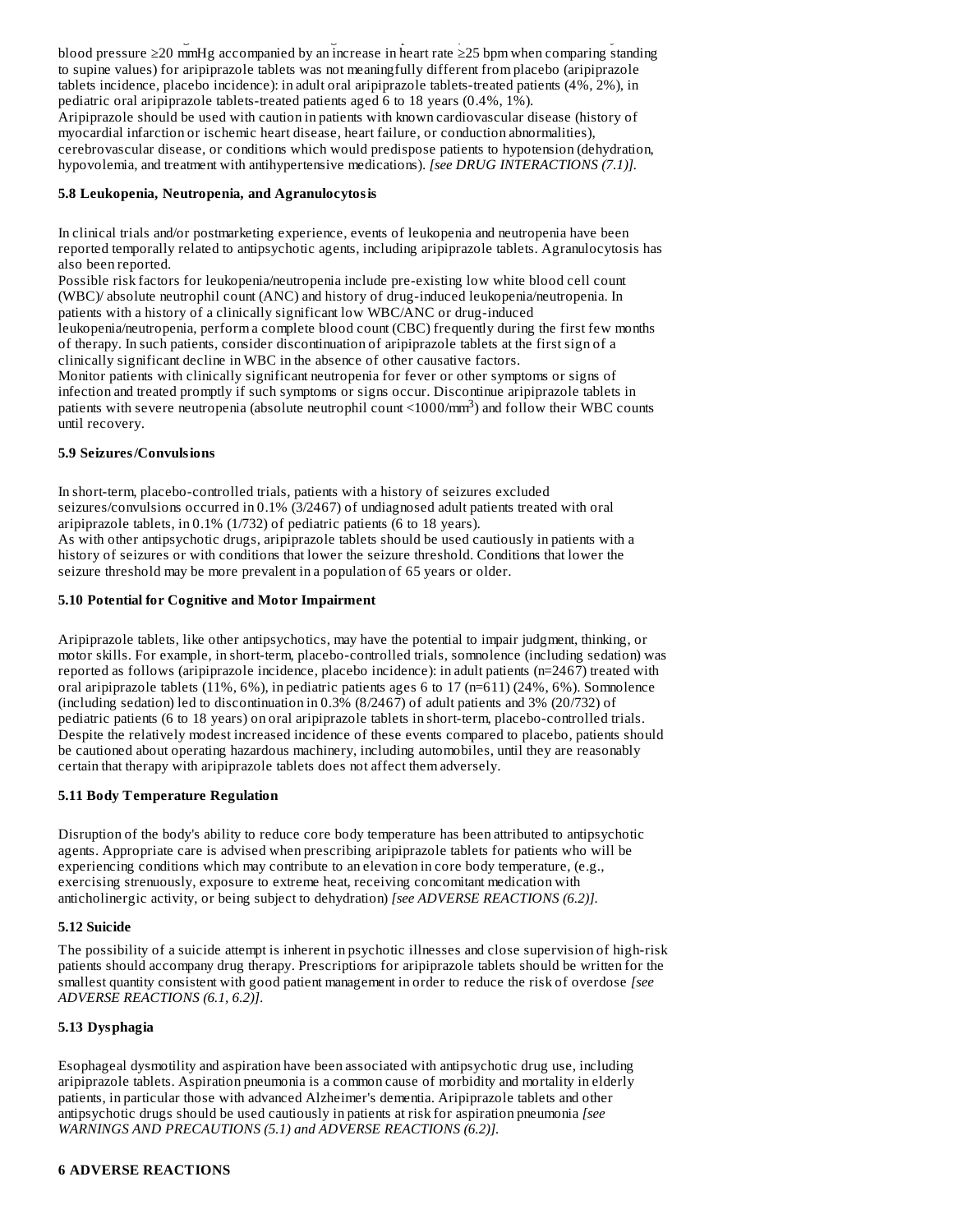Because clinical trials are conducted under widely varying conditions, adverse reaction rates observed in the clinical trials of a drug cannot be directly compared to rates in the clinical trials of another drug and may not reflect the rates observed in practice.

The following adverse reactions are discussed in more detail in other sections of the labeling: • Increased Mortality in Elderly Patients with Dementia-Related Psychosis *[see BOXED*

- *WARNING and WARNINGS AND PRECAUTIONS (5.1)]*
- Cerebrovascular Adverse Events, Including Stroke *[see WARNINGS AND PRECAUTIONS (5.2)]*
- Suicidal Thoughts and Behaviors in Children, Adolescents, and Young Adults *[see BOXED WARNING and WARNINGS AND PRECAUTIONS (5.3)]*
- Neuroleptic Malignant Syndrome (NMS) *[see WARNINGS AND PRECAUTIONS (5.4)]*
- Tardive Dyskinesia *[see WARNINGS AND PRECAUTIONS (5.5)]*
- Metabolic Changes *[see WARNINGS AND PRECAUTIONS (5.6)]*
- Orthostatic Hypotension *[see WARNINGS AND PRECAUTIONS (5.7)]*
- Leukopenia, Neutropenia, and Agranulocytosis *[see WARNINGS AND PRECAUTIONS (5.8)]*
- Seizures/Convulsions *[see WARNINGS AND PRECAUTIONS (5.9)]*
- Potential for Cognitive and Motor Impairment *[see WARNINGS AND PRECAUTIONS (5.10)]*
- Body Temperature Regulation *[see WARNINGS AND PRECAUTIONS (5.11)]*
- Suicide *[see WARNINGS AND PRECAUTIONS (5.12)]*
- Dysphagia *[see WARNINGS AND PRECAUTIONS (5.13)]*

The most common adverse reactions in adult patients in clinical trials ( $\geq$ 10%) were nausea, vomiting, constipation, headache, dizziness, akathisia, anxiety, insomnia, and restlessness.

The most common adverse reactions in the pediatric clinical trials  $(\geq 10\%)$  were somnolence, headache, vomiting, extrapyramidal disorder, fatigue, increased appetite, insomnia, nausea, nasopharyngitis, and weight increased.

Aripiprazole has been evaluated for safety in 13,543 adult patients who participated in multiple-dose, clinical trials in schizophrenia, other indications, Dementia of the Alzheimer's type, Parkinson's disease, and alcoholism, and who had approximately 7619 patient-years of exposure to oral aripiprazole tablets . A total of 3390 patients were treated with oral aripiprazole tablets for at least 180 days and 1933 patients treated with oral aripiprazole tablets had at least 1 year of exposure.

Aripiprazole has been evaluated for safety in 1,686 patients (6 to 18 years) who participated in multiple-dose, clinical trials in schizophrenia, or other indications and who had approximately 1,342 patient-years of exposure to oral aripiprazole. A total of 959 pediatric patients were treated with oral aripiprazole for at least 180 days and 556 pediatric patients treated with oral aripiprazole had at least 1 year of exposure.

The conditions and duration of treatment with aripiprazole tablets included (in overlapping categories) double-blind, comparative and noncomparative open-label studies, inpatient and outpatient studies, fixedand flexible-dose studies, and short- and longer-term exposure.

**Additional pediatric us e information is approved for Otsuka America Pharmaceutical, Inc.'s ABILIFY ® (aripiprazole) product. However, due to Otsuka America Pharmaceutical, Inc.'s marketing exclusivity rights, this drug product is not labeled with that information.**

## **6.1 Clinical Trials Experience**

#### **Adult Patients with Schizophrenia**

The following findings are based on a pool of five placebo-controlled trials (four 4-week and one 6 week) in which oral aripiprazole tablets were administered in doses ranging from 2 to 30 mg/day. *Commonly Observed Adverse Reactions*

The only commonly observed adverse reaction associated with the use of aripiprazole tablets in patients with schizophrenia (incidence of 5% or greater and aripiprazole tablets incidence at least twice that for placebo) was akathisia (aripiprazole tablets 8%; placebo 4%).

## **Less Common Advers e Reactions in Adults**

Table 10 enumerates the pooled incidence, rounded to the nearest percent, of adverse reactions that occurred during acute therapy (up to 6 weeks in schizophrenia and up to 3 weeks in another indication), including only those reactions that occurred in 2% or more of patients treated with aripiprazole tablets (doses ≥2 mg/day) and for which the incidence in patients treated with aripiprazole tablets was greater than the incidence in patients treated with placebo in the combined dataset.

**Table 10: Advers e Reactions in Short-Term, Placebo-Controlled Trials in Adult Patients Treated with Oral Aripiprazole Tablets**

|                                      | Percentage of Patients Reporting Reaction <sup>a</sup> |                |  |
|--------------------------------------|--------------------------------------------------------|----------------|--|
| <b>System Organ Class</b>            | <b>Aripiprazole tablets</b>                            | <b>Placebo</b> |  |
| <b>Preferred Term</b>                | $n=1843$                                               | $(n=1166)$     |  |
| <b>Eve Disorders</b>                 |                                                        |                |  |
| <b>Blurred Vision</b>                |                                                        |                |  |
| <b>Gas trointes tinal Dis orders</b> |                                                        |                |  |
| Nausea                               | 15                                                     |                |  |
| Constipation                         | 11                                                     |                |  |
| Vomiting                             | 11                                                     |                |  |
| Dyspepsia                            |                                                        |                |  |
| Dry Mouth                            |                                                        |                |  |
| Toothache                            |                                                        |                |  |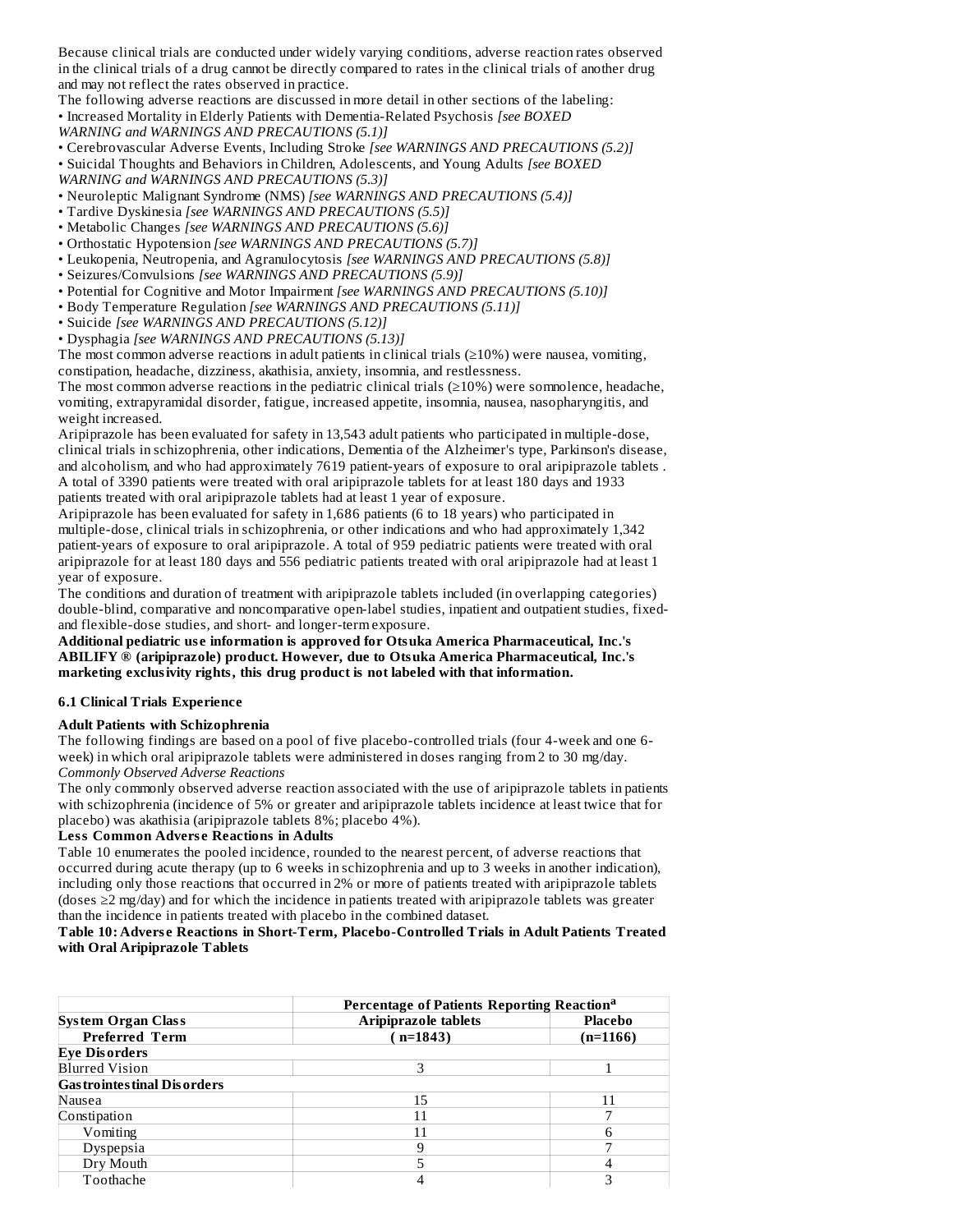| Abdominal Discomfort                                                                                               | 3  | 2              |
|--------------------------------------------------------------------------------------------------------------------|----|----------------|
| Stomach Discomfort                                                                                                 | 3  | フ              |
| <b>General Disorders and Administration Site Conditions</b>                                                        |    |                |
| Fatigue                                                                                                            | 6  | $\overline{4}$ |
| Pain                                                                                                               | 3  | $\overline{2}$ |
| Musculos keletal and Connective Tissue Disorders                                                                   |    |                |
| Musculoskeletal Stiffness                                                                                          | 4  | 3              |
| Pain in Extremity                                                                                                  | 4  | 2              |
| Myalgia                                                                                                            | 2  |                |
| Muscle Spasms                                                                                                      | 2  |                |
| <b>Nervous System Disorders</b>                                                                                    |    |                |
| Headache                                                                                                           | 27 | 23             |
| <b>Dizziness</b>                                                                                                   | 10 | 7              |
| Akathisia                                                                                                          | 10 | 4              |
| Sedation                                                                                                           | 7  | 4              |
| Extrapyramidal Disorder                                                                                            | 5  | 3              |
| Tremor                                                                                                             | 5  | 3              |
| Somnolence                                                                                                         | 5  | 3              |
| <b>Psychiatric Disorders</b>                                                                                       |    |                |
| Agitation                                                                                                          | 19 | 17             |
| Insomnia                                                                                                           | 18 | 13             |
| Anxiety                                                                                                            | 17 | 13             |
| <b>Restlessness</b>                                                                                                | 5  | 3              |
| <b>Respiratory, Thoracic, and Mediastinal Disorders</b>                                                            |    |                |
| Pharyngolaryngeal Pain                                                                                             | 3  | 2              |
| Cough                                                                                                              | 3  | $\overline{2}$ |
| $\frac{1}{6}$ Adverse reactions reported by at least 2% of patients treated with oral aripiprazole tablets, except |    |                |
| adverse reactions which had an incidence equal to or less than placebo.                                            |    |                |

An examination of population subgroups did not reveal any clear evidence of differential adverse reaction incidence on the basis of age, gender, or race.

## **Pediatric Patients (13 to 17 years) with Schizophrenia**

The following findings are based on one 6-week, placebo-controlled trial in which oral aripiprazole tablet was administered in doses ranging from 2 to 30 mg/day.

*Adverse Reactions Associated with Discontinuation of Treatment*

The incidence of discontinuation due to adverse reactions between aripiprazole tablets-treated and

placebo-treated pediatric patients (13 to 17 years) was 5% and 2%, respectively.

*Commonly Observed Adverse Reactions*

Commonly observed adverse reactions associated with the use of aripiprazole tablets in adolescent patients with schizophrenia (incidence of 5% or greater and aripiprazole tablets incidence at least twice that for placebo) were extrapyramidal disorder, somnolence, and tremor.

#### **Less Common Advers e Reactions in Pediatric Patients (6 to 18 years) with Schizophrenia, or Other Indications**

Table 11 enumerates the pooled incidence, rounded to the nearest percent, of adverse reactions that occurred during acute therapy (up to 6 weeks in schizophrenia, up to 4 weeks in one indication, up to 8 weeks in another indication, and up to 10 weeks in another indication), including only those reactions that occurred in 2% or more of pediatric patients treated with aripiprazole tablets (doses ≥2 mg/day) and for which the incidence in patients treated with aripiprazole tablets was greater than the incidence in patients treated with placebo.

#### **Table 11: Advers e Reactions in Short-Term, Placebo-Controlled Trials of Pediatric Patients (6 to 18 years) Treated with Oral Aripiprazole Tablets**

|                                                             | Percentage of Patients Reporting Reaction <sup>a</sup> |           |
|-------------------------------------------------------------|--------------------------------------------------------|-----------|
| <b>System Organ Class</b>                                   | Aripiprazole tablets                                   | Placebo   |
| <b>Preferred Term</b>                                       | (n=732)                                                | $(n=370)$ |
| <b>Eve Disorders</b>                                        |                                                        |           |
| Blurred Vision                                              | З                                                      |           |
| <b>Gastrointestinal Disorders</b>                           |                                                        |           |
| Abdominal Discomfort                                        | 1                                                      |           |
| Vomiting                                                    |                                                        |           |
| Nausea                                                      |                                                        |           |
| Diarrhea                                                    |                                                        |           |
| Salivary Hypersecretion                                     |                                                        |           |
| Abdominal Pain Upper                                        |                                                        |           |
| Constipation                                                |                                                        |           |
| <b>General Disorders and Administration Site Conditions</b> |                                                        |           |
| Fatigue                                                     | 10                                                     |           |
| Pyrexia                                                     |                                                        |           |
| Irritability                                                |                                                        |           |
| Asthenia                                                    |                                                        |           |
| <b>Infections and Infestations</b>                          |                                                        |           |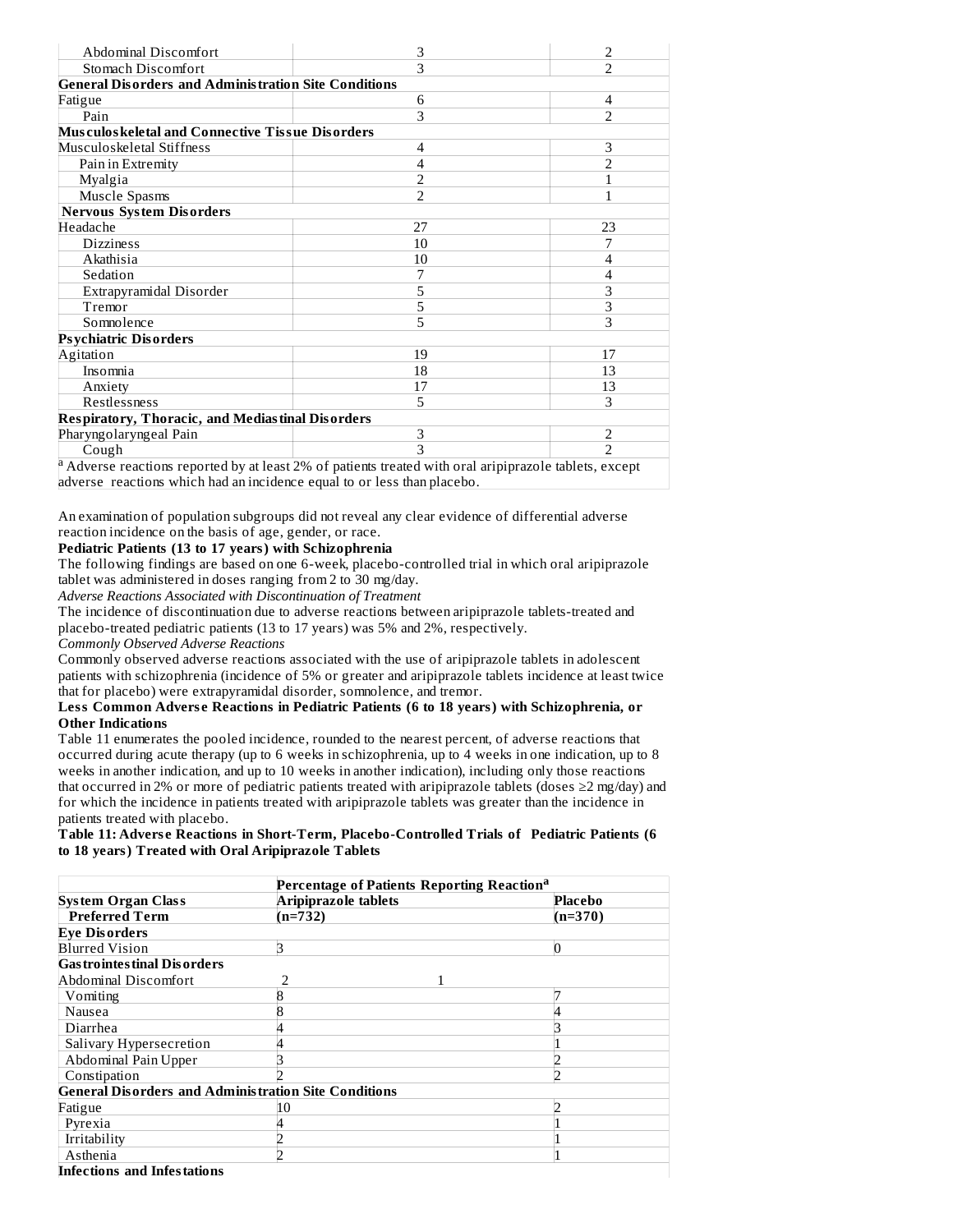| Nasopharyngitis                                                                | 6  | З                                                                                                                    |
|--------------------------------------------------------------------------------|----|----------------------------------------------------------------------------------------------------------------------|
| <b>Investigations</b>                                                          |    |                                                                                                                      |
| Weight Increased                                                               | ß  |                                                                                                                      |
| <b>Metabolism and Nutrition Disorders</b>                                      |    |                                                                                                                      |
| Increased Appetite                                                             |    |                                                                                                                      |
| Decreased Appetite                                                             |    |                                                                                                                      |
| <b>Musculoskeletal and Connective Tissue Disorders</b>                         |    |                                                                                                                      |
| Musculoskeletal Stiffness                                                      |    |                                                                                                                      |
| Muscle Rigidity                                                                |    |                                                                                                                      |
| Nervous System Disorders                                                       |    |                                                                                                                      |
| Somnolence                                                                     | 16 | 4                                                                                                                    |
| Headache                                                                       | 12 | 10                                                                                                                   |
| Sedation                                                                       |    |                                                                                                                      |
| Tremor                                                                         |    |                                                                                                                      |
| Extrapyramidal Disorder                                                        |    |                                                                                                                      |
| Akathisia                                                                      |    |                                                                                                                      |
| Drooling                                                                       |    |                                                                                                                      |
| Lethargy                                                                       |    |                                                                                                                      |
| <b>Dizziness</b>                                                               |    |                                                                                                                      |
| Dystonia                                                                       |    |                                                                                                                      |
| Respiratory, Thoracic, and Mediastinal Disorders                               |    |                                                                                                                      |
| Epistaxis                                                                      |    |                                                                                                                      |
| <b>Skin and Subcutaneous Tissue Disorders</b>                                  |    |                                                                                                                      |
| Rash                                                                           |    |                                                                                                                      |
|                                                                                |    | <sup>a</sup> Adverse reactions reported by at least 2% of pediatric patients treated with oral aripiprazole tablets, |
| except adverse reactions which had an incidence equal to or less than placebo. |    |                                                                                                                      |

#### **Dos e-Related Advers e Reactions** *Schizophrenia*

Dose response relationships for the incidence of treatment-emergent adverse events were evaluated from four trials in adult patients with schizophrenia comparing various fixed doses (2, 5, 10, 15, 20, and 30 mg/day) of oral aripiprazole tablets to placebo. This analysis, stratified by study, indicated that the only adverse reaction to have a possible dose response relationship, and then most prominent only with 30 mg, was somnolence [including sedation]; (incidences were placebo, 7.1%; 10 mg, 8.5%; 15 mg, 8.7%; 20 mg, 7.5%; 30 mg, 12.6%).

In the study of pediatric patients (13 to 17 years of age) with schizophrenia, three common adverse reactions appeared to have a possible dose response relationship: extrapyramidal disorder (incidences were placebo, 5%; 10 mg, 13%; 30 mg, 21.6%); somnolence (incidences were placebo, 6%; 10 mg, 11%; 30 mg, 21.6%); and tremor (incidences were placebo, 2%; 10 mg, 2%; 30 mg, 11.8%).

## **Extrapyramidal Symptoms**

## *Schizophrenia*

In short-term, placebo-controlled trials in schizophrenia in adults, the incidence of reported EPS-related events, excluding events related to akathisia, for aripiprazole tablets-treated patients was 13% vs. 12% for placebo; and the incidence of akathisia-related events for aripiprazole tablets-treated patients was 8% vs. 4% for placebo. In the short-term, placebo-controlled trial of schizophrenia in pediatric patients (13 to 17 years), the incidence of reported EPS-related events, excluding events related to akathisia, for aripiprazole tablets-treated patients was 25% vs. 7% for placebo; and the incidence of akathisia-related events for aripiprazole tablets-treated patients was 9% vs. 6% for placebo.

Objectively collected data from those trials was collected on the Simpson Angus Rating Scale (for EPS), the Barnes Akathisia Scale (for akathisia), and the Assessments of Involuntary Movement Scales (for dyskinesias). In the adult schizophrenia trials, the objectively collected data did not show a difference between aripiprazole tablets and placebo, with the exception of the Barnes Akathisia Scale (aripiprazole, 0.08; placebo, -0.05). In the pediatric (13 to 17 years) schizophrenia trial, the objectively collected data did not show a difference between aripiprazole tablets and placebo, with the exception of the Simpson Angus Rating Scale (aripiprazole tablets, 0.24; placebo, -0.29).

Similarly, in a long-term (26-week), placebo-controlled trial of schizophrenia in adults, objectively collected data on the Simpson Angus Rating Scale (for EPS), the Barnes Akathisia Scale (for akathisia), and the Assessments of Involuntary Movement Scales (for dyskinesias) did not show a difference between aripiprazole tablets and placebo.

## **Dystonia**

Symptoms of dystonia, prolonged abnormal contractions of muscle groups, may occur in susceptible individuals during the first few days of treatment. Dystonic symptoms include: spasm of the neck muscles, sometimes progressing to tightness of the throat, swallowing difficulty, difficulty breathing, and/or protrusion of the tongue. While these symptoms can occur at low doses, they occur more frequently and with greater severity with high potency and at higher doses of first generation antipsychotic drugs. An elevated risk of acute dystonia is observed in males and younger age groups. **Additional Findings Obs erved in Clinical Trials**

## *Adverse Reactions in Long-Term, Double-Blind, Placebo-Controlled Trials*

The adverse reactions reported in a 26-week, double-blind trial comparing oral aripiprazole tablets and placebo in patients with schizophrenia were generally consistent with those reported in the short-term, placebo-controlled trials, except for a higher incidence of tremor [8% (12/153) for aripiprazole tablets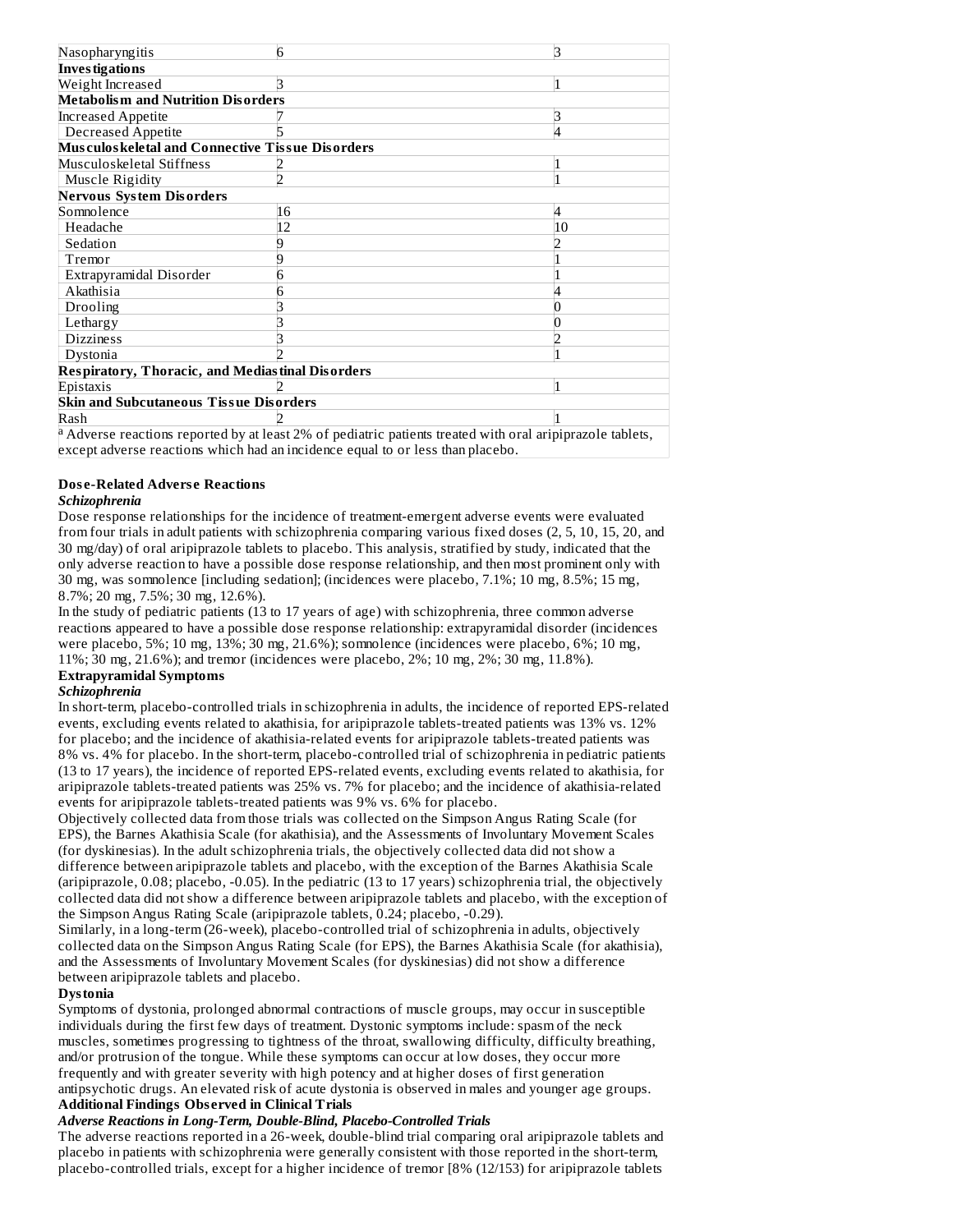vs. 2% (3/153) for placebo]. In this study, the majority of the cases of tremor were of mild intensity (8/12 mild and 4/12 moderate), occurred early in therapy (9/12  $\leq$  49 days), and were of limited duration  $(7/12 \le 10$  days). Tremor infrequently led to discontinuation  $(\le 1\%)$  of aripiprazole tablets. In addition, in a long-term (52-week), active-controlled study, the incidence of tremor was 5% (40/859) for aripiprazole tablets.

**Other Advers e Reactions Obs erved During the Premarketing Evaluation of Aripiprazole Tablets**

The following listing does not include reactions: 1) already listed in previous tables or elsewhere in labeling, 2) for which a drug cause was remote, 3) which were so general as to be uninformative, 4) which were not considered to have significant clinical implications, or 5) which occurred at a rate equal to or less than placebo.

Reactions are categorized by body system according to the following definitions: frequent adverse reactions are those occurring in at least 1/100 patients; infrequent adverse reactions are those occurring in 1/100 to 1/1000 patients; rare reactions are those occurring in fewer than 1/1000 patients: *Adults - Oral Administration*

*Blood and Lymphatic System Disorders:*

*rare - thrombocytopenia*

*Cardiac Disorders:*

*infrequent* –bradycardia, palpitations, *rare* - atrial flutter, cardio-respiratory arrest, atrioventricular block, atrial fibrillation, angina pectoris, myocardial ischemia, myocardial infarction, cardiopulmonary failure

*Eye Disorders:*

*infrequent* - photophobia; *rare* -diplopia

*Gastrointestinal Disorders:*

*infrequent* - gastroesophageal reflux disease

*General Disorders and Administration Site Conditions:*

*frequent* - asthenia; *infrequent* – peripheral edema, chest pain; *rare* – face edema

*Hepatobiliary Disorders:*

*rare* - hepatitis, jaundice

*Immune System Disorders:*

*rare*-hypersensitivity

*Injury, Poisoning, and Procedural Complications:*

*infrequent*– fall; *rare* – heat stroke

*Investigations:*

*frequent* - weight decreased, *infrequent* - hepatic enzyme increased, blood glucose increased, blood lactate dehydrogenase increased, gamma glutamyl transferase increased; *rare* – blood prolactin increased, blood urea increased, blood creatinine increased, blood bilirubin increased, electrocardiogram QT prolonged, glycosylated hemoglobin increased

*Metabolism and Nutrition Disorders:*

*frequent* –anorexia; *infrequent -rare* -hypokalemia, hyponatremia, hypoglycemia

*Musculoskeletal and Connective Tissue Disorders:*

*infrequent* -muscular weakness, muscle tightness; *rare* – rhabdomyolysis, mobility decreased *Nervous System Disorders:*

*infrequent* - parkinsonism, memory impairment, cogwheel rigidity, hypokinesia, myoclonus, bradykinesia; *rare* –akinesia, myoclonus, coordination abnormal, speech disorder, Grand Mal convulsion; *<1/10,000 patients* -choreoathetosis

*Psychiatric Disorders:*

*infrequent* – aggression, loss of libido, delirium; *rare* - libido increased, anorgasmia, tic, homicidal ideation, catatonia, sleep walking

*Renal and Urinary Disorders:*

*rare* - urinary retention, nocturia

*Reproductive System and Breast Disorders:*

*infrequent* - erectile dysfunction; *rare* – gynaecomastia, menstruation irregular, amenorrhea, breast pain,priapism

*Respiratory, Thoracic, and Mediastinal Disorders:*

*infrequent* -nasal congestion, dyspnea

*Skin and Subcutaneous Tissue Disorders:*

*infrequent* - rash, hyperhidrosis, pruritus, photosensitivity reaction, alopecia; *rare* -urticaria *Vascular Disorders:*

*infrequent* – hypotension, hypertension;

*Pediatric Patients - Oral Administration*

Most adverse events observed in the pooled database of 1,686 pediatric patients, aged 6 to 18 years, were also observed in the adult population. Additional adverse reactions observed in the pediatric population are listed below.

*Eye Disorders*

*infrequent* - oculogyric crisis

*Gastrointestinal Disorders:*

*infrequent* -tongue dry, tongue spasm *Investigations:*

*frequent* - blood insulin increased

*Nervous System Disorders:*

*infrequent* - sleep talking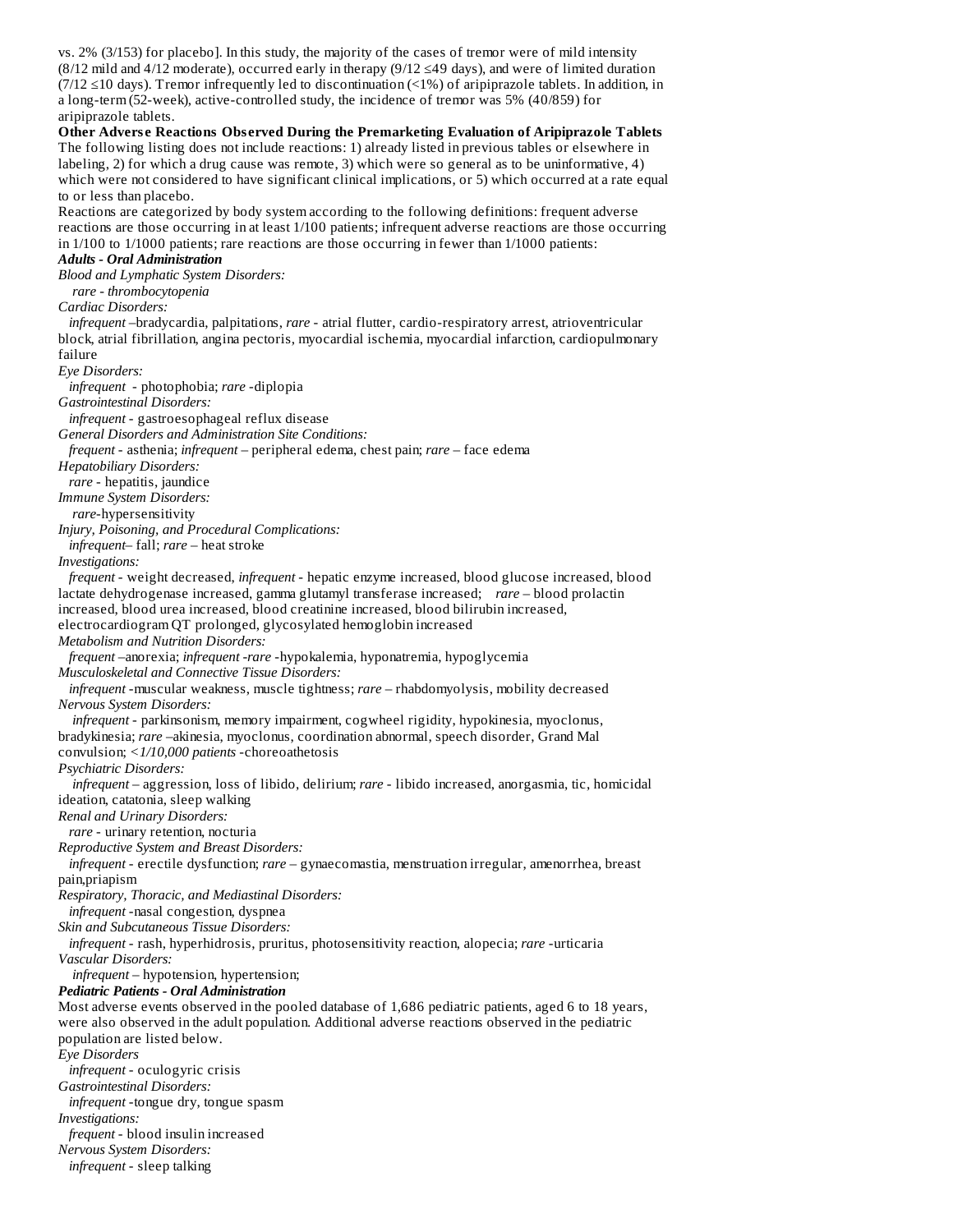*Renal and Urinary Disorders: frequent* – enuresis *Skin and Subcutaneous Tissue Disorders: infrequent* - hirsutism

**Additional pediatric us e information is approved for Otsuka America Pharmaceutical, Inc.'s ABILIFY (aripiprazole) product.wever, due to Otsuka America Pharmaceutical, Inc.'s ®marketing exclusivity rights, this drug product is not labeled with that information.**

## **6.2 Postmarketing Experience**

The following adverse reactions have been identified during post-approval use of aripiprazole tablets. Because these reactions are reported voluntarily from a population of uncertain size, it is not always possible to establish a causal relationship to drug exposure: occurrences of allergic reaction (anaphylactic reaction, angioedema, laryngospasm, pruritus/urticaria, or oropharyngeal spasm), pathological gambling, hiccups and blood glucose fluctuation.

## **7 DRUG INTERACTIONS**

## **7.1 Drugs Having Clinically Important Interactions with Aripiprazole Tablets**

**Table 12 : Clinically Important Drug Interactions with Aripiprazole Tablets:**

| <b>ConcomitantDrug Name orDrug Clinical Rationale</b> |                                                                                                        | Clinical Recommendation                     |
|-------------------------------------------------------|--------------------------------------------------------------------------------------------------------|---------------------------------------------|
| <b>Class</b>                                          |                                                                                                        |                                             |
|                                                       | The concomitant use of aripiprazole tablets withstrong                                                 | Withconcomitant use of aripiprazole tablets |
| StrongCYP3A4Inhibitors                                | CYP3A4 orCYP2D6inhibitorsincreasedthe exposure                                                         | with a                                      |
|                                                       | $(e.g., it a conazole, clarithromycin)$ or of aripiprazole tablets compared to the use of aripiprazole | strongCYP3A4inhibitororCYP2D6inhibitor,     |
| strongCYP2D6inhibitors                                | tabletsalone [seeCLINICALPHARMACOLOGY(12.3)].                                                          | reducethearipiprazole tablets dosage/see    |
| $(e.g.,$ quinidine, fluoxetine, paroxetine)           |                                                                                                        | DOSAGEANDADMINISTRATION(2.7)].              |
| StrongCYP3A4Inducers                                  | The concomitant use of aripiprazole tabletsandcarbamazepine                                            | Withconcomitant use of aripiprazole tablets |
| (e.g., carbamazepine, rifampin)                       | decreased the exposure of aripiprazole tablets compared to                                             | with a strongCYP3A4inducer, consider        |
|                                                       | the use of aripiprazole tablets alone                                                                  | increasing the aripiprazole                 |
|                                                       | [seeCLINICALPHARMACOLOGY(12.3)].                                                                       | tabletsdosage[see DOSAGE                    |
|                                                       |                                                                                                        | ANDADMINISTRATIO(2.7)].                     |
| AntihypertensiveDrugs                                 | Duetoitsalphaadrenergicantagonism, aripiprazole tablets                                                | Monitor bloodpressureand                    |
|                                                       | hasthepotentialtoenhance the effect of certainantihypertensive                                         | adjustdoseaccordingly[seeWARNINGS AND       |
|                                                       | agents.                                                                                                | PRECAUTIONS(5.7)].                          |
| Benzodiazepines(e.g., lorazepam)                      | The intensity of sedation was greater with the combination of                                          | Monitorsedation and blood pressure.Adjust   |
|                                                       | oral aripiprazole tabletsandlorazepam as comparedtothat                                                | dose accordingly.                           |
|                                                       | observedwith aripiprazole alone. Theorthostatichypotension                                             |                                             |
|                                                       | observed wasgreaterwith the combination as                                                             |                                             |
|                                                       | comparedtothatobserved                                                                                 |                                             |
|                                                       | withlorazepamalone [seeWARNINGSANDPRECAUTIONS(5.7)]                                                    |                                             |

## **7.2 Drugs Having No Clinically Important Interactions with Aripiprazole Tablets**

Based on pharmacokinetic studies, no dosage adjustment of aripiprazole tablets are required when administered concomitantly with famotidine, valproate, lithium, lorazepam. In addition, no dosage adjustment is necessary for substrates of CYP2D6 (e.g., dextromethorphan, fluoxetine, paroxetine, or venlafaxine), CYP2C9 (e.g., warfarin), CYP2C19 (e.g., omeprazole, warfarin, escitalopram), or CYP3A4 (e.g., dextromethorphan) when co-administered with aripiprazole tablets. Additionally, no dosage adjustment is necessary for valproate, lithium, lamotrigine, lorazepam, or sertraline when co-administered with aripiprazole tablets. *[see CLINICAL PHARMACOLOGY (12.3)].*

## **8 USE IN SPECIFIC POPULATIONS**

#### **8.1 Pregnancy**

## *Teratogenic Effects*

*Pregnancy Category C:*

Pregnancy Exposure Registry

There is a pregnancy exposure registry that monitors pregnancy outcomes in women exposed to aripiprazole during pregnancy. For more information contact the National Pregnancy Registry for Atypical Antipsychotics at 1-866-961-2388 or visit http://womensmentalhealth.org/clinical-andresearch-programs/pregnancyregistry/.

## *Risk Summary*

Neonates exposed to antipsychotic drugs (including aripiprazole tablets) during the third trimester of pregnancy are at risk for extrapyramidal and/or withdrawal symptoms. Adequate and well controlled studies with aripiprazole tablets have not been conducted in pregnant women. Animal reproduction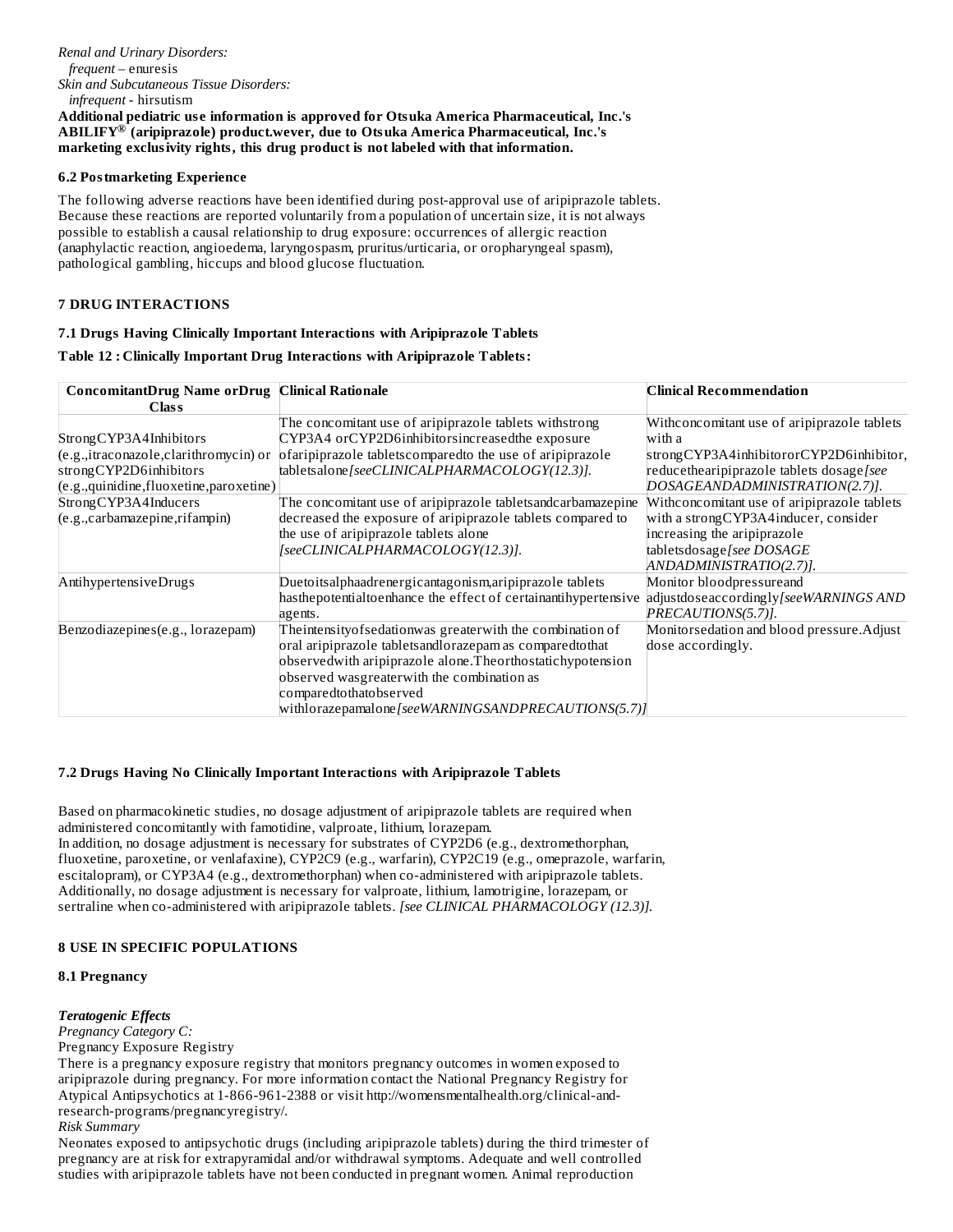studies were conducted with aripiprazole in rats and rabbits during organogenesis, and in rats during the pre- and post-natal period. Oral and intravenous aripiprazole administration during organogenesis in rats and/or rabbits at doses higher than the maximum recommended human dose (MRHD) produced fetal death, decreased fetal weight, undescended testicles, delayed skeletal ossification, skeletal abnormalities, and diaphragmatic hernia. Oral and intravenous aripiprazole administration during the preand post-natal period in rats at doses higher than the maximum recommended human dose (MRHD) produced prolonged gestation, stillbirths, decreased pup weight, and decreased pup survival. Administer aripiprazole tablets during pregnancy only if the potential benefit justifies the potential risk to the fetus.

#### *Clinical Considerations*

#### Fetal/Neonatal Adverse Reactions

Extrapyramidal and/or withdrawal symptoms, including agitation, hypertonia, hypotonia, tremor, somnolence, respiratory distress and feeding disorder have been reported in neonates who were exposed to antipsychotic drugs (including aripiprazole tablets) during the third trimester of pregnancy. These symptoms have varied in severity. Some neonates recovered within hours or days without specific treatment; others required prolonged hospitalization. Monitor neonates for extrapyramidal and/or withdrawal symptoms.

#### *Data*

## Animal Data

In animal studies, aripiprazole demonstrated developmental toxicity, including possible teratogenic effects in rats and rabbits.

Pregnant rats were treated with oral doses of 3, 10, and 30 mg/kg/day (1, 3, and 10 times the maximum recommended human dose [MRHD] on a mg/m<sup>2</sup> basis) of aripiprazole during the period of organogenesis. Gestation was slightly prolonged at 30 mg/kg/day. Treatment at the high dose of 30 mg/kg/day caused a slight delay in fetal development (decreased fetal weight), undescended testes, and delayed skeletal ossification (also seen at 10 mg/kg/day). There were no adverse effects on embryofetal or pup survival. Delivered offspring had decreased body weights (10 and 30 mg/kg/day), and increased incidences of hepatodiaphragmatic nodules and diaphragmatic hernia at 30 mg/kg (the other dose groups were not examined for these findings). Postnatally, delayed vaginal opening was seen at 10 and 30 mg/kg/day and impaired reproductive performance (decreased fertility rate, corpora lutea, implants, live fetuses, and increased post-implantation loss, likely mediated through effects on female offspring) was seen at 30 mg/kg/day. Some maternal toxicity was seen at 30 mg/kg/day however, there was no evidence to suggest that these developmental effects were secondary to maternal toxicity.

Pregnant rabbits were treated with oral doses of 10, 30, and 100 mg/kg/day (2, 3, and 11 times human exposure at MRHD based on AUC and 6, 19, and 65 times the MRHD based on mg/m<sup>2</sup>) of aripiprazole during the period of organogenesis. At the high dose of 100 mg/kg/day decreased maternal food consumption, and increased abortions were seen as well as increased fetal mortality, decreased fetal weight (also seen at 30 mg/kg/day), increased incidence of a skeletal abnormality (fused sternebrae) (also seen at 30 mg/kg/day).

In a study in which rats were treated peri- and post-natally with oral doses of 3, 10, and 30 mg/kg/day (1, 3, and 10 times the MRHD on a mg/m<sup>2</sup> basis) of aripiprazole from day 17 through day 21 postpartum, slight maternal toxicity, slightly prolonged gestation an increase in stillbirths and, decreases in pup weight (persisting into adulthood) and survival were seen at 30 mg/kg/day.

#### **8.2 Labor and Delivery**

The effect of aripiprazole tablets on labor and delivery in humans is unknown.

#### **8.3 Nursing Mothers**

Aripiprazole is present in human breast milk. Because of the potential for serious adverse reactions in nursing infants from aripiprazole tablets, a decision should be made whether to discontinue nursing or to discontinue the drug, taking into account the importance of the drug to the mother.

#### **8.4 Pediatric Us e**

The pharmacokinetics of aripiprazole and dehydro-aripiprazole in pediatric patients, 10 to 17 years of age, were similar to those in adults after correcting for the differences in body weight *[see CLINICAL PHARMACOLOGY (12.3)].*

#### *Schizophrenia*

Safety and effectiveness in pediatric patients with schizophrenia were established in a 6-week, placebocontrolled clinical trial in 202 pediatric patients aged 13 to 17 years *[see DOSAGE AND ADMINISTRATION (2.1), ADVERSE REACTIONS (6.1), and CLINICAL STUDIES (14.1)].* Although maintenance efficacy in pediatric patients has not been systematically evaluated, maintenance efficacy can be extrapolated from adult data along with comparisons of aripiprazole pharmacokinetic parameters in adult and pediatric patients.

**Information des cribing a clinical study in which efficacy was not demonstrated in patients ages 6 to 17 years is approved for Otsuka America Pharmaceutical, Inc.'s ABILIFY® (aripiprazole). Additional pediatric us e information in patients ages 6 to 18 years is approved for Otsuka America Pharmaceutical, Inc.'s ABILIFY® (aripiprazole) product. However, due to Otsuka America Pharmaceutical, Inc.'s marketing exclusivity rights, this drug product is not labeled with that pediatric information. Juvenile Animal Studies**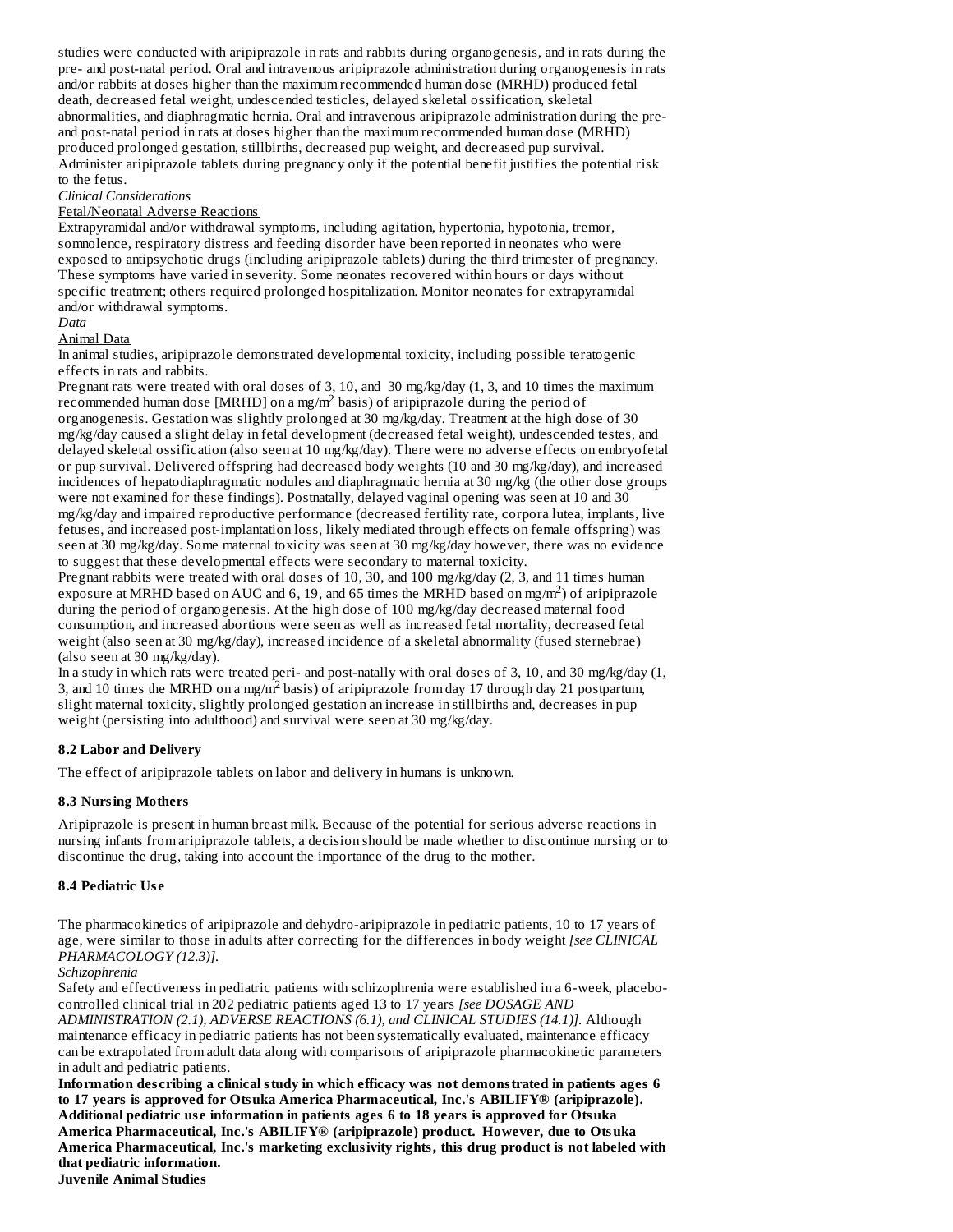Aripiprazole in juvenile rats caused mortality, CNS clinical signs, impaired memory and learning, and delayed sexual maturation when administered at oral doses of 10, 20, 40mg/kg/day from weaning (21 days old) through maturity (80 days old). At 40mg/kg/day, mortality, decreased activity, splayed hind limbs, hunched posture, ataxia, tremors and other CNS signs were observed in both genders. In addition, delayed sexual maturation was observed in males. At all doses and in a dose-dependent manner, impaired memory and learning, increased motor activity, and histopathology changes in the pituitary (atrophy), adrenals (adrenocortical hypertrophy), mammary glands (hyperplasia and increased secretion), and female reproductive organs (vaginal mucification, endometrial atrophy, decrease in ovarian corpora lutea) were observed. The changes in female reproductive organs were considered secondary to the increase in prolactin serum levels. A No Observed Adverse Effect Level (NOAEL) could not be determined and, at the lowest tested dose of 10mg/kg/day, there is no safety margin relative to the systemic exposures (AUC $_{\rm 0~to~24})$  for aripiprazole or its major active metabolite in adolescents at the maximum recommended pediatric dose of 15 mg/day. All drug-related effects were reversible after a 2 month recovery period, and most of the drug effects in juvenile rats were also observed in adult rats from previously conducted studies.

Aripiprazole in juvenile dogs (2 months old) caused CNS clinical signs of tremors, hypoactivity, ataxia, recumbency and limited use of hind limbs when administered orally for 6 months at 3, 10, 30 mg/kg/day. Mean body weight and weight gain were decreased up to 18% in females in all drug groups relative to control values. A NOAEL could not be determined and, at the lowest tested dose of 3 mg/kg/day, there is no safety margin relative to the systemic exposures (AUC 0 to 24) for aripiprazole or its major active metabolite in adolescents at the maximum recommended pediatric dose of 15 mg/day. All drug-related effects were reversible after a 2-month recovery period.

## **8.5 Geriatric Us e**

No dosage adjustment is recommended for elderly patients *[see BOXED WARNING, WARNINGS AND PRECAUTIONS (5.1), and CLINICAL PHARMACOLOGY (12.3)].*

Of the 13,543 patients treated with oral aripiprazole tablets in clinical trials, 1073 (8%) were ≥65 years old and 799 (6%) were ≥75 years old. Placebo-controlled studies of oral aripiprazole in schizophrenia, other indications did not include sufficient numbers of subjects aged 65 and over to determine whether they respond differently from younger subjects.

Aripiprazole tablets are not approved for the treatment of patients with psychosis associated with Alzheimer's disease *[see BOXED WARNINGand WARNINGS AND PRECAUTIONS (5.1)]*.

## **8.6 CYP2D6 Poor Metabolizers**

Dosage adjustment is recommended in known CYP2D6 poor metabolizers due to high aripiprazole concentrations. Approximately 8% of Caucasians and 3 to 8% of Black/African Americans cannot metabolize CYP2D6 substrates and are classified as poor metabolizers (PM) *[see DOSAGE AND ADMINISTRATION (2.7) and CLINICAL PHARMACOLOGY (12.3)].*

## **8.7 Hepatic and Renal Impairment**

No dosage adjustment for aripiprazole tablets is required on the basis of a patient's hepatic function (mild to severe hepatic impairment, Child-Pugh score between 5 and 15), or renal function (mild to severe renal impairment, glomerular filtration rate between 15 and 90 mL/minute) *[see CLINICAL PHARMACOLOGY (12.3)].*

## **8.8 Other Specific Populations**

No dosage adjustment for aripiprazole tablets are required on the basis of a patient's sex, race, or smoking status *[see CLINICAL PHARMACOLOGY (12.3)]*

## **9 DRUG ABUSE AND DEPENDENCE**

#### **9.1 Controlled Substance**

Aripiprazole tablet is not a controlled substance.

#### **9.2 Abus e**

Aripiprazole tablet has not been systematically studied in humans for its potential for abuse, tolerance, or physical dependence. Consequently, patients should be evaluated carefully for a history of drug abuse, and such patients should be observed closely for signs of aripiprazole tablets misuse or abuse (e.g., development of tolerance, increases in dose, drug-seeking behavior).

## **9.3 Dependence**

In physical dependence studies in monkeys, withdrawal symptoms were observed upon abrupt cessation of dosing. While the clinical trials did not reveal any tendency for any drug-seeking behavior, these observations were not systematic and it is not possible to predict on the basis of this limited experience the extent to which a CNS-active drug will be misused, diverted, and/or abused once marketed.

#### **10 OVERDOSAGE**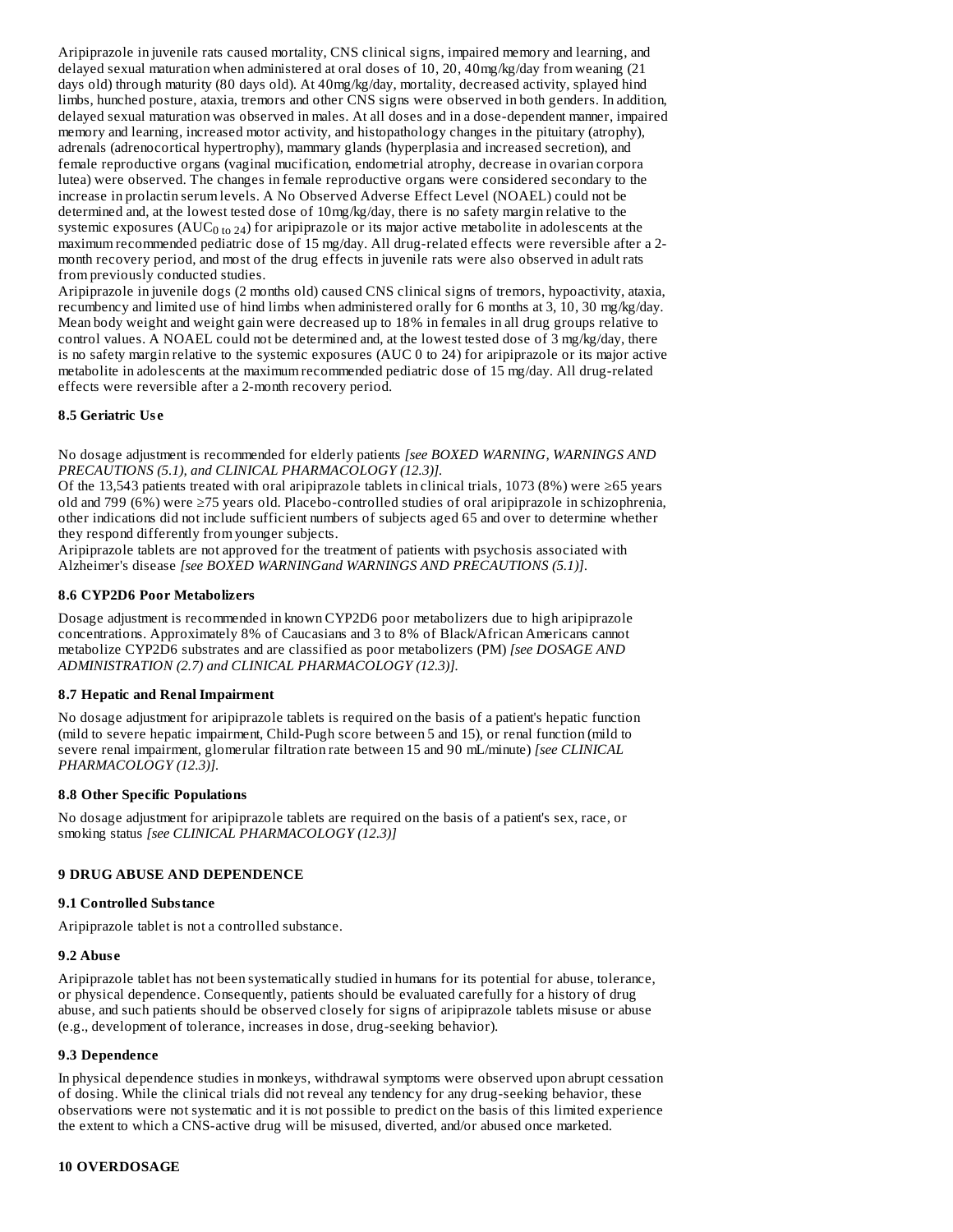MedDRA terminology has been used to classify the adverse reactions.

#### **10.1 Human Experience**

In clinical trials and in postmarketing experience, adverse reactions of deliberate or accidental overdosage with oral aripiprazole tablets have been reported worldwide. These include overdoses with oral aripiprazole tablets alone and in combination with other substances. No fatality was reported with aripiprazole tablets alone. The largest known dose with a known outcome involved acute ingestion of 1260 mg of oral aripiprazole tablets (42 times the maximum recommended daily dose) by a patient who fully recovered. Deliberate or accidental overdosage was also reported in children (age 12 and younger) involving oral aripiprazole tablet ingestions up to 195 mg with no fatalities. Common adverse reactions (reported in at least 5% of all overdose cases) reported with oral aripiprazole tablets overdosage (alone or in combination with other substances) include vomiting, somnolence, and tremor. Other clinically important signs and symptoms observed in one or more patients with aripiprazole tablets overdoses (alone or with other substances) include acidosis, aggression, aspartate aminotransferase increased, atrial fibrillation, bradycardia, coma, confusional state, convulsion, blood creatine phosphokinase increased, depressed level of consciousness, hypertension, hypokalemia, hypotension, lethargy, loss of consciousness, QRS complex prolonged, QT prolonged, pneumonia aspiration, respiratory arrest, status epilepticus, and tachycardia.

## **10.2 Management of Overdosage**

No specific information is available on the treatment of overdose with aripiprazole tablets. An electrocardiogram should be obtained in case of overdosage and if QT interval prolongation is present, cardiac monitoring should be instituted. Otherwise, management of overdose should concentrate on supportive therapy, maintaining an adequate airway, oxygenation and ventilation, and management of symptoms. Close medical supervision and monitoring should continue until the patient recovers. *Charcoal:* In the event of an overdose of aripiprazole tablets, an early charcoal administration may be useful in partially preventing the absorption of aripiprazole. Administration of 50 g of activated charcoal, one hour after a single 15 mg oral dose of aripiprazole tablets, decreased the mean AUC and  $C_{\rm max}$  of aripiprazole by 50%.

*Hemodialysis:* Although there is no information on the effect of hemodialysis in treating an overdose with aripiprazole tablets, hemodialysis is unlikely to be useful in overdose management since aripiprazole is highly bound to plasma proteins.

## **11 DESCRIPTION**

Aripiprazole is a psychotropic drug that is available as aripiprazole tablets. Aripiprazole tablets are chemically designated as 7-[4-[4-(2,3-Dichlorophenyl)-1-piperazinyl]butoxy]-3,4-dihydro-2(1H) quinolinone. The empirical formula is  $C_{23}H_{27}Cl_{2}N_3O_2$ , and molecular weight is 448.39. The chemical structure is as follows:



Aripiprazole tablets are available in 2 mg, 5 mg, 10 mg, 15 mg, 20 mg, and 30 mg strengths. Inactive ingredients include corn starch, FD&C Blue #2/Indigo Carmine Al, ferric oxide red, ferric oxide yellow, hydroxypropyl cellulose, lactose monohydrate, magnesium stearate and microcrystalline cellulose.

## **12 CLINICAL PHARMACOLOGY**

## **12.1 Mechanism of Action**

The mechanism of action of aripiprazole in schizophrenia is unknown. However, the efficacy of aripiprazole could be mediated through a combination of partial agonist activity at  $\mathrm{D}_2$  and 5-HT  $_{1\mathrm{A}}$ receptors and antagonist activity at 5-HT  $_{2\mathrm{A}}$  receptors. Actions at receptors other than D<sub>2</sub>, 5-HT  $_{1\mathrm{A}}$ , and  $5-HT<sub>2A</sub>$  may explain some of the other clinical effects of aripiprazole (e.g., the orthostatic hypotension observed with aripiprazole may be explained by its antagonist activity at adrenergic alpha1 receptors).

## **12.2 Pharmacodynamics**

Aripiprazole exhibits high affinity for dopamine D<sub>2</sub> and D<sub>3</sub>, serotonin 5-HT<sub>1A</sub> and 5-HT<sub>2A</sub> receptors (K<sub>i</sub> values of 0.34 nM, 0.8 nM, 1.7 nM, and 3.4 nM, respectively), moderate affinity for dopamine  $\mathrm{D}_4$ , serotonin 5-HT $_{\rm 2C}$  and 5-HT $_7$ , alpha $_1$ -adrenergic and histamine H $_1$  receptors (K $_{\rm i}$  values of 44 nM, 15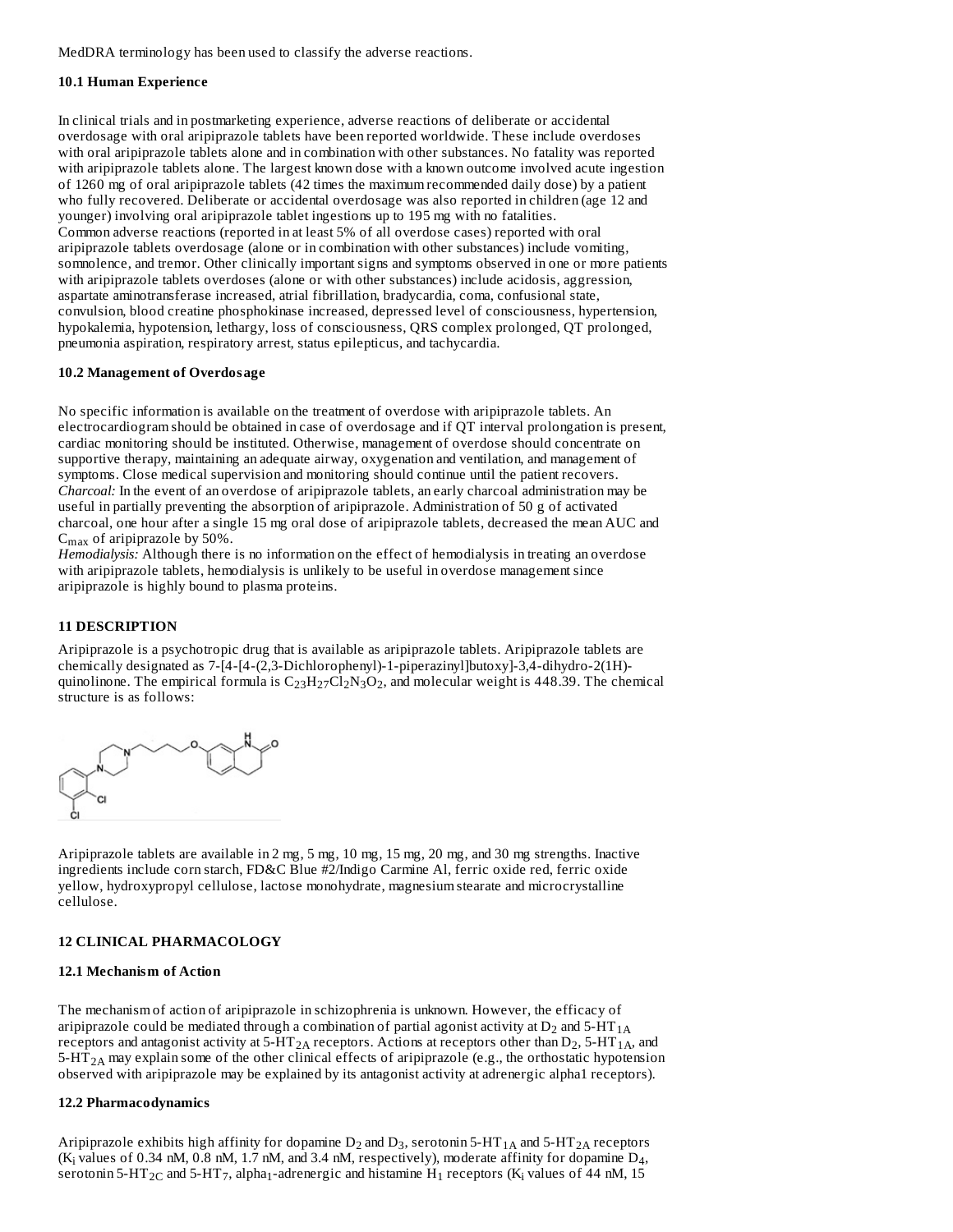nM, 39 nM, 57 nM, and 61 nM, respectively), and moderate affinity for the serotonin reuptake site  $(K<sub>i</sub>=98$  nM). Aripiprazole has no appreciable affinity for cholinergic muscarinic receptors (IC<sub>50</sub>>1000 nM). [Aripiprazole functions as a partial agonist at the dopamine  $D_2$  and the serotonin 5-HT  $_{1\rm A}$  receptors, and as an antagonist at serotonin 5- $\mathrm{HT}_{2\mathrm{A}}$  receptor.]

## **12.3 Pharmacokinetics**

Aripiprazole tablets activity is presumably primarily due to the parent drug, aripiprazole, and to a lesser extent, to its major metabolite, dehydro-aripiprazole, which has been shown to have affinities for  $\mathbf{D}_2$ receptors similar to the parent drug and represents 40% of the parent drug exposure in plasma. The mean elimination half-lives are about 75 hours and 94 hours for aripiprazole and dehydro-aripiprazole, respectively. Steady-state concentrations are attained within 14 days of dosing for both active moieties. Aripiprazole accumulation is predictable from single-dose pharmacokinetics. At steady-state, the pharmacokinetics of aripiprazole is dose-proportional. Elimination of aripiprazole is mainly through hepatic metabolism involving two P450 isozymes, CYP2D6 and CYP3A4. For CYP2D6 poor metabolizers, the mean elimination half-life for aripiprazole is about 146 hours. **ORAL ADMINISTRATION**

## **Absorption**

Tablet: Aripiprazole is well absorbed after administration of the tablet, with peak plasma concentrations occurring within 3 hours to 5 hours; the absolute oral bioavailability of the tablet formulation is 87%. Aripiprazole tablets can be administered with or without food. Administration of a 15 mg aripiprazole tablet with a standard high-fat meal did not significantly affect the  $\rm C_{max}$  or AUC of aripiprazole or its active metabolite, dehydro-¬aripiprazole, but delayed  $\rm T_{max}$  by 3 hours for aripiprazole and 12 hours for dehydro-aripiprazole.

## **Distribution**

The steady-state volume of distribution of aripiprazole following intravenous administration is high (404 L or 4.9 L/kg), indicating extensive extravascular distribution. At therapeutic concentrations, aripiprazole and its major metabolite are greater than 99% bound to serum proteins, primarily to albumin. In healthy human volunteers administered 0.5 mg/day to 30 mg/day aripiprazole for 14 days, there was dose-dependent  $D_2$  receptor occupancy indicating brain penetration of aripiprazole in humans. **Metabolism and Elimination**

Aripiprazole is metabolized primarily by three biotransformation pathways: dehydrogenation, hydroxylation, and N-dealkylation. Based on *in vitro* studies, CYP3A4 and CYP2D6 enzymes are responsible for dehydrogenation and hydroxylation of aripiprazole, and N-dealkylation is catalyzed by CYP3A4. Aripiprazole is the predominant drug moiety in the systemic circulation. At steady-state, dehydro¬-aripiprazole, the active metabolite, represents about 40% of aripiprazole AUC in plasma. Following a single oral dose of  $[$ <sup>14</sup>C]-labeled aripiprazole, approximately 25% and 55% of the administered radioactivity was recovered in the urine and feces, respectively. Less than 1% of unchanged aripiprazole was excreted in the urine and approximately 18% of the oral dose was recovered unchanged in the feces.

## **Drug Interaction Studies**

Effects of other drugs on the exposures of aripiprazole and dehydro-aripiprazole are summarized in Figure 1 and Figure 2, respectively. Based on simulation, a 4.5-fold increase in mean  $\rm{C_{max}}$  and  $\rm{AUC}$ values at steady-state is expected when extensive metabolizers of CYP2D6 are administered with both strong CYP2D6 and CYP3A4 inhibitors. A 3-fold increase in mean  $C_{\max}$  and AUC values at steady-state is expected in poor metabolizers of CYP2D6 administered with strong CYP3A4 inhibitors. **Figure 1: The effects of other drugs on aripiprazole pharmacokinetics**



**Figure 2: The effects of other drugs on dehydro-aripiprazole pharmacokinetics**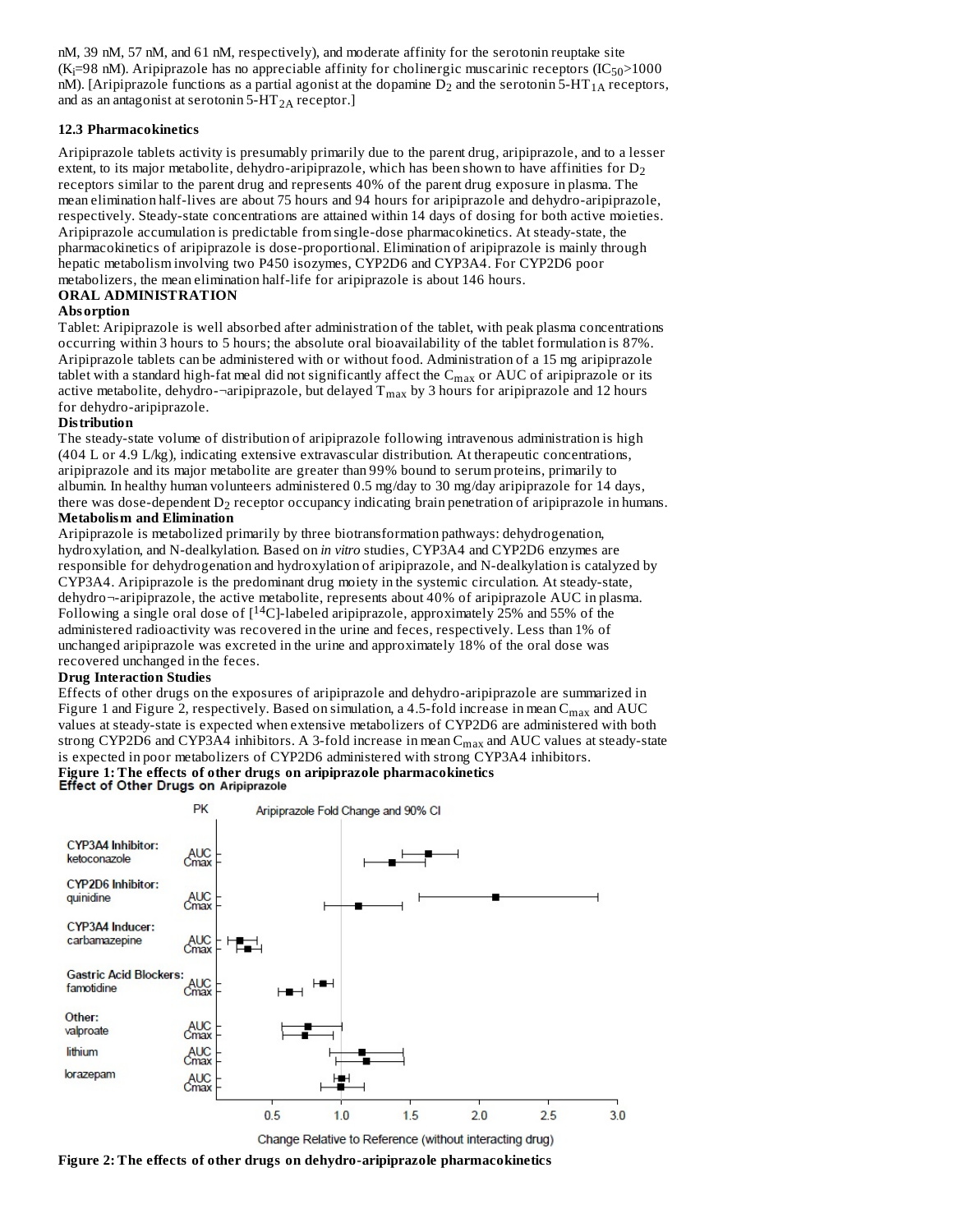#### Effect of Other Drugs on Aripiprazole



The effects of aripiprazole tablets on the exposures of other drugs are summarized in Figure 3.

## **Figure 3: The effects of aripiprazole on pharmacokinetics of other drugs**



#### **Studies in Specific Populations**

Exposures of aripiprazole and dehydro-aripiprazole in specific populations are summarized in Figure 4 and Figure 5, respectively. In addition, in pediatric patients (10 to 17 years of age) administered with aripiprazole tablets (20 mg to 30 mg), the body weight corrected aripiprazole clearance was similar to the adults.

**Figure 4: Effects of intrinsic factors on aripiprazole pharmacokinetics**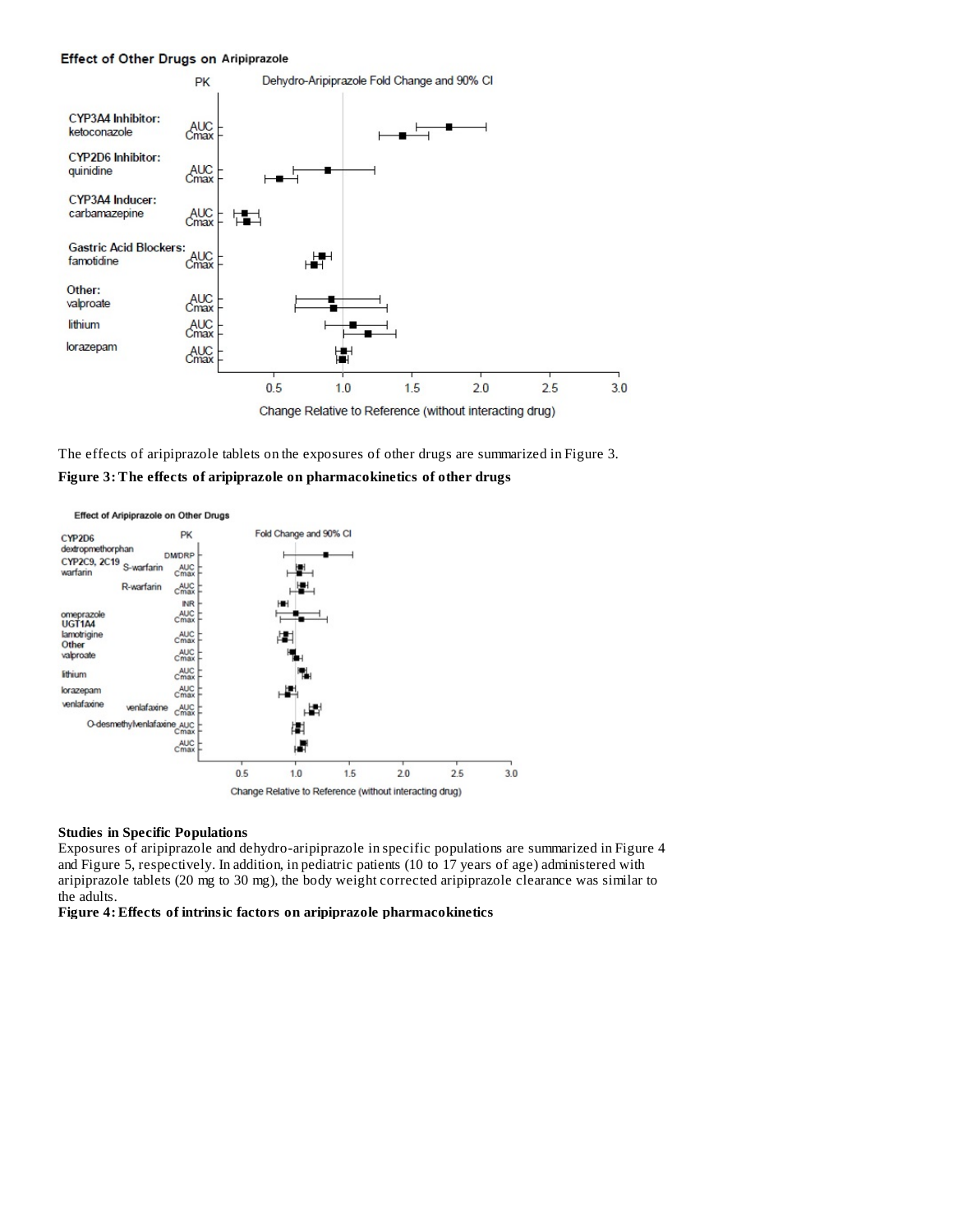## **Special Populations**



## **Figure 5: Effects of intrinsic factors on dehydro-aripiprazole pharmacokinetics**



## **13 NONCLINICAL TOXICOLOGY**

## **13.1 Carcinogenesis, Mutagenesis, Impairment of Fertility**

#### **Carcinogenesis**

Lifetime carcinogenicity studies were conducted in ICR mice and in Sprague-Dawley (SD) rats, and F344 rats. Aripiprazole was administered for 2 years in the diet at doses of 1, 3, 10, and 30 mg/kg/day to ICR mice and 1, 3, and 10 mg/kg/day to F344 rats (0.2 to 5 times and 0.3 to 3 times the maximum recommended human dose [MRHD] based on mg/m<sup>2</sup>, respectively). In addition, SD rats were dosed orally for 2 years at 10, 20, 40, and 60 mg/kg/day (3 to 19 times the MRHD based on mg/m<sup>2</sup>). Aripiprazole did not induce tumors in male mice or male rats. In female mice, the incidences of pituitary gland adenomas and mammary gland adenocarcinomas and adenoacanthomas were increased at dietary doses of 3 to 30 mg/kg/day (0.1 to 0.9 times human exposure at MRHD based on AUC and 0.5 to 5 times the MRHD based on mg/m<sup>2</sup>). In female rats, the incidence of mammary gland fibroadenomas was increased at a dietary dose of 10 mg/kg/day (0.1 times human exposure at MRHD based on AUC and 3 times the MRHD based on mg/m<sup>2</sup>); and the incidences of adrenocortical carcinomas and combined adrenocortical adenomas/carcinomas were increased at an oral dose of 60 mg/kg/day (14 times human exposure at MRHD based on AUC and 19 times the MRHD based on mg/m<sup>2</sup>).

Proliferative changes in the pituitary and mammary gland of rodents have been observed following chronic administration of other antipsychotic agents and are considered prolactin-mediated. Serum prolactin was not measured in the aripiprazole carcinogenicity studies. However, increases in serum prolactin levels were observed in female mice in a 13-week dietary study at the doses associated with mammary gland and pituitary tumors. Serum prolactin was not increased in female rats in 4-week and 13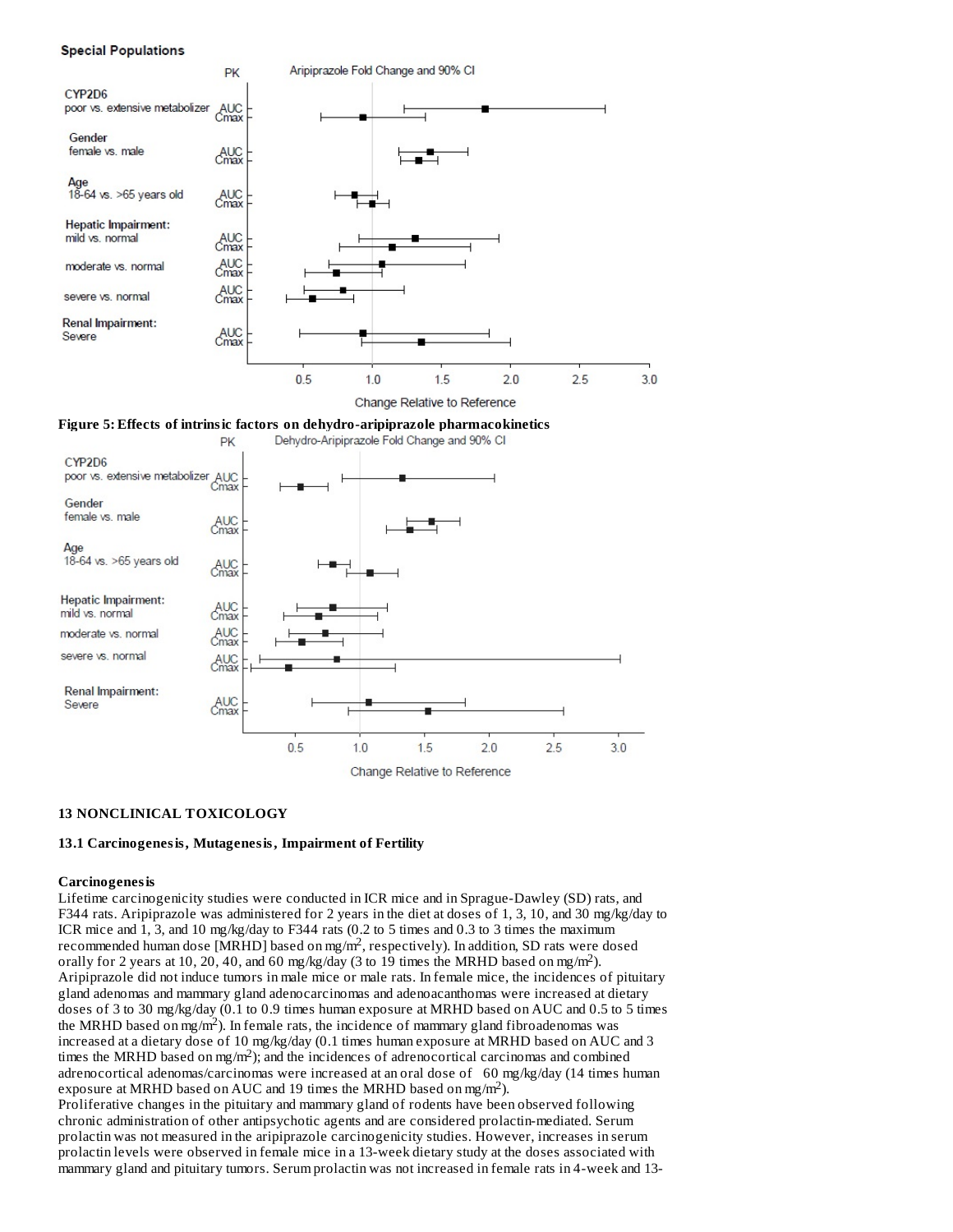week dietary studies at the dose associated with mammary gland tumors. The relevance for human risk of the findings of prolactin-mediated endocrine tumors in rodents is unknown. **Mutagenesis**

The mutagenic potential of aripiprazole was tested in the *in vitro* bacterial reverse-mutation assay, the *in vitro* bacterial DNA repair assay, the *in vitro* forward gene mutation assay in mouse lymphoma cells, the *in vitro* chromosomal aberration assay in Chinese hamster lung (CHL) cells, the *in vivo* micronucleus assay in mice, and the unscheduled DNA synthesis assay in rats. Aripiprazole and a metabolite (2,3- DCPP) were clastogenic in the *in vitro* chromosomal aberration assay in CHL cells with and without metabolic activation. The metabolite, 2,3-DCPP, produced increases in numerical aberrations in the *in vitro* assay in CHL cells in the absence of metabolic activation. A positive response was obtained in the *in vivo* micronucleus assay in mice; however, the response was due to a mechanism not considered relevant to humans.

## **Impairment of Fertility**

Female rats were treated with oral doses of 2, 6, and 20 mg/kg/day (0.6, 2, and 6 times the maximum recommended human dose [MRHD] on a mg/m<sup>2</sup> basis) of aripiprazole from 2 weeks prior to mating through day 7 of gestation. Estrus cycle irregularities and increased corpora lutea were seen at all doses, but no impairment of fertility was seen. Increased pre-implantation loss was seen at 6 and 20 mg/kg/day and decreased fetal weight was seen at 20 mg/kg/day.

Male rats were treated with oral doses of 20, 40, and 60 mg/kg/day (6, 13, and 19 times the MRHD on a mg/m<sup>2</sup> basis) of aripiprazole from 9 weeks prior to mating through mating. Disturbances in spermatogenesis were seen at 60 mg/kg and prostate atrophy was seen at 40 and 60 mg/kg, but no impairment of fertility was seen.

## **13.2 Animal Toxicology and/or Pharmacology**

Aripiprazole produced retinal degeneration in albino rats in a 26-week chronic toxicity study at a dose of 60 mg/kg and in a 2-year carcinogenicity study at doses of 40 mg/kg and 60 mg/kg. The 40 and 60 mg/kg/day doses are 13 and 19 times the maximum recommended human dose (MRHD) based on mg/m<sup>2</sup> and 7 to 14 times human exposure at MRHD based on AUC. Evaluation of the retinas of albino mice and of monkeys did not reveal evidence of retinal degeneration. Additional studies to further evaluate the mechanism have not been performed. The relevance of this finding to human risk is unknown.

## **14 CLINICAL STUDIES**

Efficacy of the oral formulations of aripiprazole tablet was established in the following adequate and well-controlled trials:

• Four short-term trials and one maintenance trial in adult patients and one short-term trial in adolescents (ages 13 to 17) with schizophrenia *[see CLINICAL STUDIES (14.1)]*

**Additional pediatric us e information is approved for Otsuka America Pharmaceutical, Inc.'s ABILIFY ® (aripiprazole) product. However, due to Otsuka America Pharmaceutical, Inc.'s marketing exclusivity rights, this drug product is not labeled with that information.**

#### **14.1 Schizophrenia**

## **Adults**

The efficacy of aripiprazole tablets in the treatment of schizophrenia was evaluated in five short-term (4-week and 6-week), placebo-controlled trials of acutely relapsed inpatients who predominantly met DSM-III/IV criteria for schizophrenia. Four of the five trials were able to distinguish aripiprazole tablets from placebo, but one study, the smallest, did not. Three of these studies also included an active control group consisting of either risperidone (one trial) or haloperidol (two trials), but they were not designed to allow for a comparison of aripiprazole tablets and the active comparators. In the four positive trials for aripiprazole tablets, four primary measures were used for assessing psychiatric signs and symptoms. Efficacy was evaluated using the total score on the Positive and Negative Syndrome Scale (PANSS). The PANSS is a 30 item scale that measures positive symptoms of schizophrenia (7 items), negative symptoms of schizophrenia (7 items), and general psychopathology (16 items), each rated on a scale of 1 (absent) to 7 (extreme); total PANSS scores range from 30 to 210. The Clinical Global Impression (CGI) assessment reflects the impression of a skilled observer, fully familiar with the manifestations of schizophrenia, about the overall clinical state of the patient. In a 4-week trial (n=414) comparing two fixed doses of aripiprazole tablets (15 or 30 mg/day) to placebo, both doses of aripiprazole tablets were superior to placebo in the PANSS total score (Study 1 in Table 16), PANSS positive subscale, and CGI-severity score. In addition, the 15 mg dose was superior to placebo in the PANSS negative subscale.

In a 4-week trial (n=404) comparing two fixed doses of aripiprazole tablets (20 or 30 mg/day) to placebo, both doses of aripiprazole tablets were superior to placebo in the PANSS total score (Study 2 in Table 13), PANSS positive subscale, PANSS negative subscale, and CGI-severity score. In a 6-week trial (n=420) comparing three fixed doses of aripiprazole tablets (10, 15, or 20 mg/day) to placebo, all three doses of aripiprazole tablets were superior to placebo in the PANSS total score (Study 3 in Table 13), PANSS positive subscale, and the PANSS negative subscale. In a 6-week trial (n=367) comparing three fixed doses of aripiprazole tablets (2, 5, or 10 mg/day) to placebo, the 10 mg dose of aripiprazole tablets was superior to placebo in the PANSS total score (Study 4 in Table 13), the primary outcome measure of the study. The 2 and 5 mg doses did not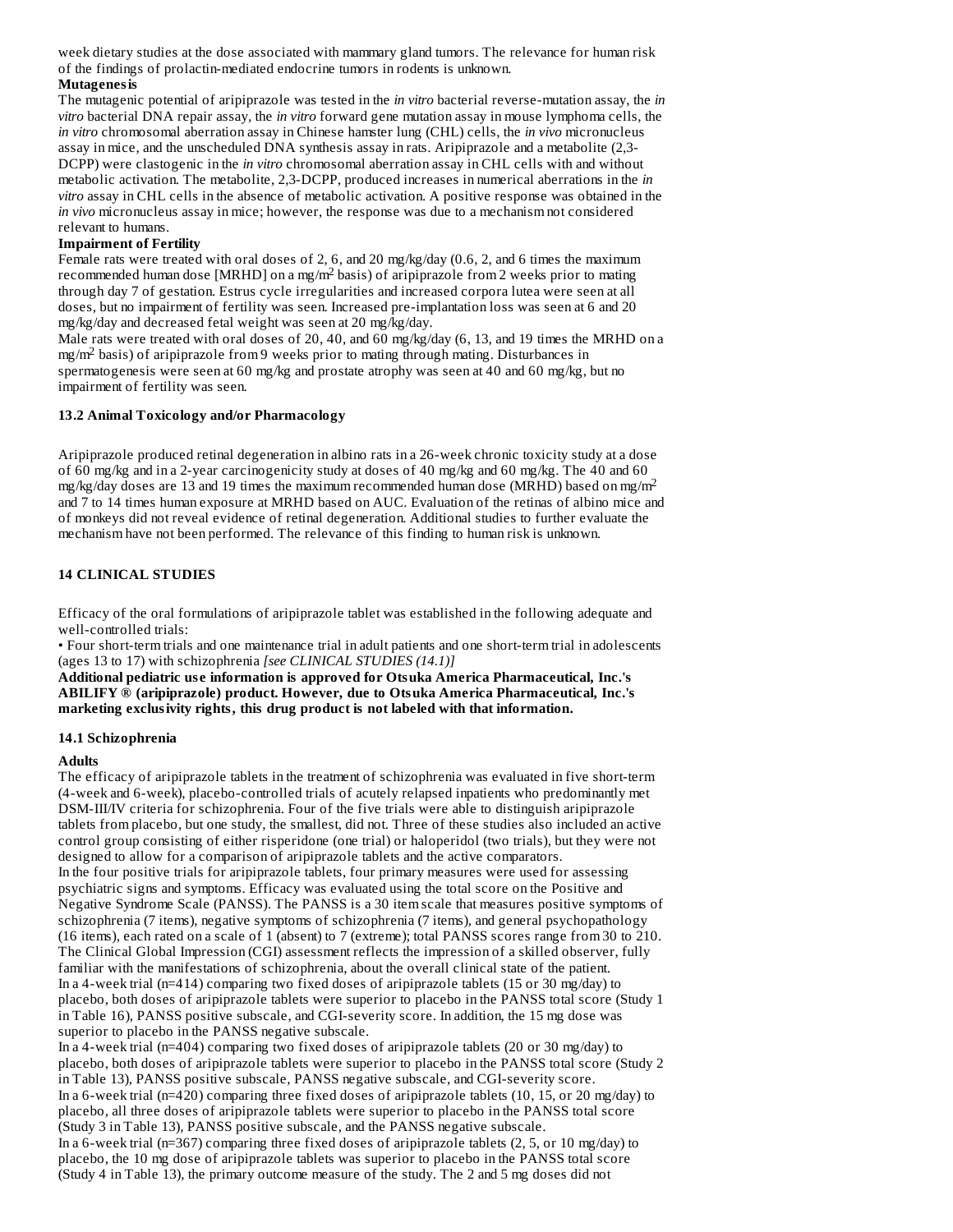demonstrate superiority to placebo on the primary outcome measure.

Thus, the efficacy of 10, 15, 20, and 30 mg daily doses was established in two studies for each dose. Among these doses, there was no evidence that the higher dose groups offered any advantage over the lowest dose group of these studies.

An examination of population subgroups did not reveal any clear evidence of differential responsiveness on the basis of age, gender, or race.

A longer-term trial enrolled 310 inpatients or outpatients meeting DSM-IV criteria for schizophrenia who were, by history, symptomatically stable on other antipsychotic medications for periods of 3 months or longer. These patients were discontinued from their antipsychotic medications and randomized to aripiprazole tablets 15 mg/day or placebo for up to 26 weeks of observation for relapse. Relapse during the double-blind phase was defined as CGI-Improvement score of  $\geq$ 5 (minimally worse), scores ≥5 (moderately severe) on the hostility or uncooperativeness items of the PANSS, or ≥20% increase in the PANSS total score. Patients receiving aripiprazole tablets 15 mg/day experienced a significantly longer time to relapse over the subsequent 26 weeks compared to those receiving placebo (Study 5 in Figure 6).

## **Pediatric Patients**

The efficacy of aripiprazole tablets in the treatment of schizophrenia in pediatric patients (13 to 17 years of age) was evaluated in one 6-week, placebo-controlled trial of outpatients who met DSM-IV criteria for schizophrenia and had a PANSS score ≥70 at baseline. In this trial (n=302) comparing two fixed doses of aripiprazole tablets (10 or 30 mg/day) to placebo, aripiprazole tablets were titrated starting from 2 mg/day to the target dose in 5 days in the 10 mg/day treatment arm and in 11 days in the 30 mg/day treatment arm. Both doses of aripiprazole tablets were superior to placebo in the PANSS total score (Study 6 in Table 13), the primary outcome measure of the study. The 30 mg/day dosage was not shown to be more efficacious than the 10 mg/day dose. Although maintenance efficacy in pediatric patients has not been systematically evaluated, maintenance efficacy can be extrapolated from adult data along with comparisons of aripiprazole pharmacokinetic parameters in adult and pediatric patients. **Table 13: Schizophrenia Studies**

| Study<br>Number                | <b>Treatment Group</b>                                                                                                                  | <b>Primary Efficacy Measure: PANNS</b>             |                                                                |                                                                               |
|--------------------------------|-----------------------------------------------------------------------------------------------------------------------------------------|----------------------------------------------------|----------------------------------------------------------------|-------------------------------------------------------------------------------|
|                                |                                                                                                                                         | mean<br><b>Baseline</b><br>Score (SD)              | <b>LS Mean Change from</b><br><b>Baseline (SE)</b>             | Placebo subtracted<br>Difference <sup>a</sup><br>(95% CI)                     |
| Study 1                        | Aripiprazole tablets (15 98.5 (17.2)<br>$mg/day)*$<br>Aripiprazole tablets $(30   100.2 (16.5))$<br>mg/day)*<br>Placebo                 | 99 (19.2)                                          | $-15.5(2.40)$<br>$-11.4(2.39)$<br>$-2.9(2.36)$                 | $-12.6$ ( $-18.9, -6.2$ )<br>$-8.5(-14.8, -2.1)$                              |
| Study 2                        | Aripiprazole tablets (20 92.6 (19.5)<br>$mg/day)*$<br>Aripiprazole (30<br>mg/day)*<br>Placebo                                           | 94.2 (18.5)<br>94.3 (18.5)                         | $-14.5(2.23)$<br>$-13.9(2.24)$<br>$-5(2.17)$                   | $-9.6$ $(-15.4, -3.8)$<br>$-9(-14.8, -3.1)$                                   |
| Study 3                        | Aripiprazole (10<br>$mg/day)*$<br>Aripiprazole tablets (15 92.5 (20.9)<br>mg/day)*<br>Aripiprazole tablets (20<br>$mg/day)*$<br>Placebo | 92.7(19.5)<br>93.2 (21.6)<br>92.3 (21.8)           | $-15(2.38)$<br>$-11.7(2.38)$<br>$-14.4(2.45)$<br>$-2.3(2.35)$  | $-12.7(-19, -6.41)$<br>$-9.4$ ( $-15.71, 3.08$ )<br>$-12.1$ $(-18.53,5.68)$   |
| Study 4                        | Aripiprazole tablets (2<br>mg/day)<br>Aripiprazole tablets (5<br>mg/day)<br>Aripiprazole tablets (10<br>mg/day)*<br>Placebo             | 90.7(14.5)<br>92 (12.6)<br>90(11.9)<br>90.8 (13.3) | $-8.2(1.90)$<br>$-10.6(1.93)$<br>$-11.3(1.88)$<br>$-5.3(1.97)$ | $-2.9$ $(-8.29, 2.47)$<br>$-5.2$ ( $-10.7, 0.19$ )<br>$-5.9$ $(-11.3, -0.58)$ |
| Study 6<br>$13 - 17$<br>Years) | Aripiprazole tablets (10 93.6 (15.7)<br>(Pediatricmg/day)*<br>Aripiprazole tablets (30 94.6 (15.6)<br>$mg/day)*$<br>Placebo             | 94 (16.1)                                          | $-26.7(1.91)$<br>$-28.6(1.92)$<br>$-21.2(1.93)$                | $-5.5$ ( $-10.7, -0.21$ )<br>-7.4 (-12.7, -2.13)                              |

Placebo

SD: standard deviation; SE: standard error; LS Mean: least-squares mean; CI: unadjusted confidence interval.

<sup>a</sup>Difference (drug minus placebo) in least-squares mean change from baseline. \*Doses statistically significantly superior to placebo.

**Figure 6: Kaplan-Meier Estimation of Cumulative Proportion of Patients with Relaps e (Schizophrenia Study 5)**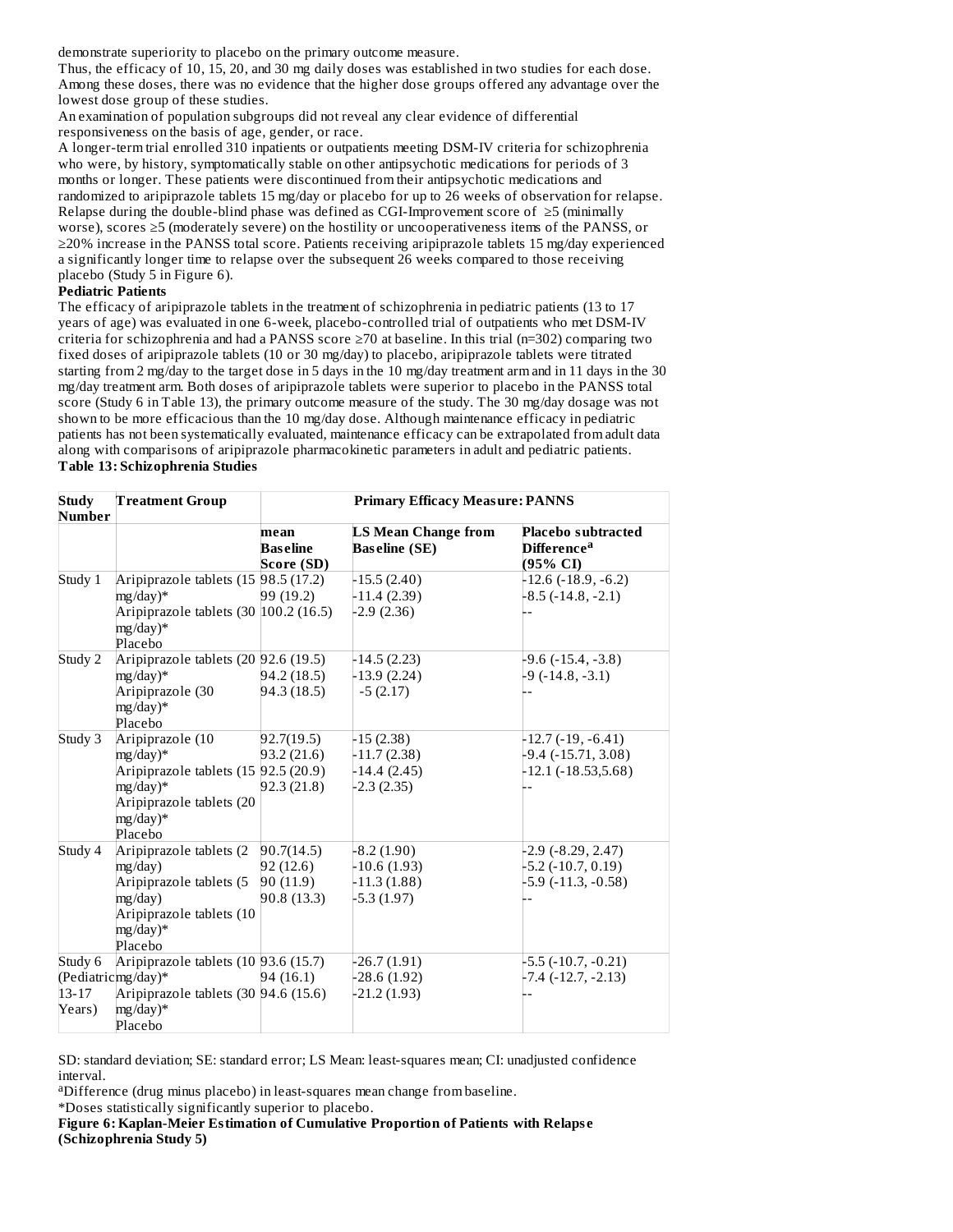

**Additional pediatric us e information is approved for Otsuka America Pharmaceutical, Inc.'s ABILIFY ® (aripiprazole) product. However, due to Otsuka America Pharmaceutical, Inc.'s marketing exclusivity rights, this drug product is not labeled with that information.**

#### **16 HOW SUPPLIED/STORAGE AND HANDLING**

#### **16.1 How Supplied**

Aripiprazole tablets, 2 mg are light green to green, modified rectangular, bevel edged biconvex tablets debossed with 'T' on one side and '44' on other side.

| <b>Bottles of 30 Tablets</b> | NDC 76282-044-30 |  |
|------------------------------|------------------|--|
| Bottles of 100 Tablets       | NDC 76282-044-01 |  |

Aripiprazole tablets, 5 mg are light blue to blue, modified rectangular, bevel edged biconvex tablets debossed with 'T' on one side and '45' on other side.

| Bottles of 30 Tablets  | NDC 76282-045-30 |
|------------------------|------------------|
| Bottles of 100 Tablets | NDC 76282-045-01 |

Aripiprazole tablets, 10 mg are light pink to pink, modified rectangular, bevel edged biconvex tablets debossed with 'T' on one side and '46' on other side.

| Bottles of 30 Tablets  | NDC 76282-046-30 |
|------------------------|------------------|
| Bottles of 100 Tablets | NDC 76282-046-01 |

Aripiprazole tablets, 15 mg are light yellow to yellow, round, bevel edged biconvex tablets debossed with 'T' on one side and '47' on other side.

| Bottles of 30 Tablets  | NDC 76282-047-30 |
|------------------------|------------------|
| Bottles of 100 Tablets | NDC 76282-047-01 |

Aripiprazole tablets, 20 mg are white to off-white, round, bevel edged biconvex tablets debossed with 'T' on one side and '48' on other side.

| Bottles of 30 Tablets                                                                                                                            | NDC 76282-048-30 |
|--------------------------------------------------------------------------------------------------------------------------------------------------|------------------|
| Bottles of 100 Tablets                                                                                                                           | NDC 76282-048-01 |
| Aripiprazole tablets, 30 mg are light pink to pink, round, bevel edged biconvex tablets debossed with<br>'T' on one side and '49' on other side. |                  |
| Bottles of 30 Tablets                                                                                                                            | NDC 76282-049-30 |

| DULLES UI DU THUICLS   | $11DU/0202-07J-00$ |
|------------------------|--------------------|
| Bottles of 100 Tablets | NDC 76282-049-01   |

#### **16.2 Storage**

Store at 20º to 25º C (68º to 77ºF) [see USP Controlled Room Temperature].

### **17 PATIENT COUNSELING INFORMATION**

*See Medication Guide*

## **Dis cuss the following issues with patients pres cribed aripiprazole tablets: Clinical Wors ening of Depression and Suicide Risk**

Patients, their families, and their caregivers should be encouraged to be alert to the emergence of anxiety, agitation, panic attacks, insomnia, irritability, hostility, aggressiveness, impulsivity, akathisia (psychomotor restlessness), hypomania, mania, other unusual changes in behavior, worsening of depression, and suicidal ideation, especially early during antidepressant treatment and when the dose is adjusted up or down. Families and caregivers of patients should be advised to look for the emergence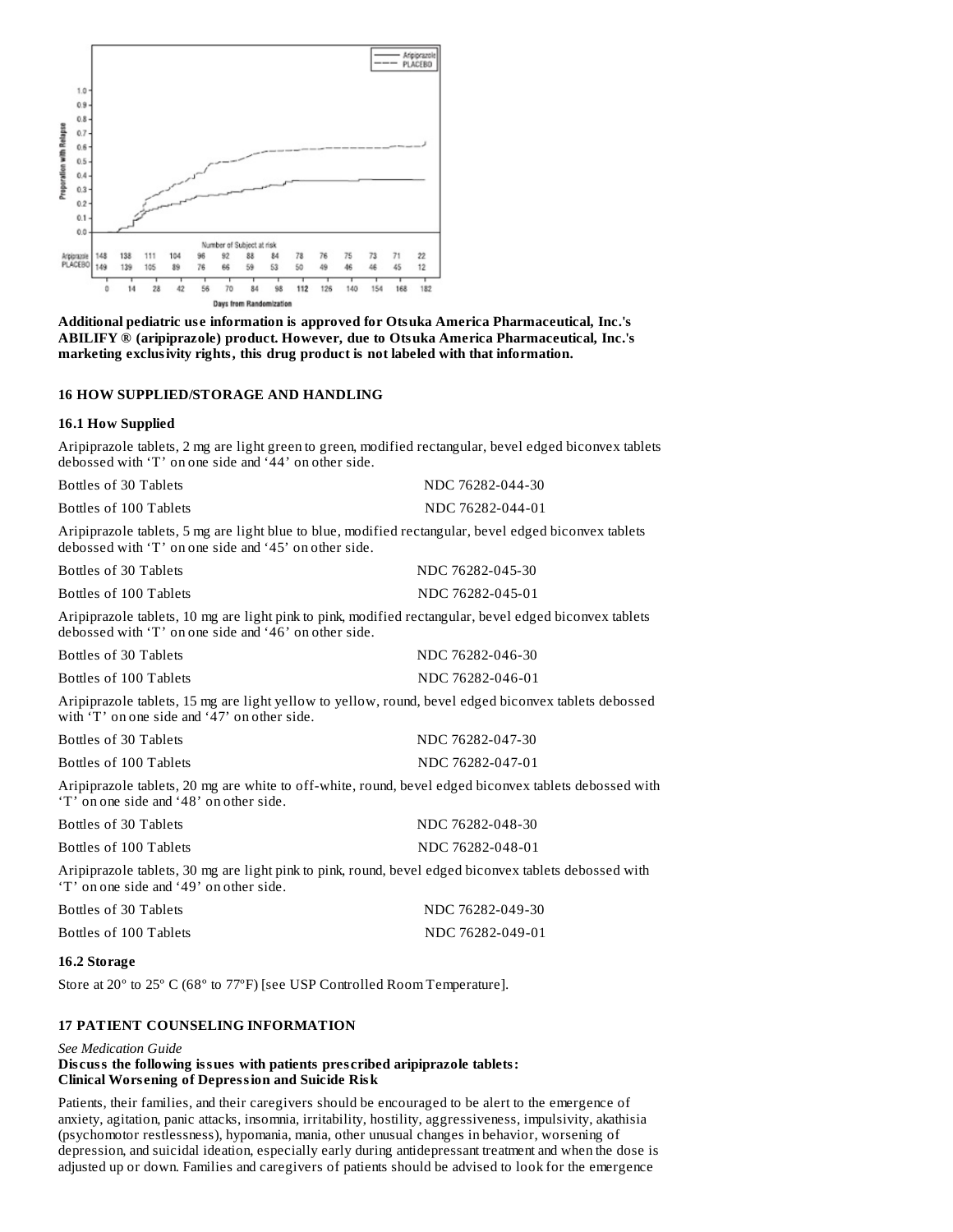of such symptoms on a day-to-day basis, since changes may be abrupt. Such symptoms should be reported to the patient's prescriber or health professional, especially if they are severe, abrupt in onset, or were not part of the patient's presenting symptoms. Symptoms such as these may be associated with an increased risk for suicidal thinking and behavior **and indicate a need for very clos e monitoring and possibly changes in the medication** *[see WARNINGS AND PRECAUTIONS (5.3)].*

Prescribers or other health professionals should inform patients, their families, and their caregivers about the benefits and risks associated with treatment with aripiprazole tablets and should counsel them in its appropriate use. A patient Medication Guide including information about "Antidepressant Medicines, Depression and other Serious Mental Illness, and Suicidal Thoughts or Actions" is available for aripiprazole tablets. The prescriber or health professional should instruct patients, their families, and their caregivers to read the Medication Guide and should assist them in understanding its contents. Patients should be given the opportunity to discuss the contents of the Medication Guide and to obtain answers to any questions they may have. It should be noted that aripiprazole tablets are not approved as a single agent for treatment of depression and has not been evaluated in pediatric major depressive disorder.

## **Interference with Cognitive and Motor Performance**

Because aripiprazole tablets may have the potential to impair judgment, thinking, or motor skills, patients should be cautioned about operating hazardous machinery, including automobiles, until they are reasonably certain that aripiprazole tablets therapy does not affect them adversely *[see WARNINGS AND PRECAUTIONS (5.10)].*

## **Nursing**

Advise patients that breastfeeding is not recommended with aripiprazole treatment because of the potential for serious adverse reactions in a nursing infant *[see USE IN SPECIFIC POPULATIONS (8.3)]*.

## **Concomitant Medication**

Patients should be advised to inform their physicians if they are taking, or plan to take, any prescription or over-the-counter drugs, since there is a potential for interactions *[see DRUG INTERACTIONS (7)].*

## **Heat Exposure and Dehydration**

Patients should be advised regarding appropriate care in avoiding overheating and dehydration *[see WARNINGS AND PRECAUTIONS (5.11)].*

Manufactured by:

Ascent Pharmaceuticals, Inc. Central Islip, NY 11722

Manufactured for:

Exelan Pharmceuticals, Inc. Lawrenceville, GA 30046

ABILIFY is a trademark of Otsuka Pharmaceutical Company.

Revised: August 2016

## **MEDICATION GUIDE**

Aripiprazole Tablets

(air-eh-PIP-rah-zole)

Read this Medication Guide before you start taking aripiprazole tablets and each time you get a refill. There may be new information. This Medication Guide does not take the place of talking to your healthcare provider about your medical condition or treatment.

**What is the most important information I should know about aripiprazole tablets?** (For other side effects, also see **"What are the possible side effects of aripiprazole tablets?"**). Serious side effects may happen when you take aripiprazole tablets, including:

• **Increas ed risk of death in elderly patients with dementia-related psychosis:** Medicines like aripiprazole tablets can raise the risk of death in elderly people who have lost touch with reality (psychosis) due to confusion and memory loss (dementia). Aripiprazole tablets are not approved for the treatment of patients with dementia-related psychosis.

• **Risk of suicidal thoughts or actions:** Antidepressant medicines, depression and other serious mental illnesses, and suicidal thoughts or actions:

**1. Antidepressant medicines may increas e suicidal thoughts or actions in some children, teenagers, and young adults within the first few months of treatment.**

**2. Depression and other s erious mental illness es are the most important caus es of suicidal thoughts and actions. Some people may have particularly high risk of having suicidal thoughts or actions.** These include people who have (or have a family history of) suicidal thoughts or actions. 3. How can I watch for and try to prevent suicidal thoughts and actions in myself or a family **member?**

• Pay close attention to any changes, especially sudden changes, in mood, behaviors, thoughts, or feelings. This is very important when an antidepressant medicine is started or when the dose is changed. • Call the healthcare provider right away to report new or sudden changes in mood, behavior, thoughts, or feelings.

• Keep all follow-up visits with the healthcare provider as scheduled. Call the healthcare provider between visits as needed, especially if you have concerns about symptoms.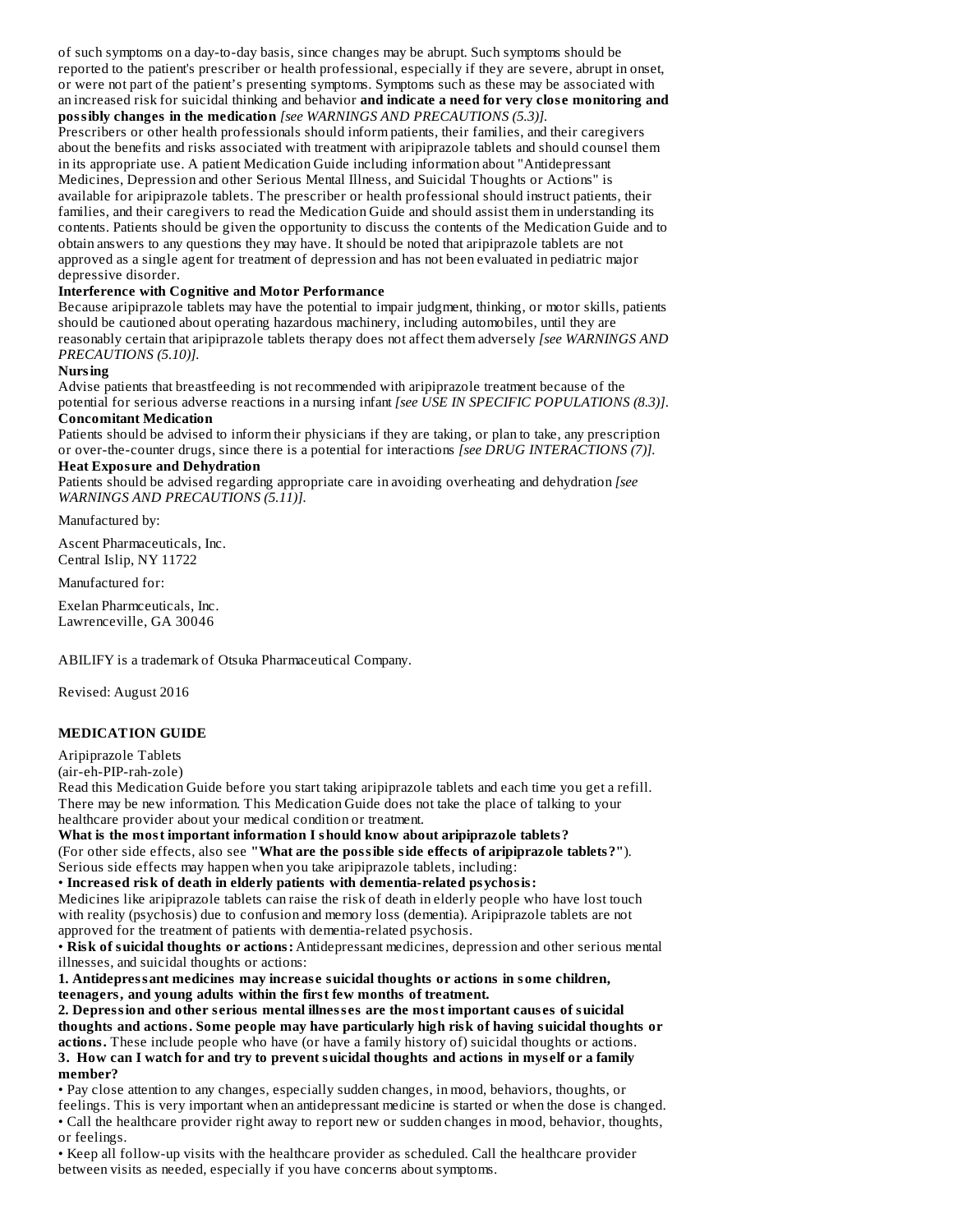## **Call a healthcare provider right away if you or your family member has any of the following symptoms, especially if they are new, wors e, or worry you:**

- thoughts about suicide or dying
- 
- attempts to commit suicide
- new or worse depression • new or worse anxiety
- feeling very agitated or restless
- panic attacks
- trouble sleeping (insomnia)
- new or worse irritability
- acting aggressive, being angry, or violent
- acting on dangerous impulses
- an extreme increase in activity and talking (mania)
- other unusual changes in behavior or mood
- **What els e do I need to know about antidepressant medicines?**

• **Never stop an antidepressant medicine without first talking to a healthcare provider.** Stopping an antidepressant medicine suddenly can cause other symptoms.

• **Antidepressants are medicines us ed to treat depression and other illness es.** It is important to discuss all the risks of treating depression and also the risks of not treating it. Patients and their families or other caregivers should discuss all treatment choices with the healthcare provider, not just the use of antidepressants.

• **Antidepressant medicines have other side effects.** Talk to the healthcare provider about the side effects of the medicine prescribed for you or your family member.

• **Antidepressant medicines can interact with other medicines.** Know all of the medicines that you or your family member takes. Keep a list of all medicines to show the healthcare provider. Do not start new medicines without first checking with your healthcare provider.

• **Not all antidepressant medicines pres cribed for children are FDA approved for us e in children.** Talk to your child's healthcare provider for more information.

**What are aripiprazole tablets?**

**Aripiprazole tablets** are prescription medicine used to treat:

O Schizophrenia

It is not known if aripiprazole tablets are safe or effective in children:

• under 13 years of age with schizophrenia

## **Who should not take Aripiprazole tablets?**

**Do not take aripiprazole tablets if you** are allergic to aripiprazole or any of the ingredients in aripiprazole tablets. See the end of this Medication Guide for a complete list of ingredients in aripiprazole tablets.

## **What should I tell my healthcare provider before taking aripiprazole tablets?**

Before taking aripiprazole tablets, tell your healthcare provider if you have or had:

• diabetes or high blood sugar in you or your family; your healthcare provider should check your blood sugar before you start aripiprazole tablets and also during therapy.

- seizures (convulsions).
- low or high blood pressure.
- heart problems or stroke.

• pregnancy or plans to become pregnant. It is not known if aripiprazole tablets will harm your unborn baby.

• breast-feeding or plans to breast-feed. Aripiprazole can pass into your breast milk and may harm your baby. Talk to your healthcare provider about the best way to feed your baby if you receive aripiprazole tablets.

• low white blood cell count.

• any other medical conditions.

**Tell your healthcare provider about all the medicines that you take,** including prescription and over-the-counter medicines, vitamins, and herbal supplements.

Aripiprazole tablets and other medicines may affect each other causing possible serious side effects. Aripiprazole tablets may affect the way other medicines work, and other medicines may affect how aripiprazole tablets works.

Your healthcare provider can tell you if it is safe to take aripiprazole tablets with your other medicines. Do not start or stop any medicines while taking aripiprazole tablets without talking to your healthcare provider first. Know the medicines you take. Keep a list of your medicines to show your healthcare provider and pharmacist when you get a new medicine.

## **How should I take aripiprazole tablets?**

• Take aripiprazole tablets exactly as your healthcare provider tells you to take it. Do not change the dose or stop taking aripiprazole tablets yourself.

- Aripiprazole tablets can be taken with or without food.
- Aripiprazole tablets should be swallowed whole.

• If you miss a dose of aripiprazole tablets, take the missed dose as soon as you remember. If it is almost time for the next dose, just skip the missed dose and take your next dose at the regular time. Do not take two doses of aripiprazole tablets at the same time.

• If you take too much aripiprazole tablets, call your healthcare provider or poison control center at 1- 800-222-1222 right away, or go to the nearest hospital emergency room.

**What should I avoid while taking aripiprazole tablets?**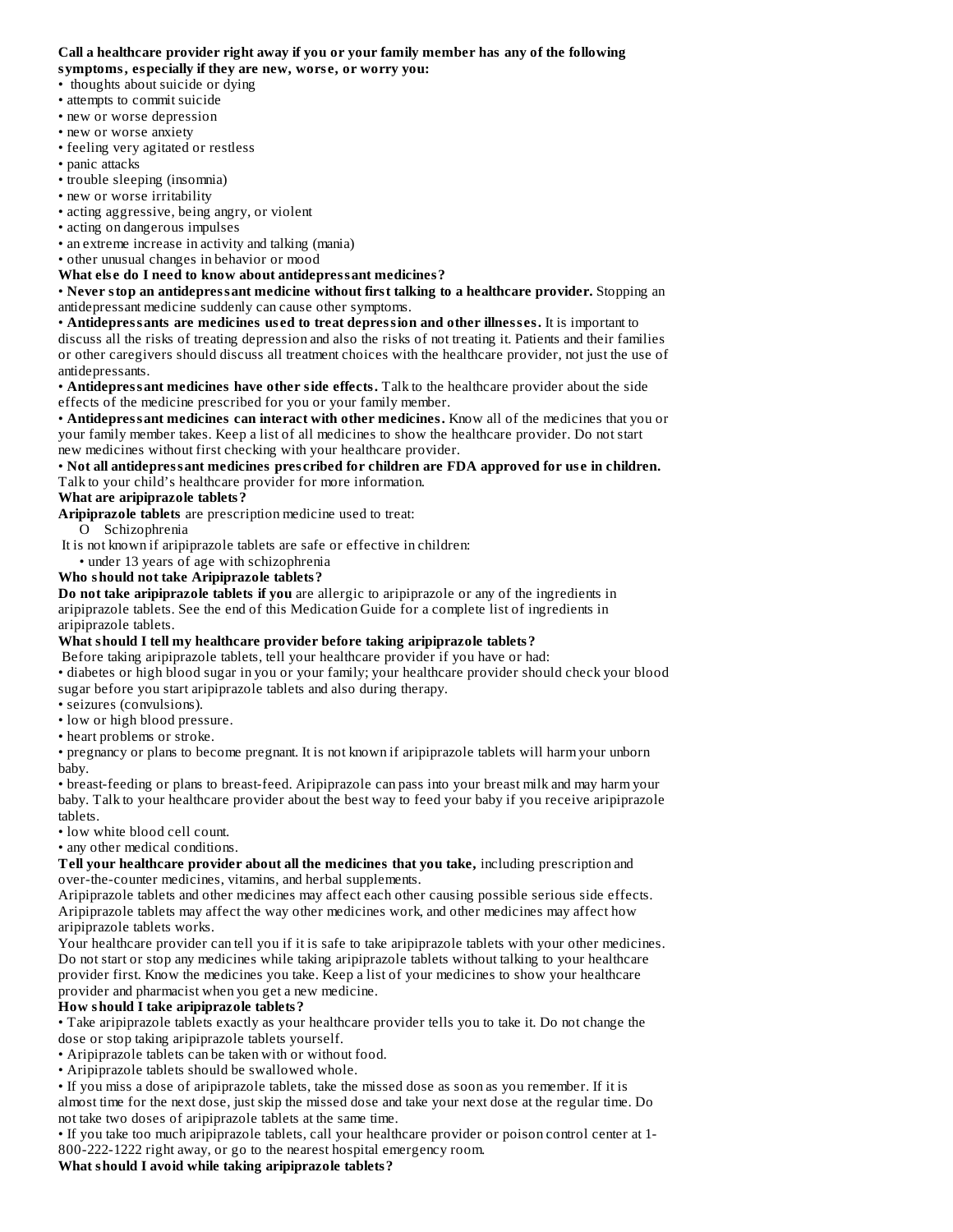#### • Do not drive, operate heavy machinery, or do other dangerous activities until you know how aripiprazole tablets affects you. Aripiprazole tablets may make you drowsy. • Avoid getting over-heated or dehydrated.

- - o Do not over-exercise.
	- o In hot weather, stay inside in a cool place if possible.
	- o Stay out of the sun. Do not wear too much or heavy clothing.
	- o Drink plenty of water.

## **What are the possible side effects of aripiprazole tablets?**

#### **Aripiprazole tablets may caus e s erious side effects, including:**

# • **See "What is the most important information I should know about aripiprazole tablets?'**

• **Stroke in elderly people (cerebrovas cular problems) that can lead to death**

• **Neuroleptic malignant syndrome (NMS):** Tell your healthcare provider right away if you have some or all of the following symptoms: high fever, stiff muscles, confusion, sweating, changes in pulse, heart rate, and blood pressure. These may be symptoms of a rare and serious condition that can lead to death. Call your healthcare provider right away if you have any of these symptoms.

o Uncontrolled body movements (tardive dyskinesia). Aripiprazole tablets may cause movements that you cannot control in your face, tongue, or other body parts. Tardive dyskinesia may not go away, even if you stop receiving aripiprazole tablets. Tardive dyskinesia may also start after you stop receiving aripiprazole tablets.

o Problems with your metabolism such as:

•high blood sugar (hyperglycemia) and diabetes: Increases in blood sugar can happen in some people who take aripiprazole tablets. Extremely high blood sugar can lead to coma or death. If you have diabetes or risk factors for diabetes (such as being overweight or a family history of diabetes), your healthcare provider should check your blood sugar before you start aripiprazole tablets and during your treatment.

## **Call your healthcare provider if you have any of thes e symptoms of high blood sugar while receiving aripiprazole tablets:**

- o feel very thirsty
- o need to urinate more than usual
- o feel very hungry
- o feel weak or tired
- o feel sick to your stomach

o feel confused, or your breath smells fruity.

## o **increas ed fat levels (cholesterol and triglycerides) in your blood.**

o **weight gain.** You and your healthcare provider should check your weight regularly.

• Orthostatic hypotension (decreased blood pressure):

- Lightheadedness or fainting may happen when rising too quickly from a sitting or lying position.
- **Low white blood cell count**
- **Seizures (convulsions)**

## • **problems with control of your body temperature especially when you exercis e a lot or are in an**

**area that is very hot. It is important for you to drink water to avoid dehydration.** See "What should I avoid while receiving aripiprazole tablets?"

## • **difficulty swallowing that can caus e food or liquid to get into your lungs.**

**The most common side effects with aripiprazole tablets in adults include:**

- 
- nausea dizziness • vomiting • anxiety
- 
- constipation insomnia
- headache restlessness
- 
- blurred vision inner sense of restlessness/need to move (akathisia)
- upper respiratory illness

# **The most common side effects with aripiprazole tablets in children include:**

- feeling sleepy
- headache nausea
	-
- vomiting stuffy nose
- fatigue weight gain
- increased or decreased appetite uncontrolled movement such as restlessness, tremor, muscle
- stiffness
- increased saliva or drooling

These are not all the possible side effects of aripiprazole tablets. For more information, ask your healthcare provider or pharmacist.

Call your doctor for medical advice about side effects. You may report side effects to FDA at 1-800- FDA-1088.

## **How should I store aripiprazole tablets?**

• Store aripiprazole tablets at 20º to 25º C (68º to 77ºF) [see USP Controlled Room Temperature]. Keep aripiprazole tablets and all medicines out of the reach of children.

## **General information about the safe and effective us e of aripiprazole tablets**

Medicines are sometimes prescribed for purposes other than those listed in a Medication Guide. Do not use aripiprazole tablets for a condition for which it was not prescribed. Do not give aripiprazole tablets to other people, even if they have the same symptoms you have. It may harm them. This Medication Guide summarizes the most important information about aripiprazole tablets. If you would like more information, talk with your healthcare provider. You can ask your healthcare provider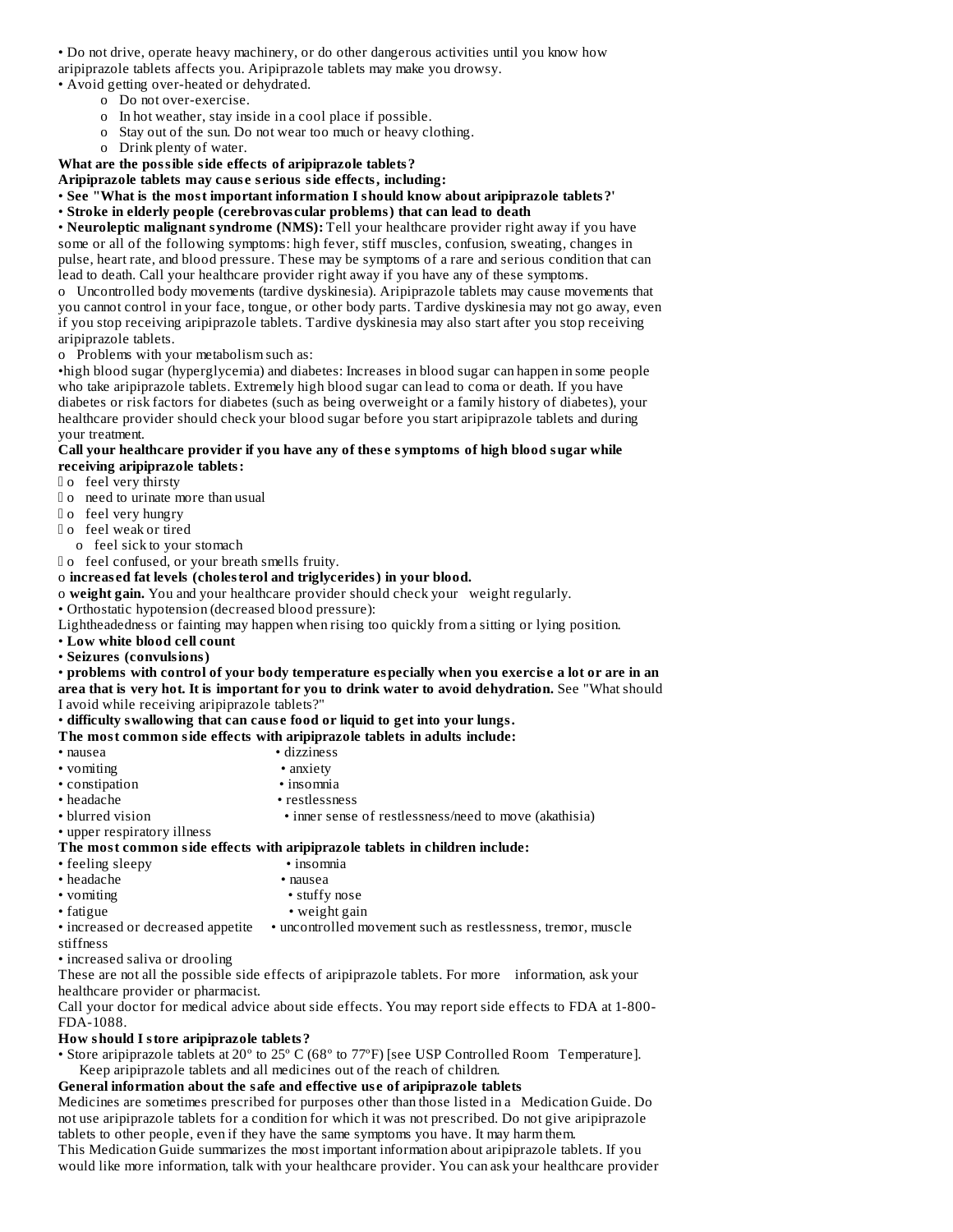or pharmacist for information about aripiprazole tablets that was written for healthcare professionals.

**What are the ingredients in aripiprazole tablets?**

**Active ingredient:** aripiprazole USP

**Inactive ingredients:** corn starch, FD&C Blue #2/Indigo Carmine Al, ferric oxide red, ferric oxide yellow, hydroxypropyl cellulose, lactose monohydrate, magnesium stearate and microcrystalline cellulose

**Additional pediatric us e information is approved for Otsuka America Pharmaceutical, Inc.'s ABILIFY ® (aripiprazole) product. However, due to Otsuka America Pharmaceutical, Inc.'s marketing exclusivity rights, this drug product is not labeled with that information.** This Medication Guide has been approved by the U.S. Food and Drug Administration.

Manufactured by:

Ascent Pharmaceuticals, Inc. Central Islip, NY 11722

Manufactured for: Exelan Pharmceuticals, Inc. Lawrenceville, GA 30046

ABILIFY is a trademark of Otsuka Pharmaceutical Company.

Revised: August 2016

## **PACKAGE LABEL.PRINCIPAL DISPLAY PANEL**





Store in tightly closed containers at<br>20°C to 25°C (68°F to 77°F) [see USP<br>Controlled Room Temperature].  $10<sub>mg</sub>$ Pharmicist: Dispense the Medication Guide Manufactured for: provided separately to each patient Exelan Pharmaceuticals, Inc. Lawrenceville, GA 30046 **EXELAN** Manufactured by:<br>Ascent Pharmaceuticals, Inc. Rx Only 30 Tablets Central Islip, NY 11722

15 mg 30s count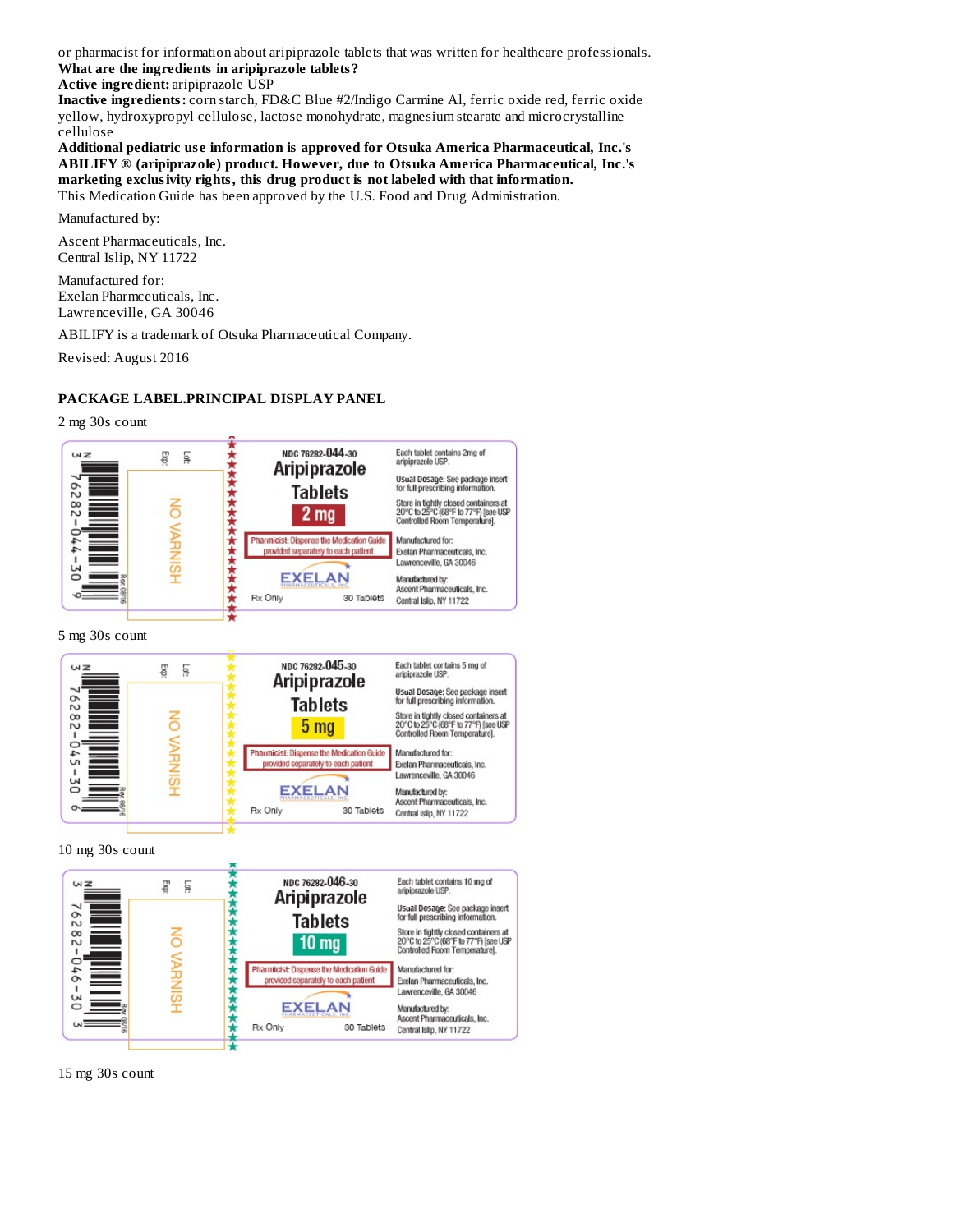

## 20 mg 30s count



## 30 mg 30s count



## **ARIPIPRAZOLE**

| aripiprazole tablet                                              |                                     |                         |  |  |                          |  |                 |  |
|------------------------------------------------------------------|-------------------------------------|-------------------------|--|--|--------------------------|--|-----------------|--|
|                                                                  |                                     |                         |  |  |                          |  |                 |  |
| <b>Product Information</b>                                       |                                     |                         |  |  |                          |  |                 |  |
| Product Type                                                     |                                     | HUMAN PRESCRIPTION DRUG |  |  | Item Code (Source)       |  | NDC:76282-044   |  |
| <b>Route of Administration</b>                                   |                                     | ORAL                    |  |  |                          |  |                 |  |
|                                                                  |                                     |                         |  |  |                          |  |                 |  |
|                                                                  |                                     |                         |  |  |                          |  |                 |  |
| <b>Active Ingredient/Active Moiety</b>                           |                                     |                         |  |  |                          |  |                 |  |
|                                                                  |                                     | <b>Ingredient Name</b>  |  |  | <b>Basis of Strength</b> |  | Strength        |  |
| ARIPIPRAZOLE (UNII: 82VFR53I78) (ARIPIPRAZOLE - UNII:82VFR53I78) |                                     |                         |  |  | <b>ARIPIPRAZOLE</b>      |  | 2 <sub>mg</sub> |  |
|                                                                  |                                     |                         |  |  |                          |  |                 |  |
| <b>Inactive Ingredients</b>                                      |                                     |                         |  |  |                          |  |                 |  |
|                                                                  |                                     | <b>Ingredient Name</b>  |  |  |                          |  | Strength        |  |
| STARCH, CORN (UNII: O8232NY3SJ)                                  |                                     |                         |  |  |                          |  |                 |  |
| FD&C BLUE NO. 2 (UNII: L06K8R7DQK)                               |                                     |                         |  |  |                          |  |                 |  |
|                                                                  | FERRIC OXIDE RED (UNII: 1K09F3G675) |                         |  |  |                          |  |                 |  |
| FERRIC OXIDE YELLOW (UNII: EX438O2MRT)                           |                                     |                         |  |  |                          |  |                 |  |
| HYDRO XYPROPYL CELLULOSE, UNSPECIFIED (UNII: 9 XZ8 H6 N6 OH)     |                                     |                         |  |  |                          |  |                 |  |
| LACTOSE MONOHYDRATE (UNII: EWQ57Q8I5X)                           |                                     |                         |  |  |                          |  |                 |  |
| MAGNESIUM STEARATE (UNII: 70097M6I30)                            |                                     |                         |  |  |                          |  |                 |  |
| CELLULOSE, MICRO CRYSTALLINE (UNII: OP1R32D61U)                  |                                     |                         |  |  |                          |  |                 |  |
|                                                                  |                                     |                         |  |  |                          |  |                 |  |
| <b>Product Characteristics</b>                                   |                                     |                         |  |  |                          |  |                 |  |
| <b>GREEN</b><br>Color<br>Score<br>no score                       |                                     |                         |  |  |                          |  |                 |  |
|                                                                  |                                     |                         |  |  |                          |  |                 |  |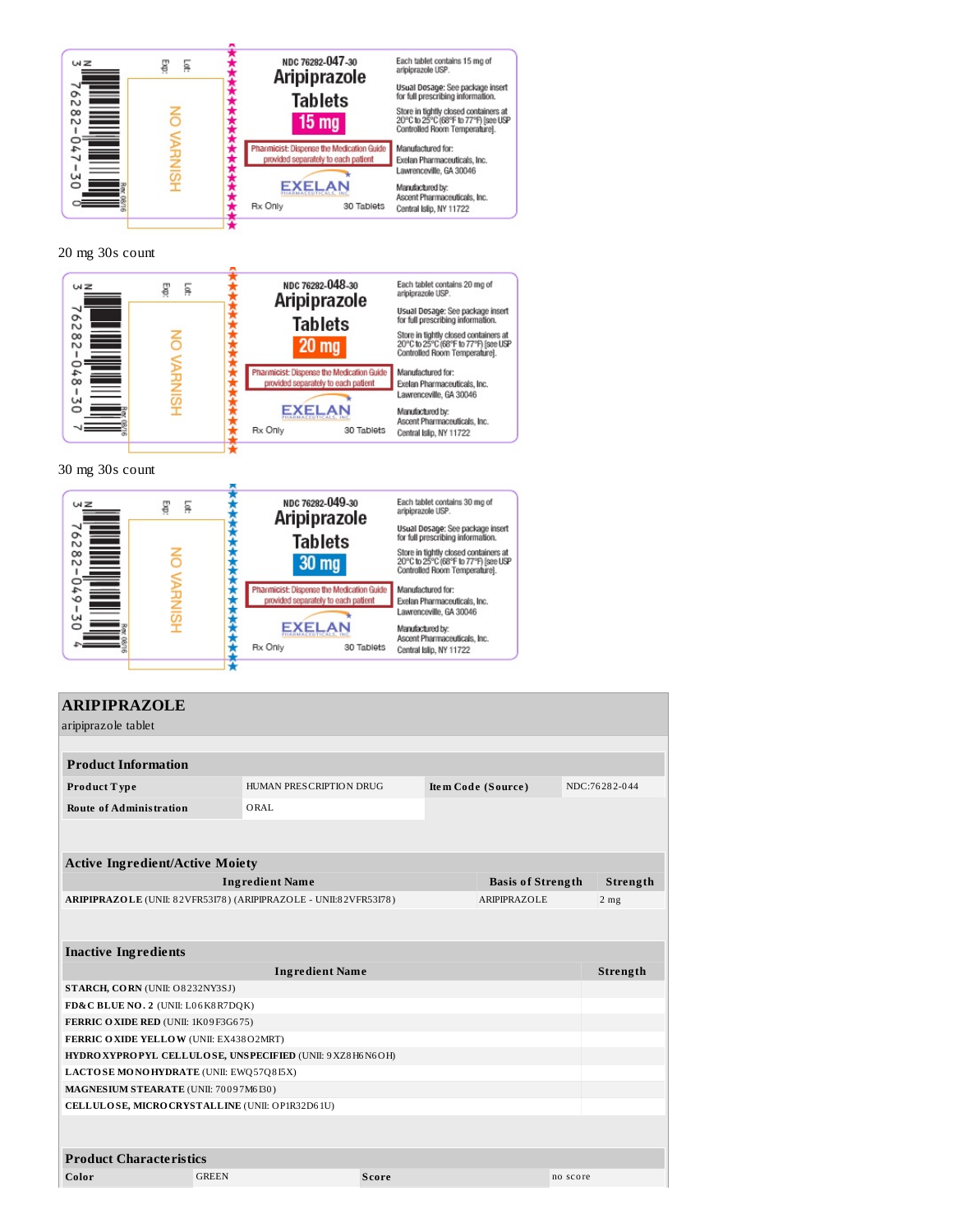|   | <b>Shape</b>                         | RECTANGLE                                          | <b>Size</b> |                             | 8 <sub>mm</sub>           |  |  |  |  |
|---|--------------------------------------|----------------------------------------------------|-------------|-----------------------------|---------------------------|--|--|--|--|
|   | <b>Flavor</b><br><b>Imprint Code</b> |                                                    |             |                             | T:44                      |  |  |  |  |
|   | <b>Contains</b>                      |                                                    |             |                             |                           |  |  |  |  |
|   |                                      |                                                    |             |                             |                           |  |  |  |  |
|   |                                      |                                                    |             |                             |                           |  |  |  |  |
|   | Packaging                            |                                                    |             |                             |                           |  |  |  |  |
| # | <b>Item Code</b>                     | <b>Package Description</b>                         |             | <b>Marketing Start Date</b> | <b>Marketing End Date</b> |  |  |  |  |
|   | 1 NDC:76282-044-30                   | 30 in 1 BOTTLE; Type 0: Not a Combination Product  |             | 10/07/2016                  |                           |  |  |  |  |
|   | 2 NDC:76282-044-01                   | 100 in 1 BOTTLE; Type 0: Not a Combination Product |             | 10/07/2016                  |                           |  |  |  |  |
|   |                                      |                                                    |             |                             |                           |  |  |  |  |
|   |                                      |                                                    |             |                             |                           |  |  |  |  |
|   | <b>Marketing Information</b>         |                                                    |             |                             |                           |  |  |  |  |
|   | <b>Marketing Category</b>            | <b>Application Number or Monograph Citation</b>    |             | <b>Marketing Start Date</b> | <b>Marketing End Date</b> |  |  |  |  |
|   | <b>ANDA</b>                          | ANDA205064                                         |             | 04/28/2015                  |                           |  |  |  |  |
|   |                                      |                                                    |             |                             |                           |  |  |  |  |

| ARIPIPRAZOLE<br>aripiprazole tablet                                                                             |                                                                 |                                                                  |                     |            |                             |                 |                           |  |  |
|-----------------------------------------------------------------------------------------------------------------|-----------------------------------------------------------------|------------------------------------------------------------------|---------------------|------------|-----------------------------|-----------------|---------------------------|--|--|
|                                                                                                                 |                                                                 |                                                                  |                     |            |                             |                 |                           |  |  |
| <b>Product Information</b>                                                                                      |                                                                 |                                                                  |                     |            |                             |                 |                           |  |  |
| Product Type                                                                                                    |                                                                 | HUMAN PRESCRIPTION DRUG                                          |                     |            | Item Code (Source)          |                 | NDC:76282-045             |  |  |
| <b>Route of Administration</b>                                                                                  |                                                                 | ORAL                                                             |                     |            |                             |                 |                           |  |  |
|                                                                                                                 |                                                                 |                                                                  |                     |            |                             |                 |                           |  |  |
| <b>Active Ingredient/Active Moiety</b>                                                                          |                                                                 |                                                                  |                     |            |                             |                 |                           |  |  |
|                                                                                                                 |                                                                 | <b>Ingredient Name</b>                                           |                     |            | <b>Basis of Strength</b>    |                 | <b>Strength</b>           |  |  |
|                                                                                                                 |                                                                 | ARIPIPRAZOLE (UNII: 82VFR53I78) (ARIPIPRAZOLE - UNII:82VFR53I78) |                     |            | ARIPIPRAZOLE                |                 | 5 <sub>mg</sub>           |  |  |
|                                                                                                                 |                                                                 |                                                                  |                     |            |                             |                 |                           |  |  |
| <b>Inactive Ingredients</b>                                                                                     |                                                                 |                                                                  |                     |            |                             |                 |                           |  |  |
|                                                                                                                 |                                                                 | <b>Ingredient Name</b>                                           |                     |            |                             |                 | <b>Strength</b>           |  |  |
| STARCH, CORN (UNII: O8232NY3SJ)                                                                                 |                                                                 |                                                                  |                     |            |                             |                 |                           |  |  |
| FD&C BLUE NO. 2 (UNII: L06K8R7DQK)                                                                              |                                                                 |                                                                  |                     |            |                             |                 |                           |  |  |
| FERRIC OXIDE RED (UNII: 1K09F3G675)                                                                             |                                                                 |                                                                  |                     |            |                             |                 |                           |  |  |
| FERRIC OXIDE YELLOW (UNII: EX438O2MRT)                                                                          |                                                                 | HYDRO XYPROPYL CELLULOSE, UNSPECIFIED (UNII: 9 XZ8 H6 N6 OH)     |                     |            |                             |                 |                           |  |  |
| LACTOSE MONOHYDRATE (UNII: EWQ57Q8I5X)                                                                          |                                                                 |                                                                  |                     |            |                             |                 |                           |  |  |
| MAGNESIUM STEARATE (UNII: 70097M6I30)                                                                           |                                                                 |                                                                  |                     |            |                             |                 |                           |  |  |
| CELLULOSE, MICRO CRYSTALLINE (UNII: OP1R32D61U)                                                                 |                                                                 |                                                                  |                     |            |                             |                 |                           |  |  |
|                                                                                                                 |                                                                 |                                                                  |                     |            |                             |                 |                           |  |  |
|                                                                                                                 |                                                                 |                                                                  |                     |            |                             |                 |                           |  |  |
| <b>Product Characteristics</b>                                                                                  |                                                                 |                                                                  |                     |            |                             |                 |                           |  |  |
| Color                                                                                                           | <b>BLUE</b>                                                     |                                                                  | <b>Score</b>        |            |                             | no score        |                           |  |  |
| <b>Shape</b>                                                                                                    | <b>RECTANGLE</b>                                                |                                                                  | Size                |            |                             | 8 <sub>mm</sub> |                           |  |  |
| Flavor                                                                                                          |                                                                 |                                                                  | <b>Imprint Code</b> |            |                             | T:45            |                           |  |  |
| Contains                                                                                                        |                                                                 |                                                                  |                     |            |                             |                 |                           |  |  |
|                                                                                                                 |                                                                 |                                                                  |                     |            |                             |                 |                           |  |  |
| Packaging                                                                                                       |                                                                 |                                                                  |                     |            |                             |                 |                           |  |  |
| <b>Item Code</b><br><b>Marketing Start Date</b><br><b>Marketing End Date</b><br><b>Package Description</b><br># |                                                                 |                                                                  |                     |            |                             |                 |                           |  |  |
| 1 NDC:76282-045-30                                                                                              | 30 in 1 BOTTLE; Type 0: Not a Combination Product<br>10/07/2016 |                                                                  |                     |            |                             |                 |                           |  |  |
| 10/07/2016<br>2 NDC:76282-045-01<br>100 in 1 BOTTLE; Type 0: Not a Combination Product                          |                                                                 |                                                                  |                     |            |                             |                 |                           |  |  |
|                                                                                                                 |                                                                 |                                                                  |                     |            |                             |                 |                           |  |  |
|                                                                                                                 |                                                                 |                                                                  |                     |            |                             |                 |                           |  |  |
| <b>Marketing Information</b>                                                                                    |                                                                 |                                                                  |                     |            |                             |                 |                           |  |  |
| <b>Marketing Category</b>                                                                                       |                                                                 | <b>Application Number or Monograph Citation</b>                  |                     |            | <b>Marketing Start Date</b> |                 | <b>Marketing End Date</b> |  |  |
| <b>ANDA</b>                                                                                                     | ANDA205064                                                      |                                                                  |                     | 04/28/2015 |                             |                 |                           |  |  |
|                                                                                                                 |                                                                 |                                                                  |                     |            |                             |                 |                           |  |  |

# **ARIPIPRAZOLE** aripiprazole tablet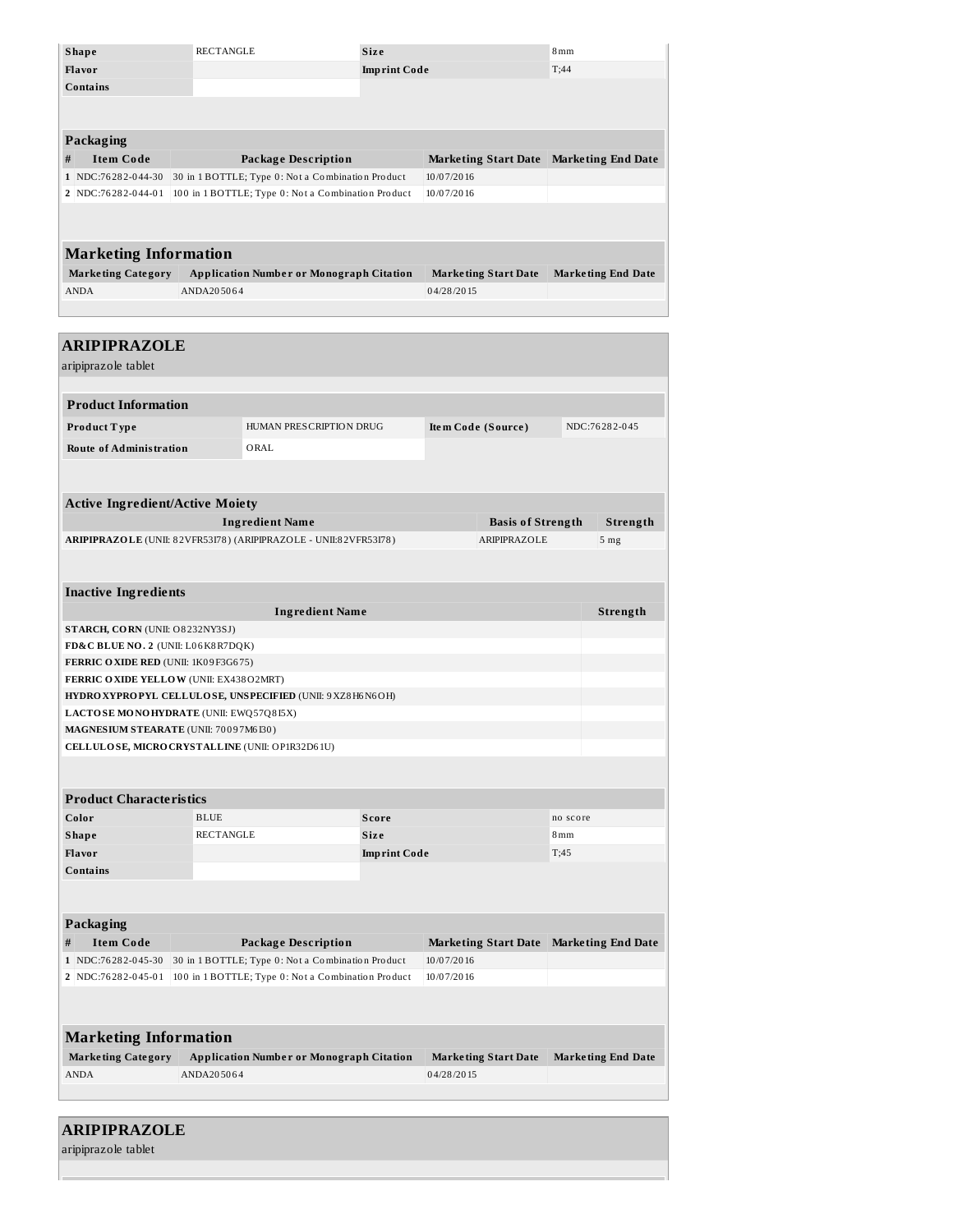| <b>Product Information</b>                                                                             |                                                                                                      |                                                    |                     |            |                                          |                 |                             |  |  |
|--------------------------------------------------------------------------------------------------------|------------------------------------------------------------------------------------------------------|----------------------------------------------------|---------------------|------------|------------------------------------------|-----------------|-----------------------------|--|--|
| Product Type<br>HUMAN PRESCRIPTION DRUG                                                                |                                                                                                      |                                                    |                     |            | Item Code (Source)                       |                 | NDC:76282-046               |  |  |
| <b>Route of Administration</b><br>ORAL                                                                 |                                                                                                      |                                                    |                     |            |                                          |                 |                             |  |  |
|                                                                                                        |                                                                                                      |                                                    |                     |            |                                          |                 |                             |  |  |
| <b>Active Ingredient/Active Moiety</b>                                                                 |                                                                                                      |                                                    |                     |            |                                          |                 |                             |  |  |
|                                                                                                        |                                                                                                      | <b>Ingredient Name</b>                             |                     |            | <b>Basis of Strength</b>                 |                 | Strength                    |  |  |
| ARIPIPRAZOLE (UNII: 82VFR53I78) (ARIPIPRAZOLE - UNII:82VFR53I78)                                       |                                                                                                      |                                                    |                     |            | ARIPIPRAZOLE                             |                 | $10$ mg                     |  |  |
|                                                                                                        |                                                                                                      |                                                    |                     |            |                                          |                 |                             |  |  |
|                                                                                                        |                                                                                                      |                                                    |                     |            |                                          |                 |                             |  |  |
| <b>Inactive Ingredients</b>                                                                            |                                                                                                      |                                                    |                     |            |                                          |                 |                             |  |  |
|                                                                                                        |                                                                                                      | <b>Ingredient Name</b>                             |                     |            |                                          |                 | Strength                    |  |  |
| STARCH, CORN (UNII: O8232NY3SJ)                                                                        |                                                                                                      |                                                    |                     |            |                                          |                 |                             |  |  |
| FD&C BLUE NO. 2 (UNII: L06K8R7DQK)                                                                     |                                                                                                      |                                                    |                     |            |                                          |                 |                             |  |  |
| <b>FERRIC OXIDE RED (UNII: 1K09F3G675)</b><br>FERRIC OXIDE YELLOW (UNII: EX438O2MRT)                   |                                                                                                      |                                                    |                     |            |                                          |                 |                             |  |  |
| HYDRO XYPROPYL CELLULOSE, UNSPECIFIED (UNII: 9 XZ8 H6 N6 OH)                                           |                                                                                                      |                                                    |                     |            |                                          |                 |                             |  |  |
| LACTOSE MONOHYDRATE (UNII: EWQ57Q8I5X)                                                                 |                                                                                                      |                                                    |                     |            |                                          |                 |                             |  |  |
| MAGNESIUM STEARATE (UNII: 70097M6I30)                                                                  |                                                                                                      |                                                    |                     |            |                                          |                 |                             |  |  |
| CELLULOSE, MICRO CRYSTALLINE (UNII: OP1R32D61U)                                                        |                                                                                                      |                                                    |                     |            |                                          |                 |                             |  |  |
|                                                                                                        |                                                                                                      |                                                    |                     |            |                                          |                 |                             |  |  |
| <b>Product Characteristics</b>                                                                         |                                                                                                      |                                                    |                     |            |                                          |                 |                             |  |  |
| Color                                                                                                  | <b>PINK</b>                                                                                          |                                                    | Score               |            |                                          | no score        |                             |  |  |
| Shape                                                                                                  | <b>RECTANGLE</b>                                                                                     |                                                    | Size                |            |                                          | 8 <sub>mm</sub> |                             |  |  |
| Flavor                                                                                                 |                                                                                                      |                                                    | <b>Imprint Code</b> |            |                                          | T;46            |                             |  |  |
| <b>Contains</b>                                                                                        |                                                                                                      |                                                    |                     |            |                                          |                 |                             |  |  |
|                                                                                                        |                                                                                                      |                                                    |                     |            |                                          |                 |                             |  |  |
|                                                                                                        |                                                                                                      |                                                    |                     |            |                                          |                 |                             |  |  |
| Packaging                                                                                              |                                                                                                      |                                                    |                     |            |                                          |                 |                             |  |  |
| Item Code<br>#                                                                                         |                                                                                                      | Package Description                                |                     |            | <b>Marketing Start Date</b>              |                 | <b>Marketing End Date</b>   |  |  |
| 1 NDC:76282-046-30                                                                                     |                                                                                                      | 30 in 1 BOTTLE; Type 0: Not a Combination Product  |                     | 10/07/2016 |                                          |                 |                             |  |  |
| 2 NDC:76282-046-01                                                                                     |                                                                                                      | 100 in 1 BOTTLE; Type 0: Not a Combination Product |                     | 10/07/2016 |                                          |                 |                             |  |  |
|                                                                                                        |                                                                                                      |                                                    |                     |            |                                          |                 |                             |  |  |
|                                                                                                        |                                                                                                      |                                                    |                     |            |                                          |                 |                             |  |  |
| <b>Marketing Information</b>                                                                           |                                                                                                      |                                                    |                     |            |                                          |                 |                             |  |  |
|                                                                                                        | <b>Marketing Category</b><br>Application Number or Monograph Citation<br><b>Marketing Start Date</b> |                                                    |                     |            |                                          |                 |                             |  |  |
|                                                                                                        |                                                                                                      |                                                    |                     |            |                                          |                 | <b>Marketing End Date</b>   |  |  |
| <b>ANDA</b>                                                                                            | ANDA205064                                                                                           |                                                    |                     | 04/28/2015 |                                          |                 |                             |  |  |
|                                                                                                        |                                                                                                      |                                                    |                     |            |                                          |                 |                             |  |  |
|                                                                                                        |                                                                                                      |                                                    |                     |            |                                          |                 |                             |  |  |
| <b>ARIPIPRAZOLE</b>                                                                                    |                                                                                                      |                                                    |                     |            |                                          |                 |                             |  |  |
| aripiprazole tablet                                                                                    |                                                                                                      |                                                    |                     |            |                                          |                 |                             |  |  |
|                                                                                                        |                                                                                                      |                                                    |                     |            |                                          |                 |                             |  |  |
| <b>Product Information</b>                                                                             |                                                                                                      |                                                    |                     |            |                                          |                 |                             |  |  |
| Product Type                                                                                           |                                                                                                      | HUMAN PRESCRIPTION DRUG                            |                     |            | Item Code (Source)                       |                 | NDC:76282-047               |  |  |
| <b>Route of Administration</b>                                                                         |                                                                                                      | ORAL                                               |                     |            |                                          |                 |                             |  |  |
|                                                                                                        |                                                                                                      |                                                    |                     |            |                                          |                 |                             |  |  |
|                                                                                                        |                                                                                                      |                                                    |                     |            |                                          |                 |                             |  |  |
| <b>Active Ingredient/Active Moiety</b>                                                                 |                                                                                                      |                                                    |                     |            |                                          |                 |                             |  |  |
| ARIPIPRAZOLE (UNII: 82VFR53I78) (ARIPIPRAZOLE - UNII:82VFR53I78)                                       |                                                                                                      | <b>Ingredient Name</b>                             |                     |            | <b>Basis of Strength</b><br>ARIPIPRAZOLE |                 | Strength<br>$15 \text{ mg}$ |  |  |
|                                                                                                        |                                                                                                      |                                                    |                     |            |                                          |                 |                             |  |  |
|                                                                                                        |                                                                                                      |                                                    |                     |            |                                          |                 |                             |  |  |
| <b>Inactive Ingredients</b>                                                                            |                                                                                                      |                                                    |                     |            |                                          |                 |                             |  |  |
|                                                                                                        |                                                                                                      | <b>Ingredient Name</b>                             |                     |            |                                          |                 | Strength                    |  |  |
| STARCH, CORN (UNII: O8232NY3SJ)                                                                        |                                                                                                      |                                                    |                     |            |                                          |                 |                             |  |  |
| FD&C BLUE NO. 2 (UNII: L06K8R7DQK)                                                                     |                                                                                                      |                                                    |                     |            |                                          |                 |                             |  |  |
| FERRIC OXIDE RED (UNII: 1K09F3G675)                                                                    |                                                                                                      |                                                    |                     |            |                                          |                 |                             |  |  |
| FERRIC OXIDE YELLOW (UNII: EX438O2MRT)<br>HYDRO XYPROPYL CELLULOSE, UNSPECIFIED (UNII: 9 XZ8 H6 N6 OH) |                                                                                                      |                                                    |                     |            |                                          |                 |                             |  |  |
| LACTOSE MONOHYDRATE (UNII: EWQ57Q815X)                                                                 |                                                                                                      |                                                    |                     |            |                                          |                 |                             |  |  |
| MAGNESIUM STEARATE (UNII: 70097M6I30)                                                                  |                                                                                                      |                                                    |                     |            |                                          |                 |                             |  |  |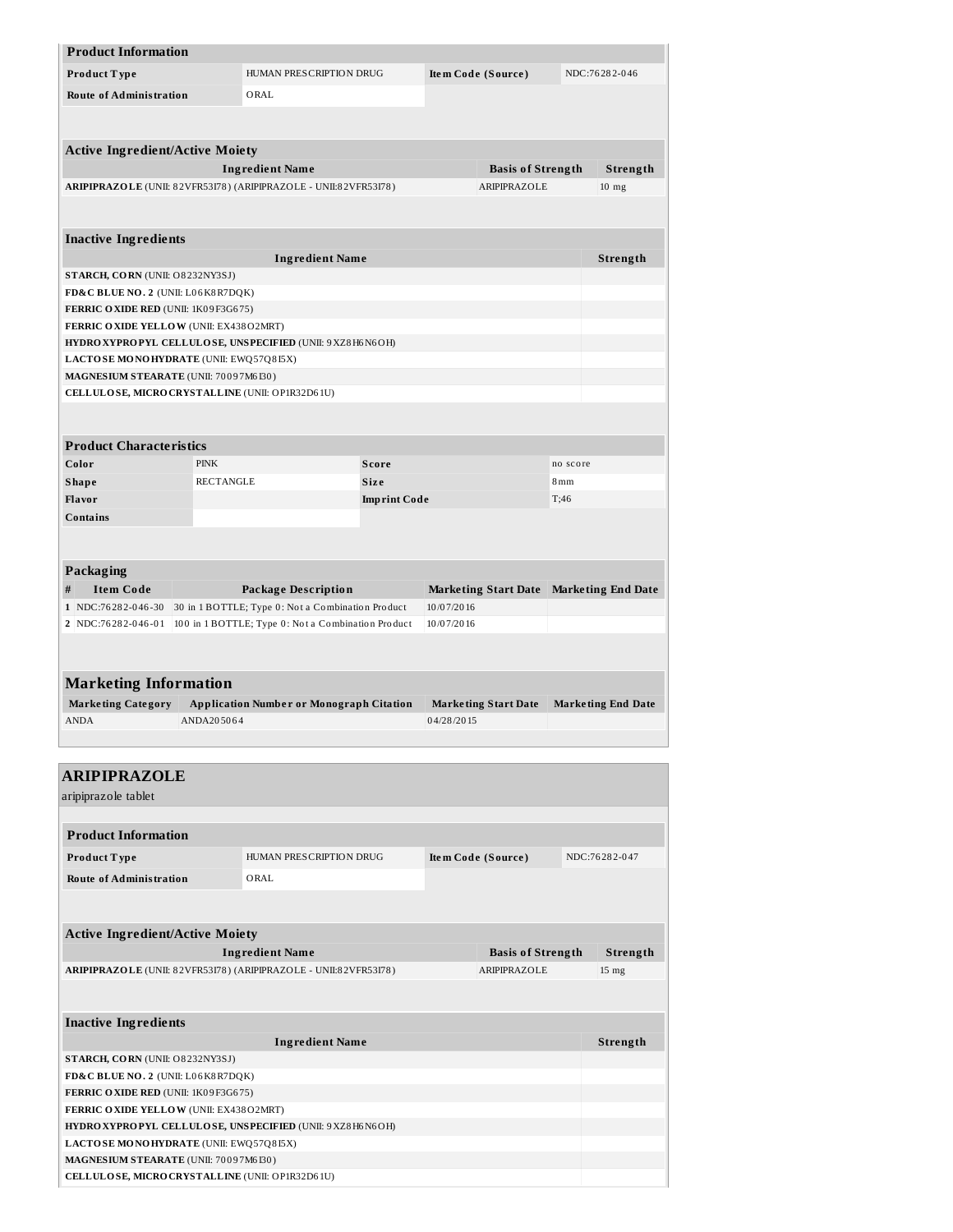| <b>Product Characteristics</b>                                                           |                            |                                                    |              |                             |                             |          |                           |  |
|------------------------------------------------------------------------------------------|----------------------------|----------------------------------------------------|--------------|-----------------------------|-----------------------------|----------|---------------------------|--|
| Color                                                                                    | YELLOW                     |                                                    | <b>Score</b> |                             |                             | no score |                           |  |
| Shape                                                                                    | <b>ROUND</b>               |                                                    | Size         | 7mm                         |                             |          |                           |  |
| Flavor                                                                                   | <b>Imprint Code</b>        |                                                    |              |                             |                             | T:47     |                           |  |
| Contains                                                                                 |                            |                                                    |              |                             |                             |          |                           |  |
|                                                                                          |                            |                                                    |              |                             |                             |          |                           |  |
| <b>Packaging</b>                                                                         |                            |                                                    |              |                             |                             |          |                           |  |
| #<br><b>Item Code</b>                                                                    |                            | Package Description                                |              |                             | <b>Marketing Start Date</b> |          | <b>Marketing End Date</b> |  |
| 1 NDC:76282-047-30                                                                       |                            | 30 in 1 BOTTLE; Type 0: Not a Combination Product  |              | 10/07/2016                  |                             |          |                           |  |
| 2 NDC:76282-047-01                                                                       |                            | 100 in 1 BOTTLE; Type 0: Not a Combination Product |              | 10/07/2016                  |                             |          |                           |  |
|                                                                                          |                            |                                                    |              |                             |                             |          |                           |  |
|                                                                                          |                            |                                                    |              |                             |                             |          |                           |  |
| <b>Marketing Information</b>                                                             |                            |                                                    |              |                             |                             |          |                           |  |
| <b>Marketing Category</b>                                                                |                            | Application Number or Monograph Citation           |              |                             | <b>Marketing Start Date</b> |          | <b>Marketing End Date</b> |  |
| <b>ANDA</b>                                                                              | ANDA205064                 |                                                    |              | 04/28/2015                  |                             |          |                           |  |
|                                                                                          |                            |                                                    |              |                             |                             |          |                           |  |
| <b>ARIPIPRAZOLE</b>                                                                      |                            |                                                    |              |                             |                             |          |                           |  |
| aripiprazole tablet                                                                      |                            |                                                    |              |                             |                             |          |                           |  |
|                                                                                          |                            |                                                    |              |                             |                             |          |                           |  |
| <b>Product Information</b>                                                               |                            |                                                    |              |                             |                             |          |                           |  |
| Product Type                                                                             |                            | HUMAN PRESCRIPTION DRUG                            |              |                             | Item Code (Source)          |          | NDC:76282-048             |  |
| Route of Administration                                                                  |                            | ORAL                                               |              |                             |                             |          |                           |  |
|                                                                                          |                            |                                                    |              |                             |                             |          |                           |  |
|                                                                                          |                            |                                                    |              |                             |                             |          |                           |  |
| <b>Active Ingredient/Active Moiety</b>                                                   |                            |                                                    |              |                             |                             |          |                           |  |
|                                                                                          |                            | <b>Ingredient Name</b>                             |              |                             | <b>Basis of Strength</b>    |          | Strength                  |  |
| ARIPIPRAZOLE (UNII: 82VFR53I78) (ARIPIPRAZOLE - UNII:82VFR53I78)                         |                            |                                                    |              |                             | ARIPIPRAZOLE                |          | $20$ mg                   |  |
|                                                                                          |                            |                                                    |              |                             |                             |          |                           |  |
|                                                                                          |                            |                                                    |              |                             |                             |          |                           |  |
| <b>Inactive Ingredients</b>                                                              |                            | <b>Ingredient Name</b>                             |              |                             |                             |          | Strength                  |  |
| STARCH, CORN (UNII: O8232NY3SJ)                                                          |                            |                                                    |              |                             |                             |          |                           |  |
| FD&C BLUE NO. 2 (UNII: L06K8R7DQK)                                                       |                            |                                                    |              |                             |                             |          |                           |  |
| FERRIC OXIDE RED (UNII: 1K09F3G675)                                                      |                            |                                                    |              |                             |                             |          |                           |  |
| FERRIC OXIDE YELLOW (UNII: EX438O2MRT)                                                   |                            |                                                    |              |                             |                             |          |                           |  |
| HYDRO XYPROPYL CELLULOSE, UNSPECIFIED (UNII: 9 XZ8 H6 N6 OH)                             |                            |                                                    |              |                             |                             |          |                           |  |
| LACTOSE MONOHYDRATE (UNII: EWQ57Q8I5X)                                                   |                            |                                                    |              |                             |                             |          |                           |  |
| MAGNESIUM STEARATE (UNII: 70097M6I30)<br>CELLULOSE, MICRO CRYSTALLINE (UNII: OP1R32D61U) |                            |                                                    |              |                             |                             |          |                           |  |
|                                                                                          |                            |                                                    |              |                             |                             |          |                           |  |
|                                                                                          |                            |                                                    |              |                             |                             |          |                           |  |
| <b>Product Characteristics</b>                                                           |                            |                                                    |              |                             |                             |          |                           |  |
| Color                                                                                    | WHITE (off-white)<br>Score |                                                    |              |                             |                             |          | no score                  |  |
| <b>Shape</b>                                                                             | <b>ROUND</b><br>Size       |                                                    |              | 7mm                         |                             |          |                           |  |
| Flavor                                                                                   |                            |                                                    |              | <b>Imprint Code</b><br>T;48 |                             |          |                           |  |
| <b>Contains</b>                                                                          |                            |                                                    |              |                             |                             |          |                           |  |
|                                                                                          |                            |                                                    |              |                             |                             |          |                           |  |
| <b>Packaging</b>                                                                         |                            |                                                    |              |                             |                             |          |                           |  |
| #<br><b>Item Code</b>                                                                    |                            | Package Description                                |              |                             | <b>Marketing Start Date</b> |          | <b>Marketing End Date</b> |  |
| 1 NDC:76282-048-30                                                                       |                            | 30 in 1 BOTTLE; Type 0: Not a Combination Product  |              | 10/07/2016                  |                             |          |                           |  |
| 2 NDC:76282-048-01                                                                       |                            | 100 in 1 BOTTLE; Type 0: Not a Combination Product |              | 10/07/2016                  |                             |          |                           |  |
|                                                                                          |                            |                                                    |              |                             |                             |          |                           |  |
|                                                                                          |                            |                                                    |              |                             |                             |          |                           |  |
| <b>Marketing Information</b>                                                             |                            |                                                    |              |                             |                             |          |                           |  |
| <b>Marketing Category</b>                                                                |                            | Application Number or Monograph Citation           |              |                             | <b>Marketing Start Date</b> |          | <b>Marketing End Date</b> |  |
| <b>ANDA</b>                                                                              | ANDA205064                 |                                                    |              | 04/28/2015                  |                             |          |                           |  |
|                                                                                          |                            |                                                    |              |                             |                             |          |                           |  |